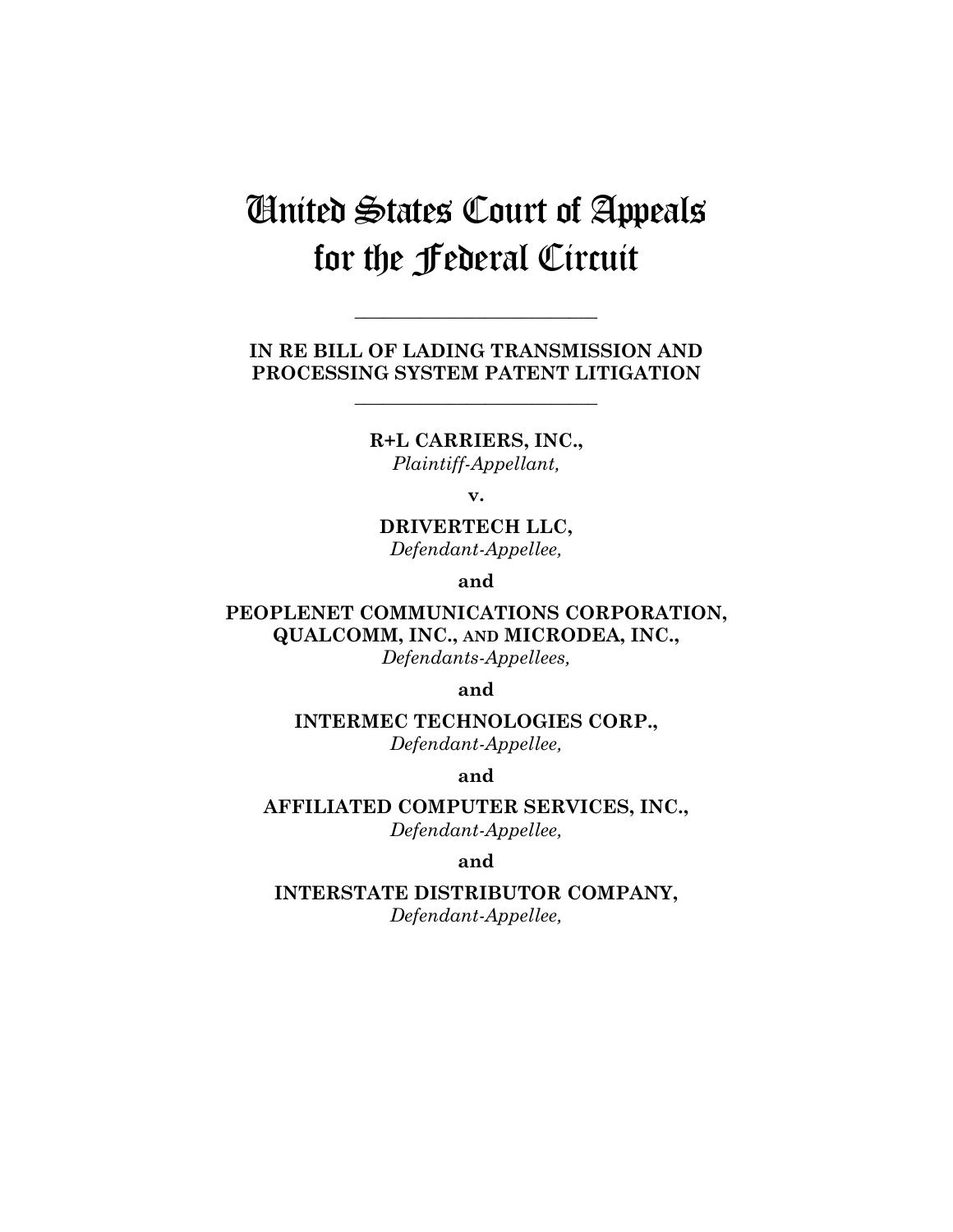#### **and**

# **PITT OHIO EXPRESS INC. AND BERRY & SMITH TRUCKING LTD.,**

*Defendants.*  **\_\_\_\_\_\_\_\_\_\_\_\_\_\_\_\_\_\_\_\_\_\_\_\_\_\_** 

2010-1493, -1494, -1495, -1496, 2011-1101, -1102

**\_\_\_\_\_\_\_\_\_\_\_\_\_\_\_\_\_\_\_\_\_\_\_\_\_\_** 

Appeals from the United States District Court for the Southern District of Ohio in case nos. 09-MD-2050, 09- CV-0532,-09-CV-0818, 09-CV-0445,-09-CV-0179, 09-CV-0502, and 09-CV-0472, Senior Judge Sandra S. Beckwith.

Decided: June 7, 2012

**\_\_\_\_\_\_\_\_\_\_\_\_\_\_\_\_\_\_\_\_\_\_\_\_\_** 

**\_\_\_\_\_\_\_\_\_\_\_\_\_\_\_\_\_\_\_\_\_\_\_\_\_\_** 

ANTHONY C. WHITE, Thompson Hine LLP, of Columbus, Ohio, argued for plaintiff-appellant. With him on the brief was O. JUDSON SCHEAF, III.

JONATHAN S. FRANKLIN, Fulbright & Jaworski L.L.P., of Washington, DC, argued for all defendants-appellees. With him on the brief for defendants-appellees Qualcomm, Inc., et al was TILLMAN J. BRECKENRIDGE; and RICHARD S. ZEMBEK, of Dallas Texas. Of counsel was LAURA J. BORST, of Minneapolis, Minnesota. On the brief for defendant-appellee DriverTech, LLC, was SCOTT M. PETERSEN and PHILIP D. DRACHT, Fabian & Clendenin, P.C., of Salt Lake City, Utah.

CARSON P. VEACH, Freeborn & Peters LLP, of Chicago, Illinois, for defendant-appellee Intermec Technologies Corp. With him on the brief was JACOB D. KOERING.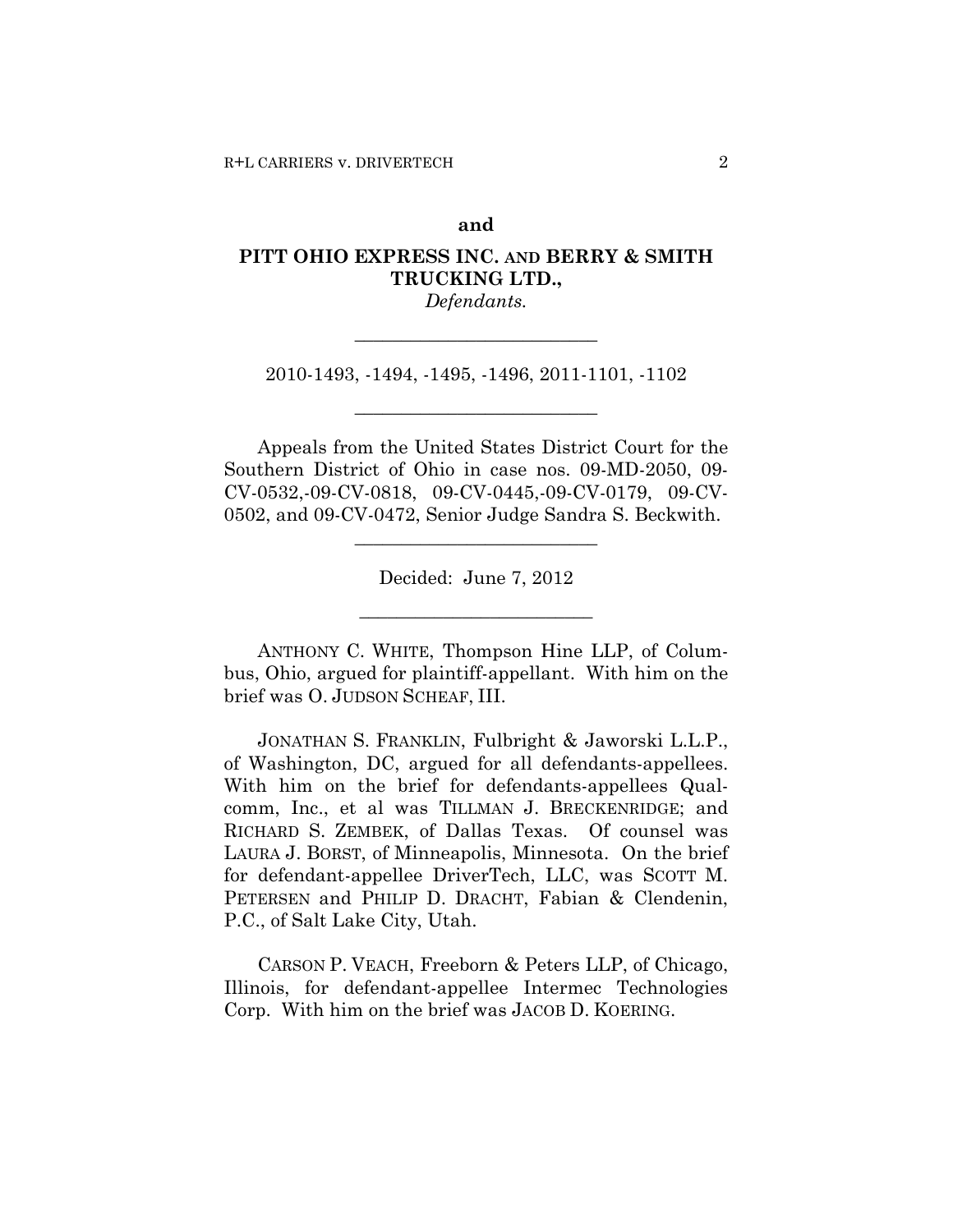THOMAS H. SHUNK, Baker & Hostetler LLP, of Cleveland, Ohio, for defendant-appellee Affiliated Computer Services, Inc.

**\_\_\_\_\_\_\_\_\_\_\_\_\_\_\_\_\_\_\_\_\_\_\_\_\_\_** 

Before NEWMAN, PROST, and O'MALLEY, *Circuit Judges*.

Opinion for the court filed by *Circuit Judge* O'MALLEY.

Dissenting in part and concurring in part opinion filed by *Circuit Judge* NEWMAN.

# O'MALLEY, *Circuit Judge*.

In this patent infringement action, R+L Carriers, Inc.  $("R+L")$  appeals the district court's dismissal with prejudice of its amended complaints and counterclaims against DriverTech LLC ("DriverTech"), Affiliated Computer Services, Inc. ("ACS"), PeopleNet Communications Corp. ("PeopleNet"), Intermec Technologies Corp. ("Intermec"), Microdea, Inc. ("Microdea"), and Qualcomm, Inc. ("Qualcomm").[1](#page-2-0) R+L alleged that the Appellees each indirectly infringed United States Patent No. 6,401,078 (filed Apr. 3, 2000) ("the '078 patent"). The district court dismissed the amended complaints because it believed they failed to state a claim to relief that was plausible on its face as required by *Bell Atlantic Corp. v. Twombly*, 550 U.S. 544 (2007) and *Ashcroft v. Iqbal*, 556 U.S. 662 (2009). Because we agree that R+L failed to state a claim of contributory infringement against the Appellees, but find that R+L adequately stated a claim of induced infringement, we affirm-in-part, reverse-in-part and remand.

 $\overline{a}$ 

<span id="page-2-0"></span><sup>1</sup> We refer to all of R+L's pleadings as "complaints." Since, whether asserted as complaints or counterclaims, R+L's allegations are judged under the same standards.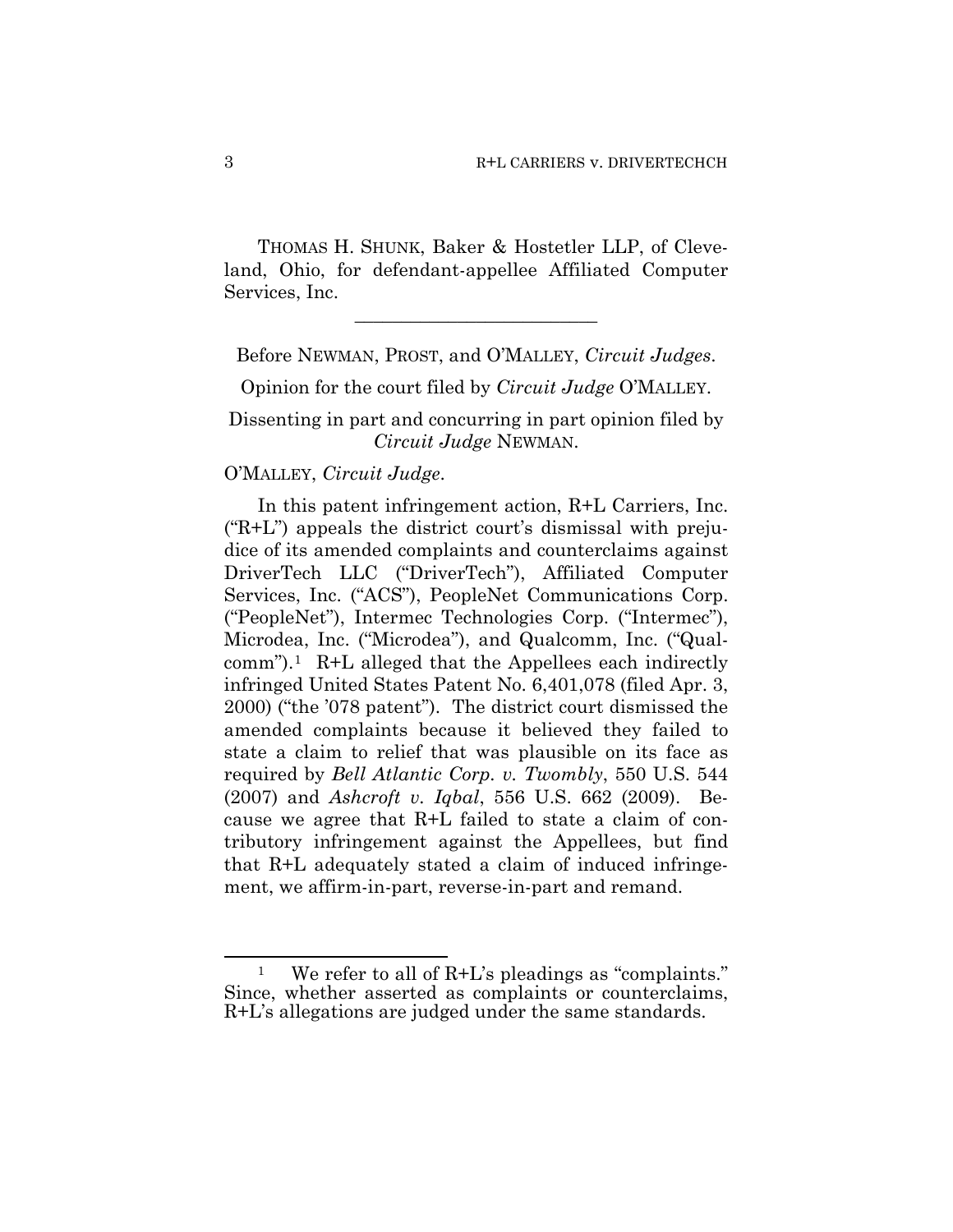#### I. BACKGROUND

#### **A. Factual Background**

The '078 patent relates to the less-than-a-load trucking industry. R+L, the owner of the '078 patent, is a major less-than-a-load carrier that utilizes the '078's patented method in its business. Order Granting Joint Mot. to Dismiss at 2, *In Re Bill of Lading Transmission & Processing Sys. Patent Litig.*, No. 1:09-md-2050 (S.D. Ohio July 15, 2010), ECF No. 162 ("*July 15, 2010 Order*"). As explained by the patent, carriers in this industry pick up freight from several different customers, which is often destined for different locations around the country. Because the freight is intended for different locations, to enable efficient delivery, the freight must be sorted and placed onto trucks with freight that is destined for a similar location. To accomplish this sorting, the freight is taken to a terminal where it is unloaded from the truck and consolidated with other freight headed in the same direction. After consolidation, the freight is reloaded onto trucks. These trucks then either deliver the freight to its destination, or transport the freight to a distribution terminal in another city to be re-sorted and reconsolidated for delivery. '078 patent col.1 ll.34–48.

To more efficiently enable delivery in the less-than-aload trucking industry, the '078 patent claims a method that "automates the process of receiving transportation documentation and producing advance loading manifests therefrom to optimize load planning and dynamic product shipment and delivery control." *Id.* at abstract. The patented method enables shipping documents to be sent directly from the truck driver to a common point, such as a terminal, so billing and load planning can occur while the driver is en route with the freight. *Id.* at col.1 ll. 15–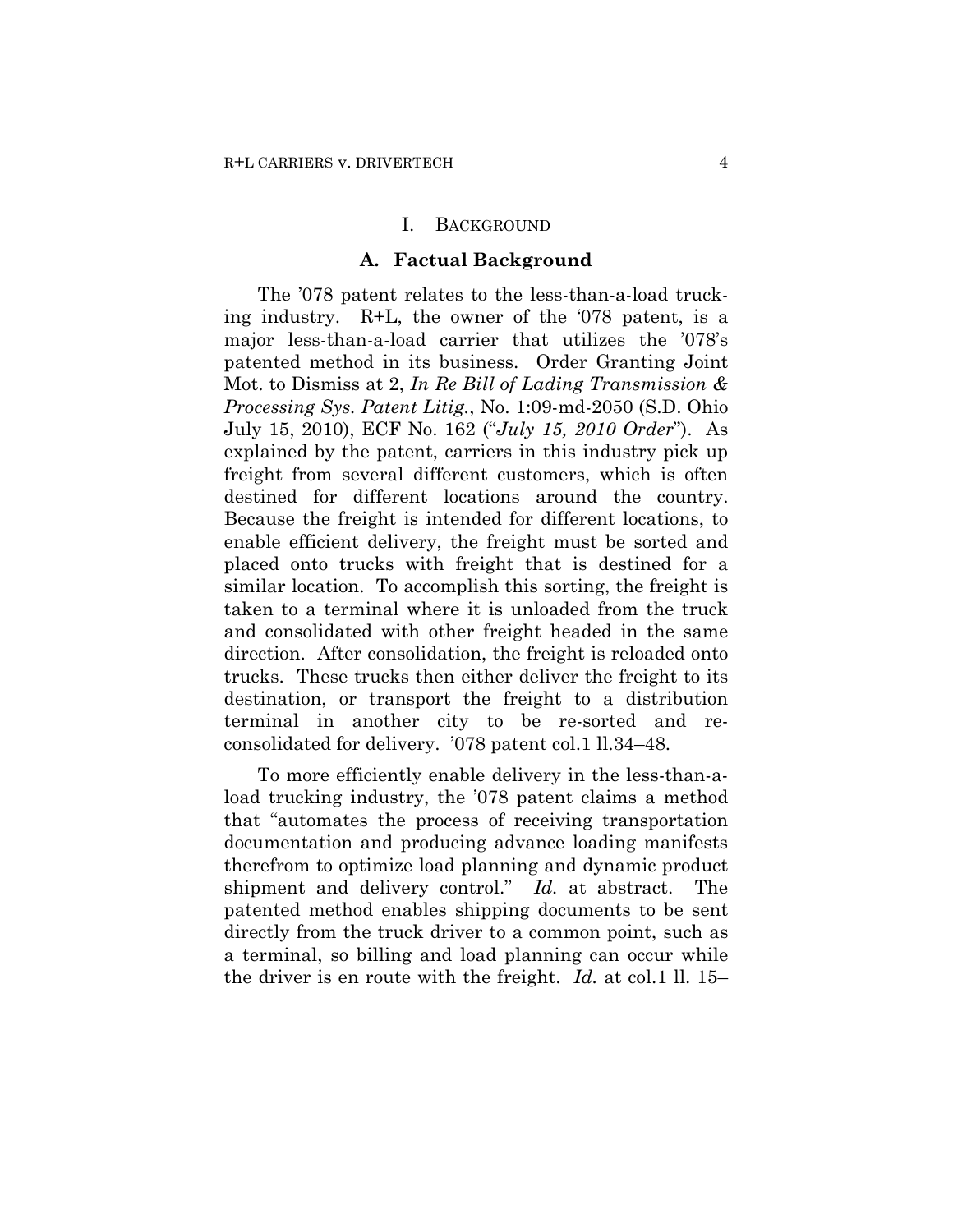20. Claim 1, the patent's only independent claim, recites seven steps:

A method for transferring shipping documentation data for a package from a transporting vehicle to a remote processing center:

placing a package on the transporting vehicle;

using a portable document scanner to scan an image of the documentation data for the package, said image including shipping details of the package;

providing a portable image processor capable of wirelessly transferring the image from the transporting vehicle;

wirelessly sending the image to a remote processing center;

receiving the image at said remote processing center; and

prior to the package being removed from the transporting vehicle, utilizing said documentation data at said remote processing center to prepare a loading manifest which includes said package for further transport of the package on another transporting vehicle.

*Id.* at col.13 l.40–col.14 l.12.

# **B. Procedural History Prior to Dismissal of the Amended Complaints**

In 2008, R+L learned that several of the Appellees and their customers were likely infringing the '078 patent. In response, R+L sent cease-and-desist letters to DriverTech, PeopleNet, and several companies R+L suspected of direct infringement. *July 15, 2010 Order* at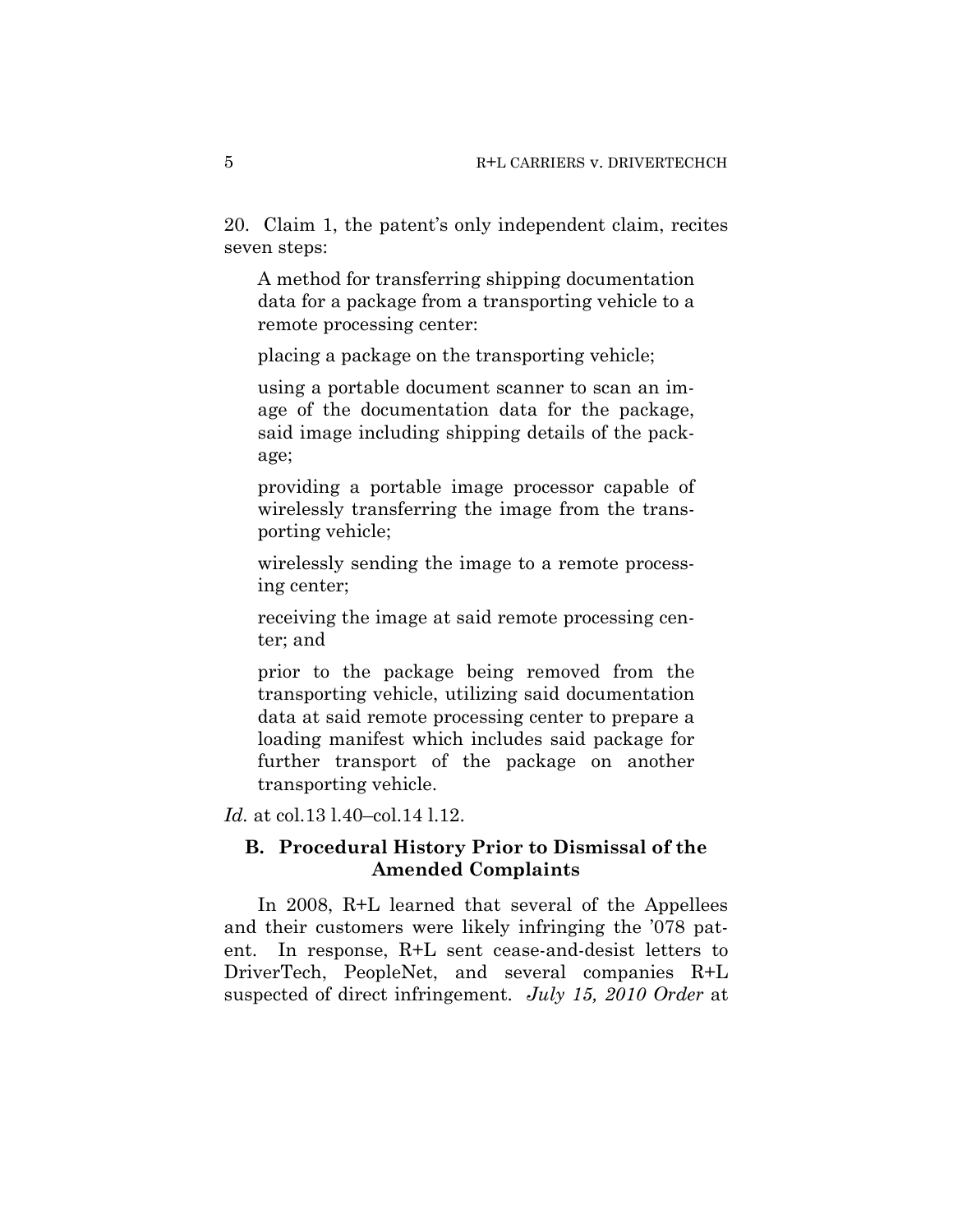2. After receiving the letters, DriverTech and PeopleNet filed declaratory judgment actions in their home districts, seeking judgments of invalidity and non-infringement. R+L answered and filed counterclaims in those courts. In addition, R+L initiated lawsuits in the Southern District of Ohio against the remaining Appellees and several alleged direct infringers.

Because these lawsuits were spread throughout three federal district courts, R+L moved to have the cases consolidated and transferred to the Southern District of Ohio. Joint Appendix ("J.A.") 229–30. Granting the motion, the Judicial Panel on Multidistrict Litigation transferred the cases<sup>[2](#page-5-0)</sup> to the Southern District of Ohio and assigned them to Judge Sandra Beckwith. The cases were consolidated for discovery and all pretrial proceedings, including claim construction.

After the cases were consolidated, ten of the alleged indirect infringers filed motions to dismiss or motions for judgment on the pleadings. *July 15, 2010 Order* at 3. After reviewing the briefing and conducting oral argument, the district court granted all of those motions. *Id.* The district court granted R+L leave to amend its claims, however. *Id.* R+L elected to file amended complaints against each of the six Appellees. *Id.*

While each of the amended complaints contains the same allegations with respect to the "nature of action," "jurisdiction and venue," and "infringed patent sections," they contain unique allegations as to the actions that allegedly give rise to the individual complaints. In the

1

<span id="page-5-0"></span><sup>2</sup> *PeopleNet Commc'ns Corp. v. R&L Carriers, Inc.* and *DriverTech, LLC v. R&L Carriers, Inc.* were transferred from the District of Minnesota and the District of Utah respectively. The other six cases consolidated by this order were already in the Southern District of Ohio.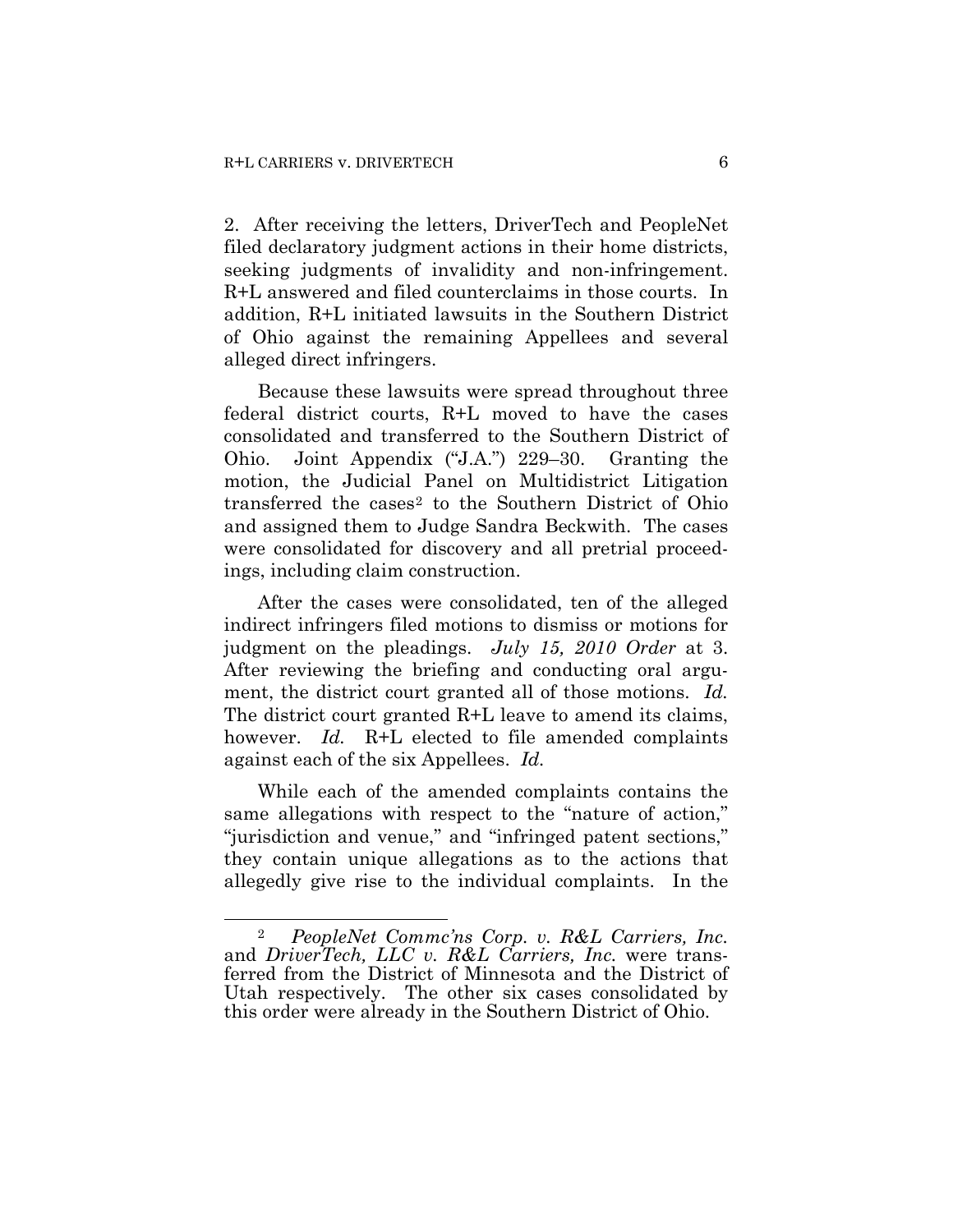discussion section of this opinion, we discuss these factual differences and the sufficiency of each individual amended complaint. Here, we briefly summarize the general nature of R+L's allegations, providing greater detail in Section II, as appropriate.

The amended complaints contain detailed factual allegations and, including attached exhibits, are each over one-hundred pages in length. Each outlines various products sold by the individual Appellees for use in the trucking industry. On the basis of quotations from Appellees' websites, advertising, and industry publications, R+L alleges facts about these products. The amended complaints also contain allegations about Appellees' strategic partnerships with other companies, their advertising, and their involvement at trade shows. Following these factual allegations, R+L asserts a series of "reasonable inferences," which it alleges can be drawn from the facts pled. Based on these inferences and factual allegations, R+L asserts that each Appellee is liable for inducing infringement and contributory infringement of the '078 patent.

# **C. Procedural History Culminating in Dismissal of the Amended Complaints**

In response to the amended complaints, Appellees filed a joint motion to dismiss under Federal Rule of Civil Procedure 12(b)(6) for failure to state a claim, arguing that the amended complaints failed to plausibly allege either direct infringement or indirect infringement. After briefly summarizing the contents of the amended complaints, the district court addressed the merits of the joint motion to dismiss. With respect to direct infringement, the district court concluded that the Intermec Amended Complaint failed to state a claim because it did not identify a specific Intermec customer who directly infringed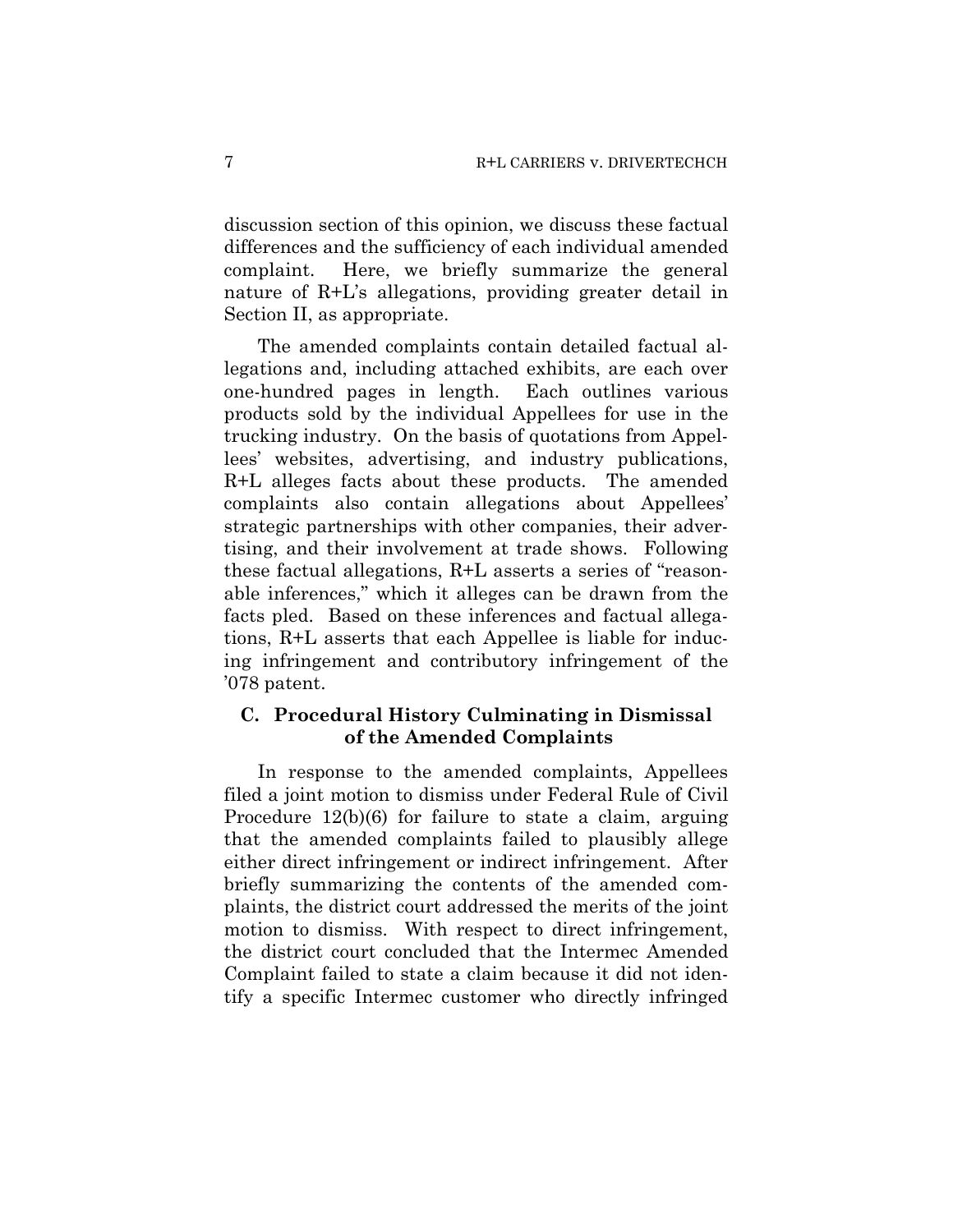the '078 patent. *Id.* at 27. The district court then concluded that the other five amended complaints also failed to state a claim of direct infringement. *Id.* at 31. Although these complaints named specific customers that R+L asserted were directly infringing the '078 patent, the district court concluded that the "reasonable inferences" contained in the complaints regarding direct infringement by those customers were not, in fact, reasonable. *Id.* at 31.

Though a claim of indirect infringement can only arise where there is direct infringement and the district court concluded that no adequate claim of direct infringement had been pled, the court alternatively addressed whether the amended complaints adequately pled indirect infringement. *Id.* at 31 ("Assuming, however, that a more generous standard of indulging such ultimate inferences should be applied after *Twombly/Iqbal*, the Court will review Defendants' challenges to R&L's [sic] indirect infringement claims."). Because the district court determined R+L failed to plausibly plead that the Appellees had specific intent to induce infringement of the method outlined in '078 patent, the district court concluded that the amended complaints failed to state a claim of induced infringement. *Id.* at 37.

With respect to R+L's contributory infringement allegations, the district court first noted that, to plead contributory infringement plausibly, R+L must allege facts supporting the conclusion that the accused products are not staple articles of commerce suitable for substantial noninfringing uses. *Id.* at 37. The district court concluded that, because the amended complaints explain that the accused products can be used to speed bill payment, track a truck's locations, or monitor truck conditions, R+L failed to plausibly plead that the accused products were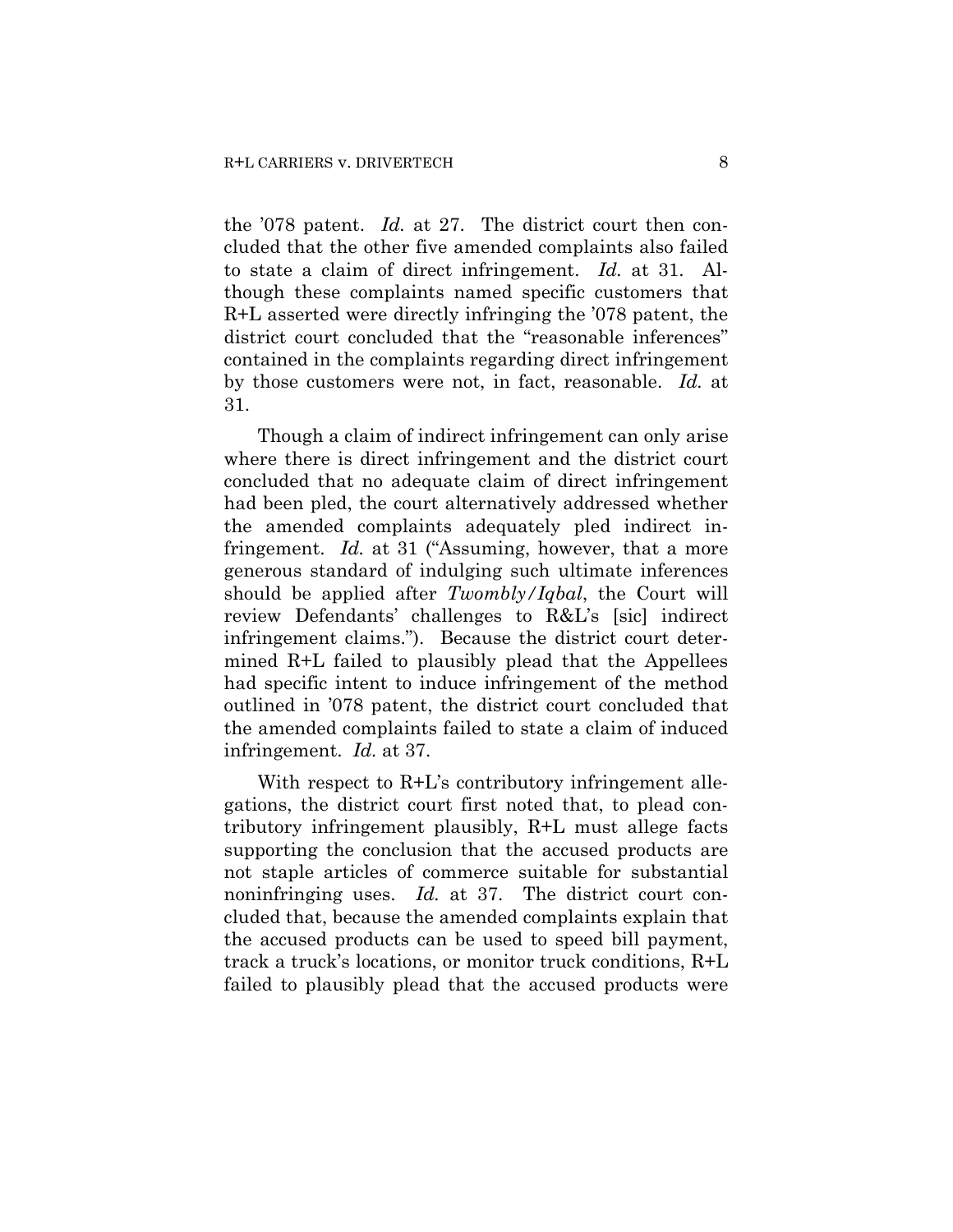*not* capable of substantial noninfringing uses. *Id.* at 39– 42, 44.

Finally, because the district court dismissed R+L's claims of indirect infringement against the six Appellees, it concluded that any justiciable controversies giving rise to R+L's declaratory judgment claims were moot. *Id.* at 48. The district court, therefore, declined to exercise its discretionary jurisdiction over these claims and dismissed those as well. *Id.*

R+L filed a timely appeal to this court, and we have jurisdiction pursuant to 28 U.S.C. § 1295(a)(1).

### II. DISCUSSION

Federal Rule of Civil Procedure 8(a)(2), "generally requires only a plausible 'short plain' statement of the plaintiff's claim," showing that the plaintiff is entitled to relief. *Skinner v. Switzer*, 131 S. Ct. 1289, 1296 (2011). Because it raises a purely procedural issue, an appeal from an order granting a motion to dismiss for failure to state a claim upon which relief can be granted is reviewed under the applicable law of the regional circuit. *McZeal v. Sprint Nextel Corp.*, 501 F.3d 1354, 1355–56 (Fed. Cir. 2007) (citing *C&F Packing Co. v. IBP, Inc.*, 224 F.3d 1296, 1306 (Fed. Cir. 2000)). In the United States Court of Appeals for the Sixth Circuit, a district court's grant of a motion to dismiss under Federal Rule of Civil Procedure 12(b)(6) is reviewed de novo. *Watson Carpet & Flooring Covering, Inc. v. Mohawk Indus., Inc.*, 648 F.3d 452, 456 (6th Cir. 2011) (citing *In re Travel Agent Comm'n Antitrust Litig.*, 583 F.3d 896, 902 (6th Cir. 2009)). While we generally construe the complaint in the light most favorable to the plaintiff, accept its allegations as true, and draw all reasonable inferences in favor of the plaintiff, we are not required to "accept as true legal conclusions or unwarranted factual inferences." *Jones v. City of Cincin-*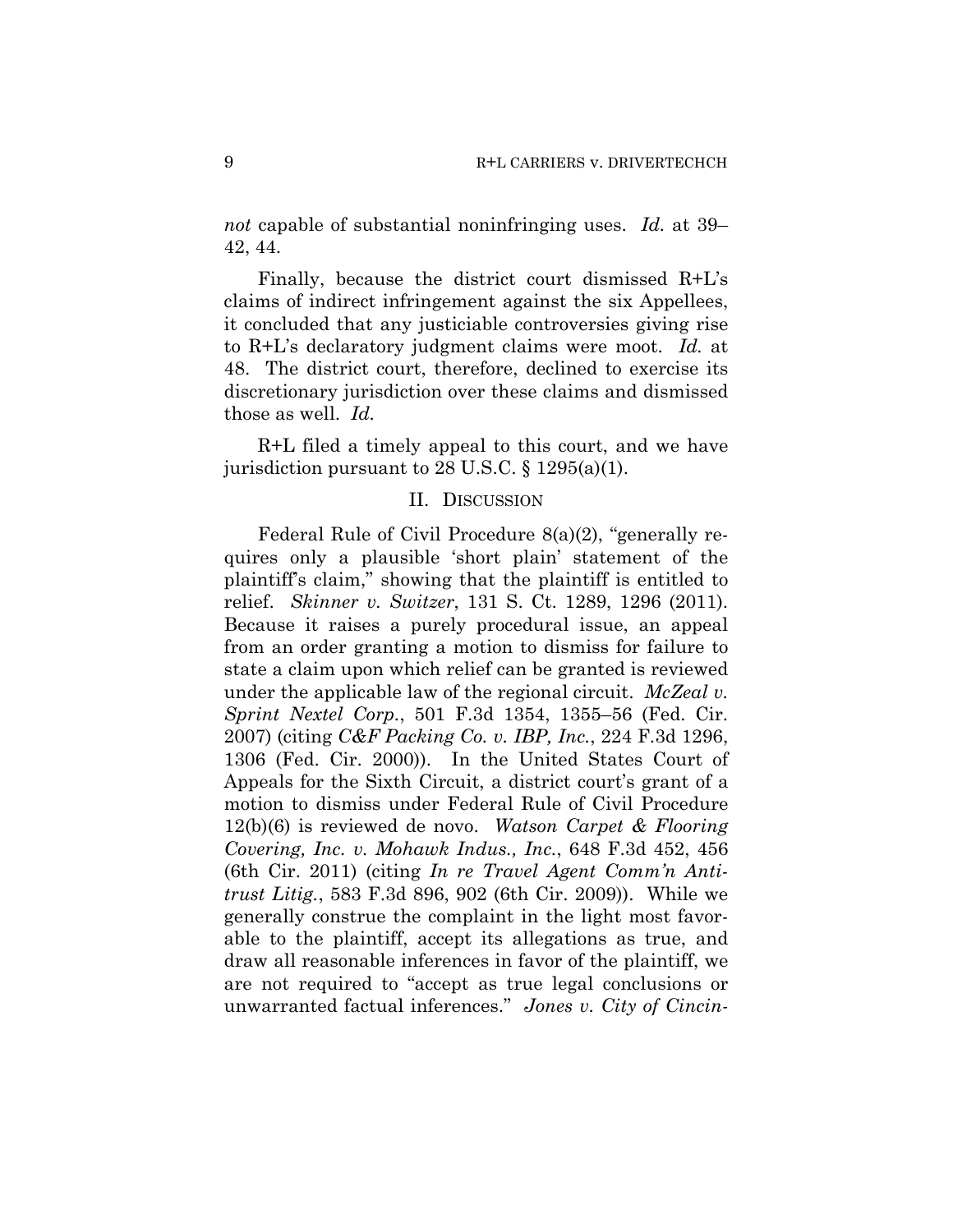*nati*, 521 F.3d 555, 559 (6th Cir. 2008) (quoting *Directv, Inc. v. Treesh*, 487 F.3d 471, 476 (6th Cir. 2007)); *see also Ashcroft v. Iqbal*, 556 U.S. 662, 678 (2009) ("[W]e are not bound to accept as true a legal conclusion couched as a factual allegation.") (internal quotation marks omitted).

To survive Appellees' motion to dismiss, R+L's complaint must plead "enough factual matter" that, when taken as true, "state[s] a claim to relief that is plausible on its face." *Bell Atl. Corp. v. Twombly*, 550 U.S. 544, 570 (2007); *see also Fabian v. Fulmer Helmets, Inc.*, 628 F.3d 278, 280 (6th Cir. 2010). This plausibility standard is met when "the plaintiff pleads factual content that allows the court to draw the reasonable inference that the defendant is liable for the misconduct alleged." *Iqbal*, 556 U.S. at 678 (citing *Twombly*, 550 U.S. at 556). Although the standard "asks for more than a sheer possibility that a defendant has acted unlawfully," it is not "akin to a probability requirement." *Id.* (internal quotation marks omitted); *see also Twombly*, 550 U.S. at 556 ("[O]f course, a well-pleaded complaint may proceed even if it strikes a savvy judge that actual proof of those facts is improbable, and that a recovery is very remote and unlikely.") (internal quotations and citation omitted); *Erickson v. Pardus*, 551 U.S. 89, 93 (2007) (per curiam) ("Specific facts are not necessary; *the statement need only 'give the defendant fair notice of what the . . . claim is and the grounds upon which it rests*.' " (quoting *Twombly*, 550 U.S. at 555 (emphasis added) (citation omitted) (internal quotation marks omitted)). A complaint that merely pleads facts that are consistent with a defendant's liability "stops short of the line between possibility and plausibility . . . ." *Twombly*, 550 U.S. at 546 (citation omitted). "Determining whether a complaint states a plausible claim for relief will . . . be a context-specific task that requires the reviewing court to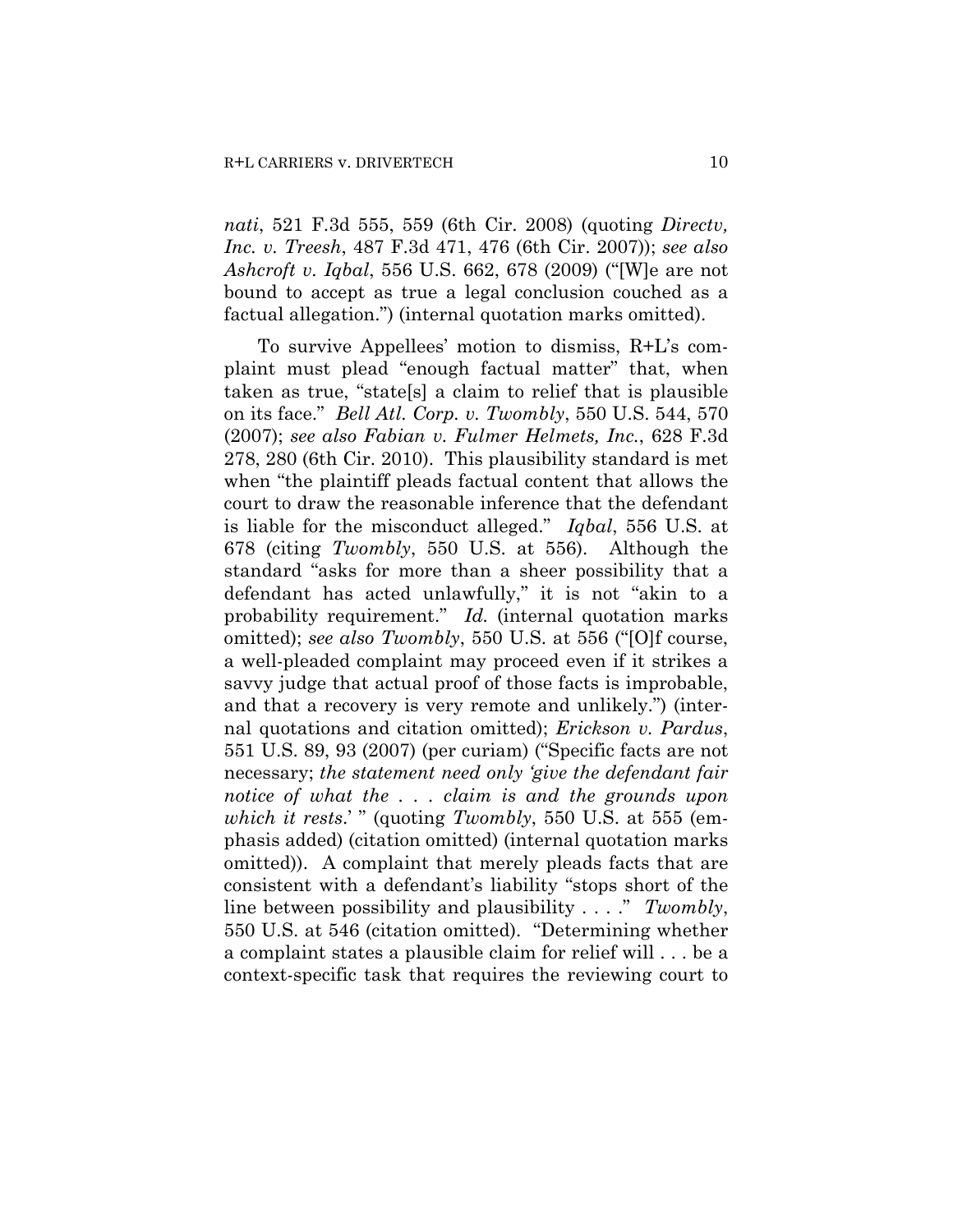draw on its judicial experience and common sense." *Iqbal*, 556 U.S. at 679 (citation omitted).

R+L argues that the district court erred by: (1) holding that "offer to sell" liability does not exist under 35 U.S.C.  $\S 271(c)$  for a method patent; (2) holding that a complaint must identify a specific direct infringer to assert a claim for indirect infringement; (3) concluding that its claims for contributory infringement failed to plausibly state a claim for relief; (4) dismissing R+L's claims for induced infringement against the Appellees; and  $(5)$  refusing to exercise jurisdiction over  $R+L$ 's claims for declaratory judgment. Appellant's Br. 2. Each of R+L's arguments are addressed in turn.[3](#page-10-0)

#### A.

In its order dismissing R+L's amended complaints, the district court stated:

[i]n dismissing R&L's [sic] original claims, the Court held that R&L [sic] must plead specific facts plausibly establishing that direct infringement has occurred or is occurring in order to proceed on its indirect infringement claims. Direct infringement of a method patent requires evidence that some entity is performing each and every step of the method. An "offer to sell" a product, without any factual allegations that the product was or is actually being used by someone to practice the patented method, is insufficient.

 $\overline{a}$ 

<span id="page-10-0"></span><sup>3</sup> Qualcomm, Microdea, PeopleNet, and DriverTech submitted a joint brief in this matter, which will be referred to as the "Qualcomm Br." ACS and Intermec, however, filed individual briefs, which will be referred to as the "ACS Br." and the "Intermec Br." respectively.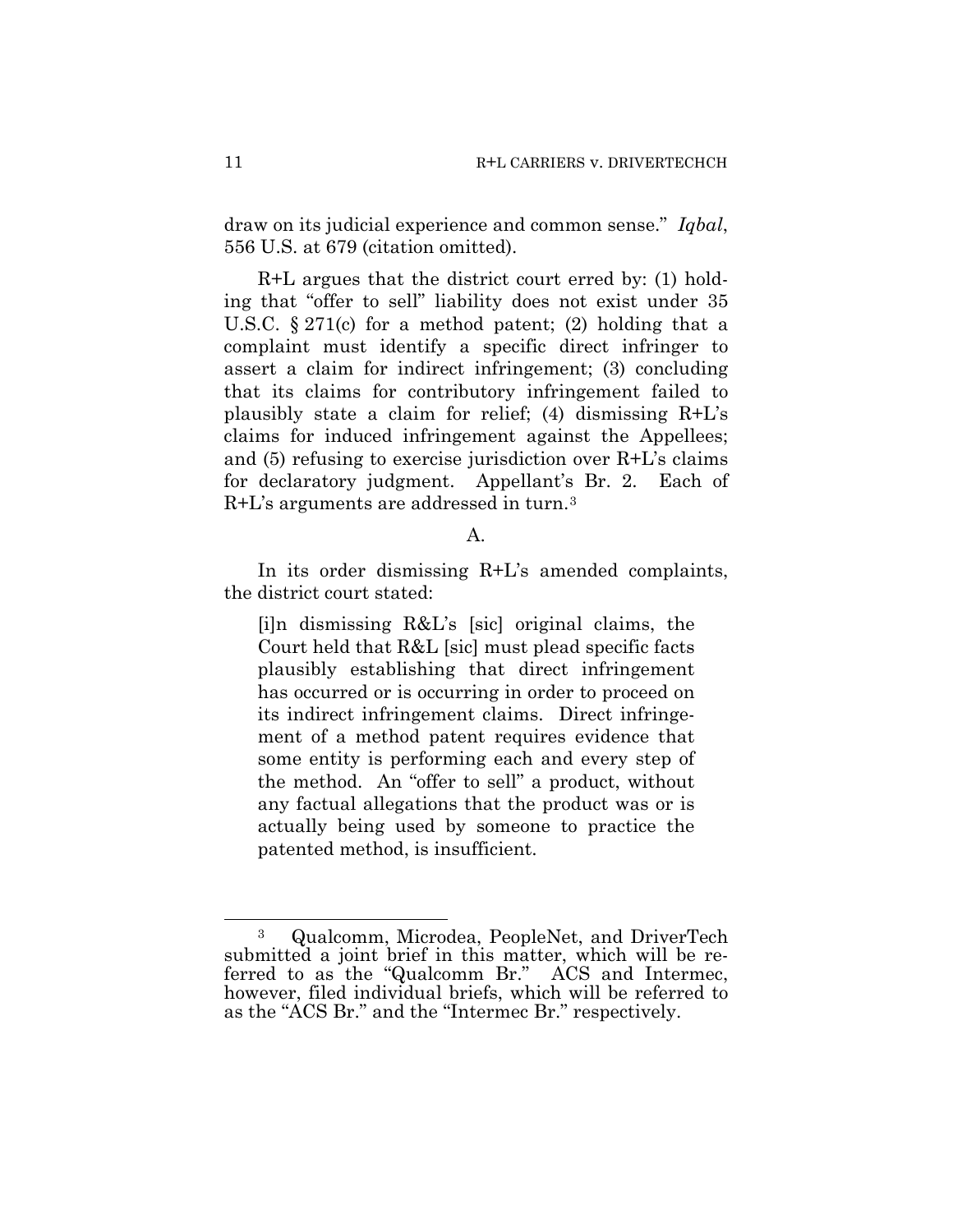*July 15, 2010 Order* at 25. The district court concluded that " 'offer to sell' liability does not apply to claims of infringement of a method patent." Order Granting Mots. to Dismiss at 13, *In Re Bill of Lading Transmission & Processing Sys. Patent Litig.*, No. 1:09-md-2050 (S.D. Ohio Feb. 23, 2010), ECF No. 113 ("*Feb. 23, 2010 Order*"). R+L asserts that this conclusion was erroneous and asks that we reverse it. We need not decide whether a method patent can be directly infringed by offering to sell the patented method in order to resolve this appeal, however.

In an effort to establish that it did not need to plead that a specific customer of the Appellees directly infringed the '078 patent, R+L argued to the district court that, because  $\S 271(c)^4$  $\S 271(c)^4$  liability can be premised on offers to sell, no direct infringement was necessary to establish contributory infringement. This is an incorrect statement of the law.

It is axiomatic that "[t]here can be no inducement or contributory infringement without an underlying act of direct infringement." *Linear Tech. Corp. v. Impala Linear Corp.*, 379 F.3d 1311, 1326 (Fed. Cir. 2004) (citation omitted); *see also Dynacore Holdings Corp. v. U.S. Philips* 

<span id="page-11-0"></span> $\overline{a}$ 

35 U.S.C. § 271(c) (emphasis added).

<sup>4 § 271(</sup>c) states that

*<sup>[</sup>w]hoever offers to sell* or sells within the United States or imports into the United States a component of a patented machine, manufacture, combination, or composition, or a material or apparatus for use in practicing a patented process, constituting a material part of the invention, knowing the same to be especially made or especially adapted for use in an infringement of such patent, and not a staple article or commodity of commerce suitable for substantial noninfringing use, shall be liable as a contributory infringer.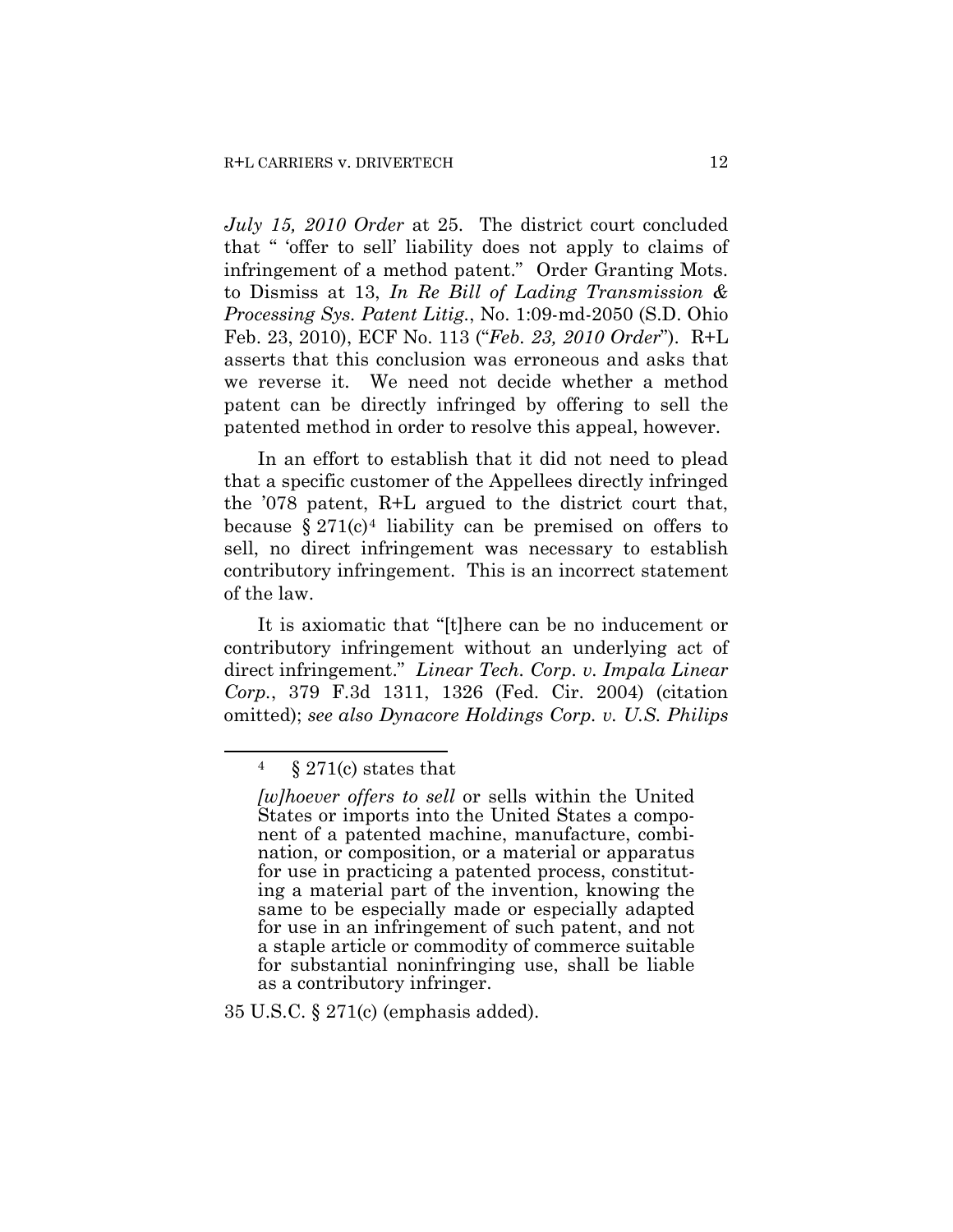*Corp.*, 363 F.3d 1263, 1272 (Fed. Cir. 2004) ("Indirect infringement, whether inducement to infringe or contributory infringement, can only arise in the presence of direct infringement . . . ."); *Joy Techs., Inc. v. Flakt, Inc.*, 6 F.3d 770, 774 (Fed. Cir. 1993) ("Liability for either active inducement of infringement or for contributory infringement is dependent upon the existence of direct infringement."). In light of this case law, R+L is incorrect that a party could be liable for contributory infringement even if no one has yet directly infringed the patent in question.

R+L appears to confuse liability for direct infringement based upon an offer to sell a patented method with contributory infringement liability based upon offers to sell a component, material, or apparatus. These are distinct concepts, with distinct standards. Because R+L alleges only claims for indirect infringement against the Appellees and there are no allegations that either Appellees or their customers offered to sell the patented method, there is no need to address whether an offer to sell a patented method gives rise to liability under § 271(a), i.e., direct infringement. The only relevant questions before the district court were whether contributory infringement can be based on an offer to sell a product for use in practicing a patented method—by  $\S 271(c)$ 's plain terms, it can—and whether direct infringement is a prerequisite for a finding of contributory infringement based on such an offer to sell—it is.

#### B.

Because liability for indirect infringement of a patent requires direct infringement, R+L's amended complaints must plausibly allege that the '078 patent was directly infringed to survive Appellees' motion to dismiss. As noted above, the district court concluded that none of the amended complaints adequately pled direct infringement.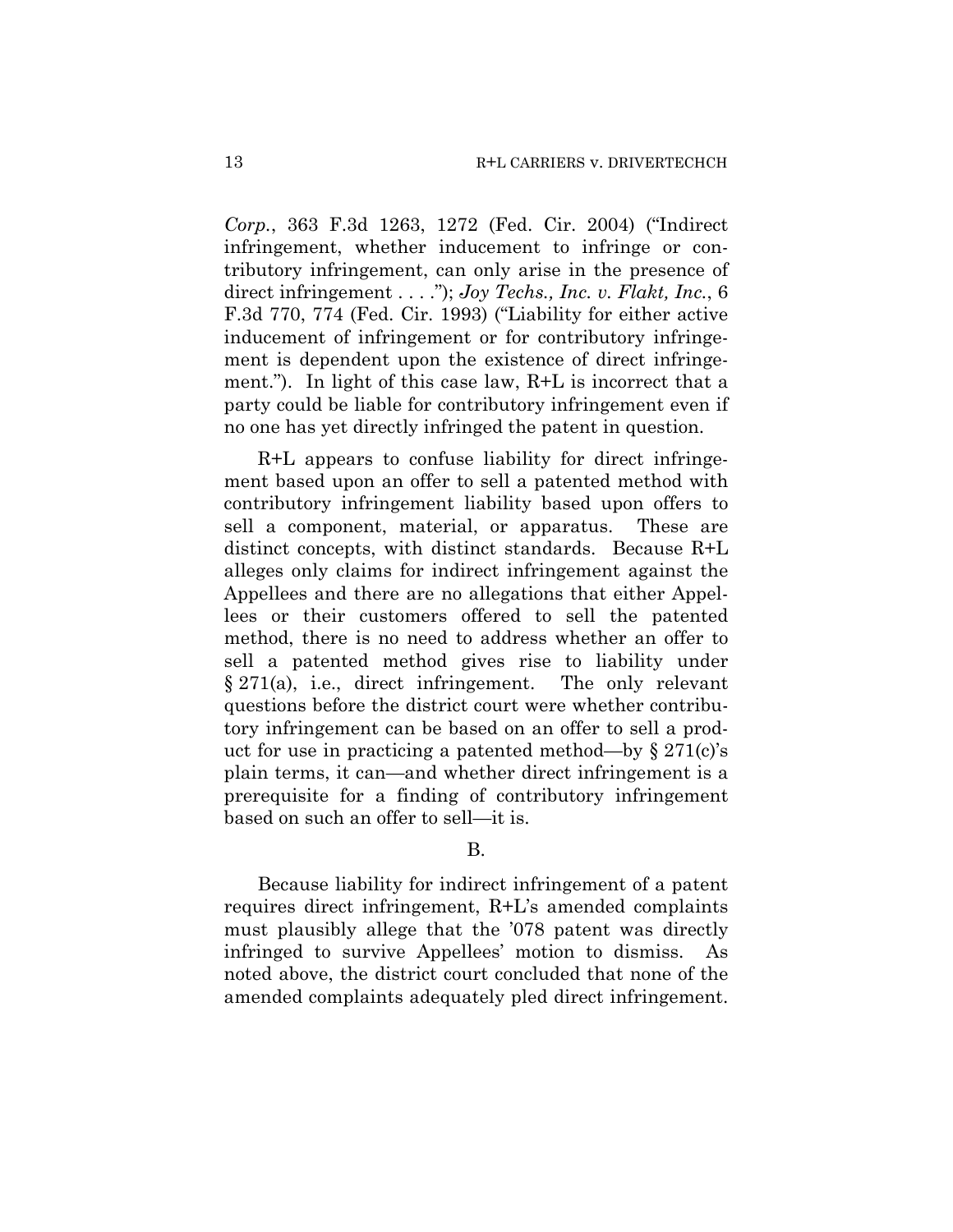*July 15, 2010 Order* at 31. On appeal, R+L argues that its amended complaints "adequately plead the existence of a direct infringer to support its indirect infringement claims" against the Appellees. Appellant's Br. 49. In response, Appellees argue that R+L failed to plead direct infringement sufficiently because the amended complaints make only conclusory allegations of direct infringement based upon unreasonable inferences. In addition, Intermec argues that the Intermec Amended Complaint is deficient because it fails to identify one of its customers as a direct infringer. Intermec Br. 28. For the reasons explained below, we conclude that the district court erred in finding R+L's allegations of direct infringement deficient.

Recent Supreme Court precedent has defined the contours of the plausibility requirement. *E.g.*, *Matrixx Initiatives, Inc. v. Siracusano*, 131 S. Ct. 1309, 1323 (2011); *Iqbal*, 556 U.S. at 678; *Twombly*, 550 U.S. at 570. These cases address the civil pleading standards in a variety of civil contexts. None address the sufficiency of a complaint alleging patent infringement or causes of action for which there is a sample complaint in the Appendix of Forms to the Federal Rules of Civil Procedure, however. Here, there is a form that governs at least some aspects of R+L's amended complaints. Specifically, Form 18 sets forth a sample complaint for direct patent infringement. As explained by this court, Form 18 requires:

(1) an allegation of jurisdiction; (2) a statement that the plaintiff owns the patent; (3) a statement that defendant has been infringing the patent 'by making, selling, and using [the device] embodying the patent'; (4) a statement that the plaintiff has given the defendant notice of its infringement; and (5) a demand for an injunction and damages.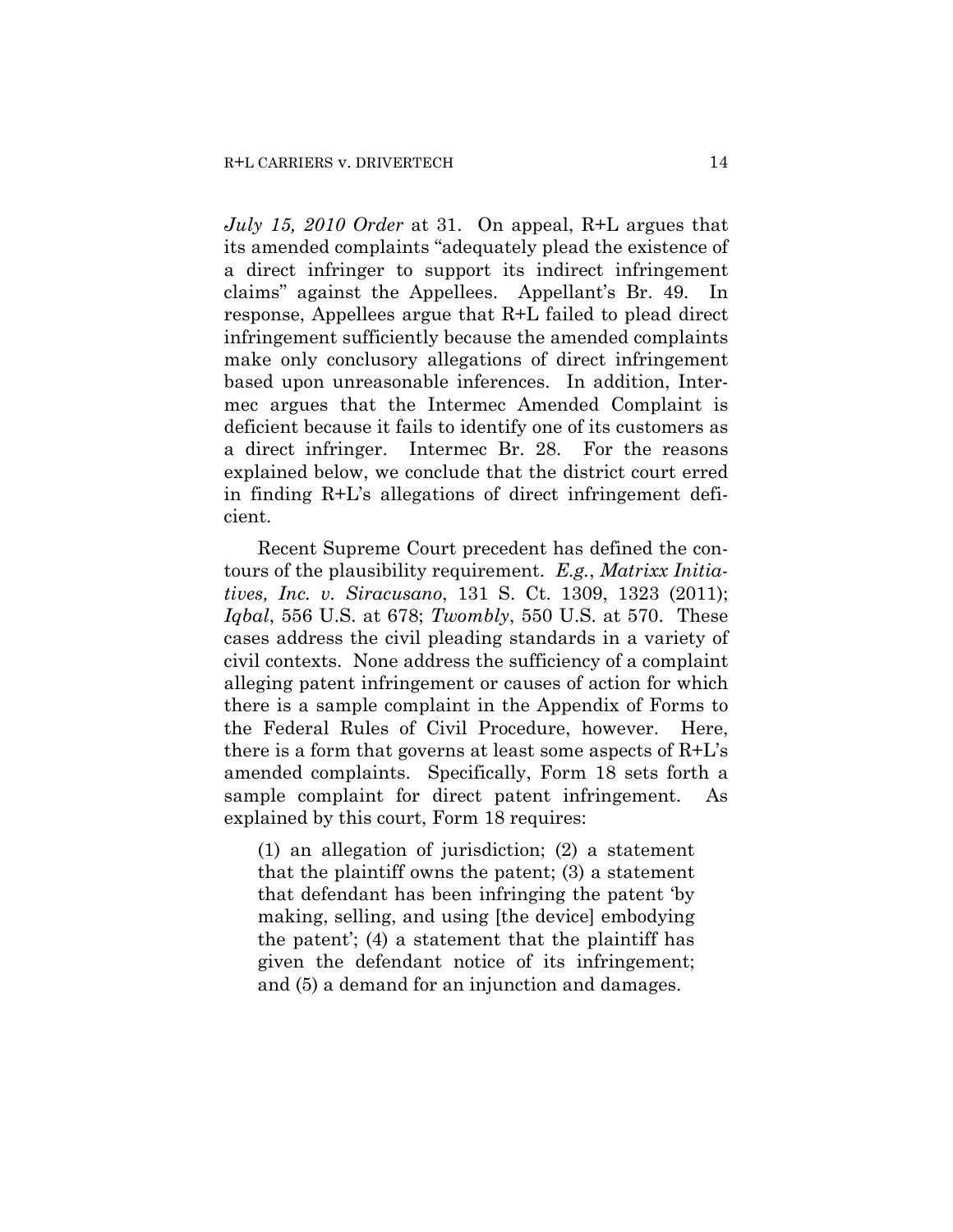### *McZeal*, 501 F.3d at 1357.[5](#page-14-0)

The sample complaint in the Appendix of Forms is relevant because Federal Rule of Civil Procedure 84 states that "the forms in the Appendix suffice under these rules and illustrate the simplicity and brevity that these rules contemplate." Fed. R. Civ. P. 84. The Advisory Committee Notes to the 1946 amendment of Rule 84 states that "[t]he amendment serves to emphasize that the forms contained in the Appendix of Forms are sufficient to withstand attack under the rules under which they are drawn, and that the practitioner using them may rely on them to that extent." *Id.* The language of Rule 84 and the Advisory Committee Notes make "clear that a pleading, motion, or other paper that follows one of the Official Forms cannot be successfully attacked." 12 Charles Alan Wright, Arthur R. Miller & Richard L. Marcus, *Federal Practice and Procedure* § 3162 (2d ed. 1997). As the Supreme Court has noted, moreover, any changes to the Federal Rules of Civil Procedure "must be obtained by the process of amending the Federal Rules, and not by judicial interpretation." *Leatherman v. Tarrant Cnty. Narcotics Intelligence & Coordination Unit*, 507 U.S. 163, 168 (1993); *see also Twombly*, 550 U.S. at 569 n.14 (acknowledging that altering the Federal Rules of Civil Procedure cannot be accomplished by judicial interpretation). Accordingly, to the extent the parties argue that *Twombly* and its progeny conflict with the Forms and create differing pleadings requirements, the Forms control. *See McZeal*, 501 F.3d at 1360 (Dyk, J.,

1

<span id="page-14-0"></span><sup>5</sup> When *McZeal* was decided, the model "Complaint for Patent Infringement" appeared in Form 16. Subsequently, the Forms were renumbered, and the model patent infringement complaint was moved to Form 18. For consistency, this opinion will refer to the old Form 16 as Form 18.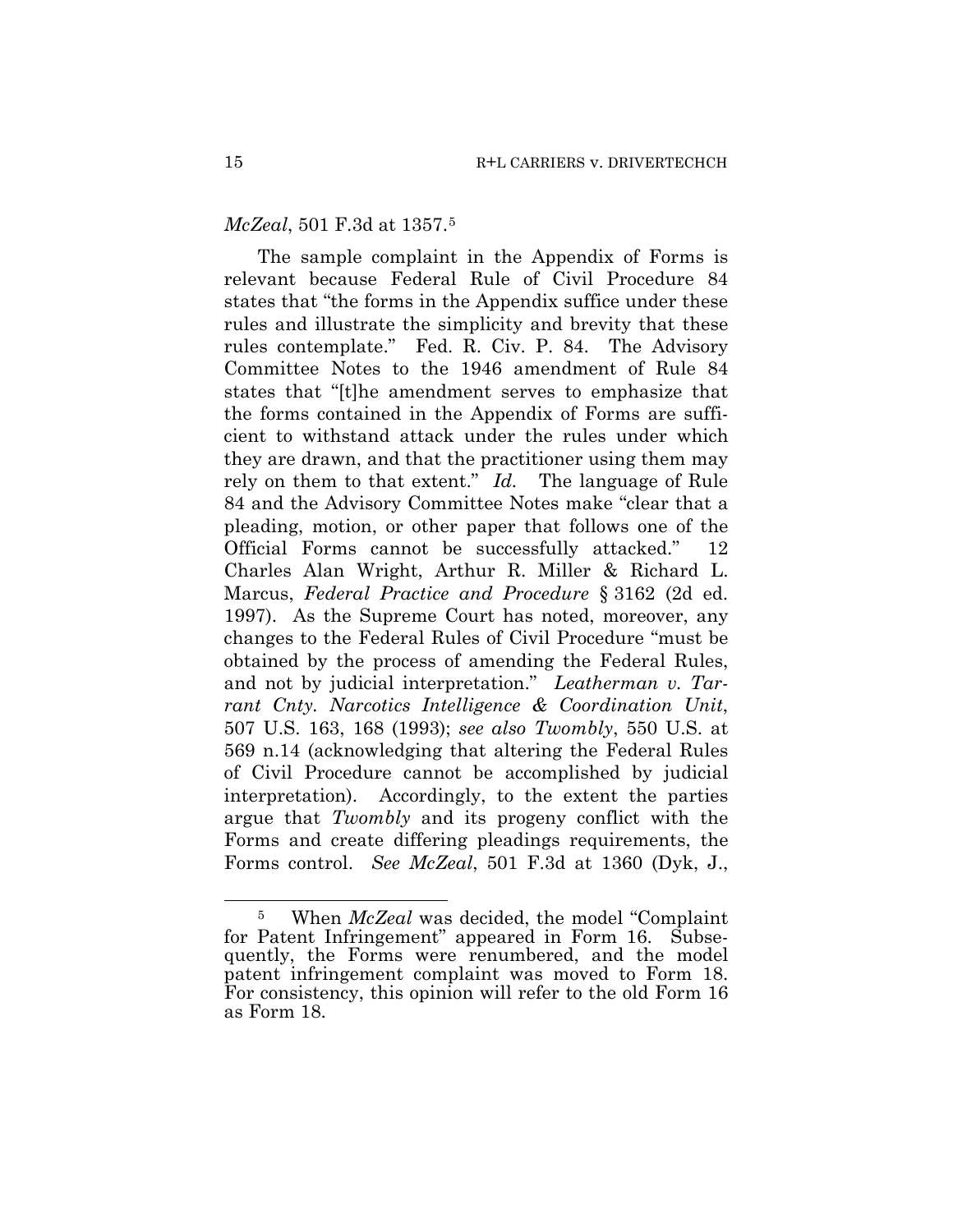1

concurring-in-part and dissenting-in-part) (acknowledging that, while the bare allegations contemplated by Form 18 appear deficient under *Twombly*, we are "required to find that a bare allegation of literal infringement in accordance with Form [18] would be sufficient under Rule 8 to state a claim."). Thus, whether R+L's amended complaints adequately plead direct infringement is to be measured by the specificity required by Form 18.[6](#page-15-0)

Appellees' arguments all focus on whether the amended complaints' allegations of direct infringement contain sufficient factual detail to withstand attack under *Twombly* and *Iqbal*. For example, Qualcomm argues that "R+L does not identify a single loading manifest prepared by any of Appellees' customers, let alone one that includes wirelessly-transmitted data, and was prepared prior to removing the package from the first truck, and for the claimed purpose." Qualcomm Br. 44. In essence, the Appellees argue that the amended complaints are deficient because they do not describe precisely how each element of the asserted claims are practiced by their customers. When compared to the requirements of Form 18, this argument is premised on a pleading standard that is too stringent. *See McZeal*, 501 F.3d at 1356–57.

<span id="page-15-0"></span><sup>6</sup> It will not always be true that a complaint which contains just enough information to satisfy a governing form will be sufficient under *Twombly* and its progeny. Resolution of that question will depend upon the level of specificity required by the particular form, the element of the cause of action as to which the facts plead are allegedly inadequate, and the phrasing of the complaint being challenged. *See, e.g.*, *Hamilton v. Palm*, 621 F.3d 816, 817–18 (8th Cir. 2010) (finding complaint adequate under both Form 13 and *Twombly*); *cf. Twombly*, 550 U.S. at 564 n.10 (noting that forms governing claims for negligence require sufficient detail to permit a defendant to "know what to answer.").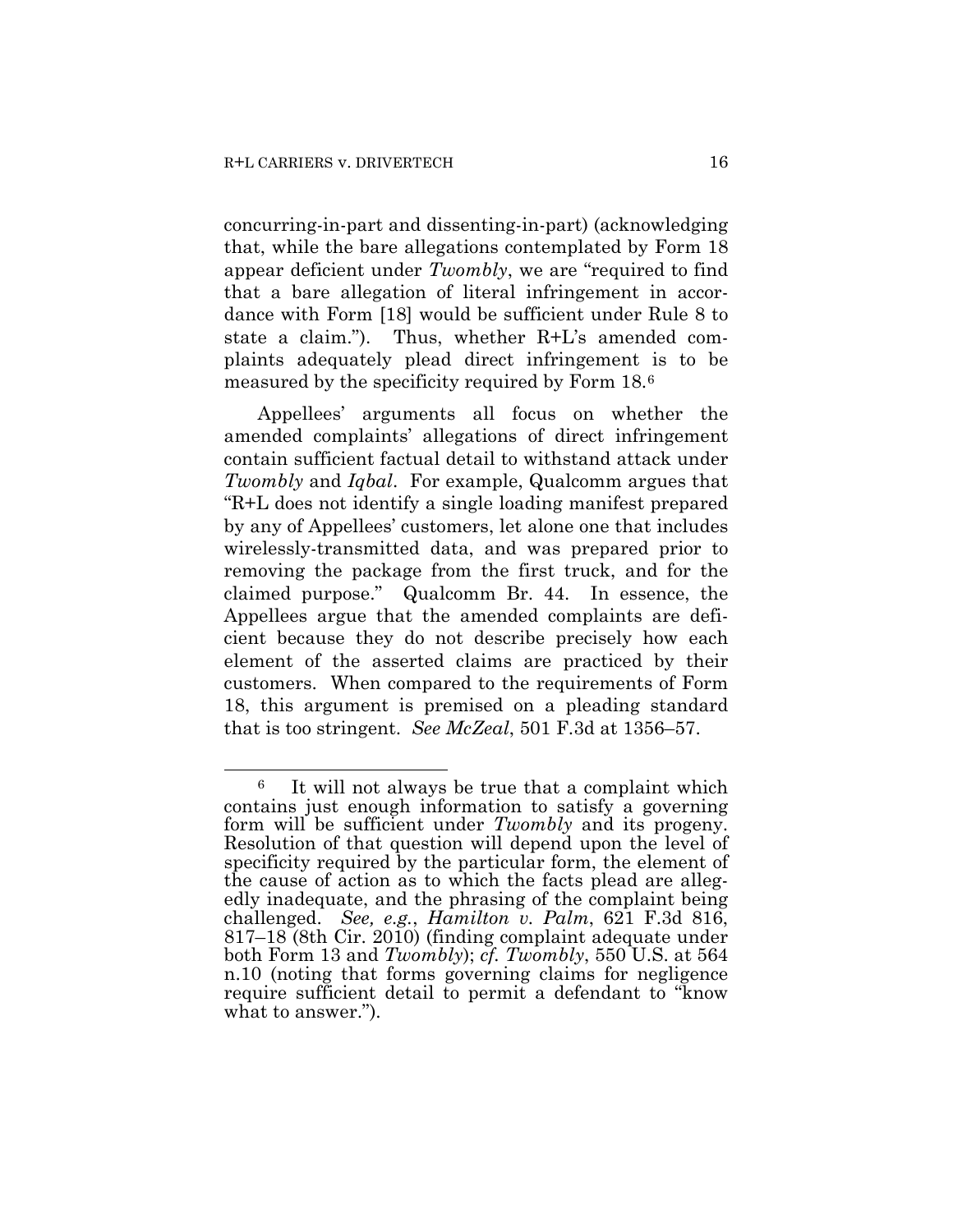As we held in *McZeal*, Form 18 and the Federal Rules of Civil Procedure do not require a plaintiff to plead facts establishing that each element of an asserted claim is met. *McZeal*, 501 F.3d at 1357. Indeed, a plaintiff need not even identify which claims it asserts are being infringed. *Id.*[7](#page-16-0)

As it relates to direct infringement, the Qualcomm, Microdea, PeopleNet, DriverTech, and ACS Amended Complaints are sufficient when measured against this standard. These amended complaints each assert that a specific customer or customers are infringing the '078 patent by using the patented method. For example, the Qualcomm Amended Complaint alleges that, in light of the facts pled, it is reasonable to infer that Cargo Transporters uses "In-Cab Scanning, the Mobile Computer Platform, and other services and devices to scan and wirelessly transmit bills-of-lading from inside the truck cab to the back office where advance loading manifests are prepared. Those actions constitute direct infringement of the '078 Patent." R+L Carriers, Inc.'s First Am. Compl. for Patent Infringement & Declaratory J. at 15, *In Re Bill of Lading Transmission & Processing Sys. Patent Litig.*, No. 1:09-md-2050 (S.D. Ohio April 6, 2010), ECF No. 123 ("*Qualcomm Am. Compl.*"). This allegation goes beyond what is required by Form 18. The Qualcomm Amended Complaint states that the patent is being infringed by use of the patented method by specific Qualcomm customers, and it references specific claim elements that R+L asserts are being practiced. As such, the complaint provides Qualcomm with information about which

1

<span id="page-16-0"></span>While there may be criticism of the text of Form 18, it is not within our power to rewrite it; only an act of Congress can revise the Federal Rules. *See Leatherman*, 502 U.S. at 168.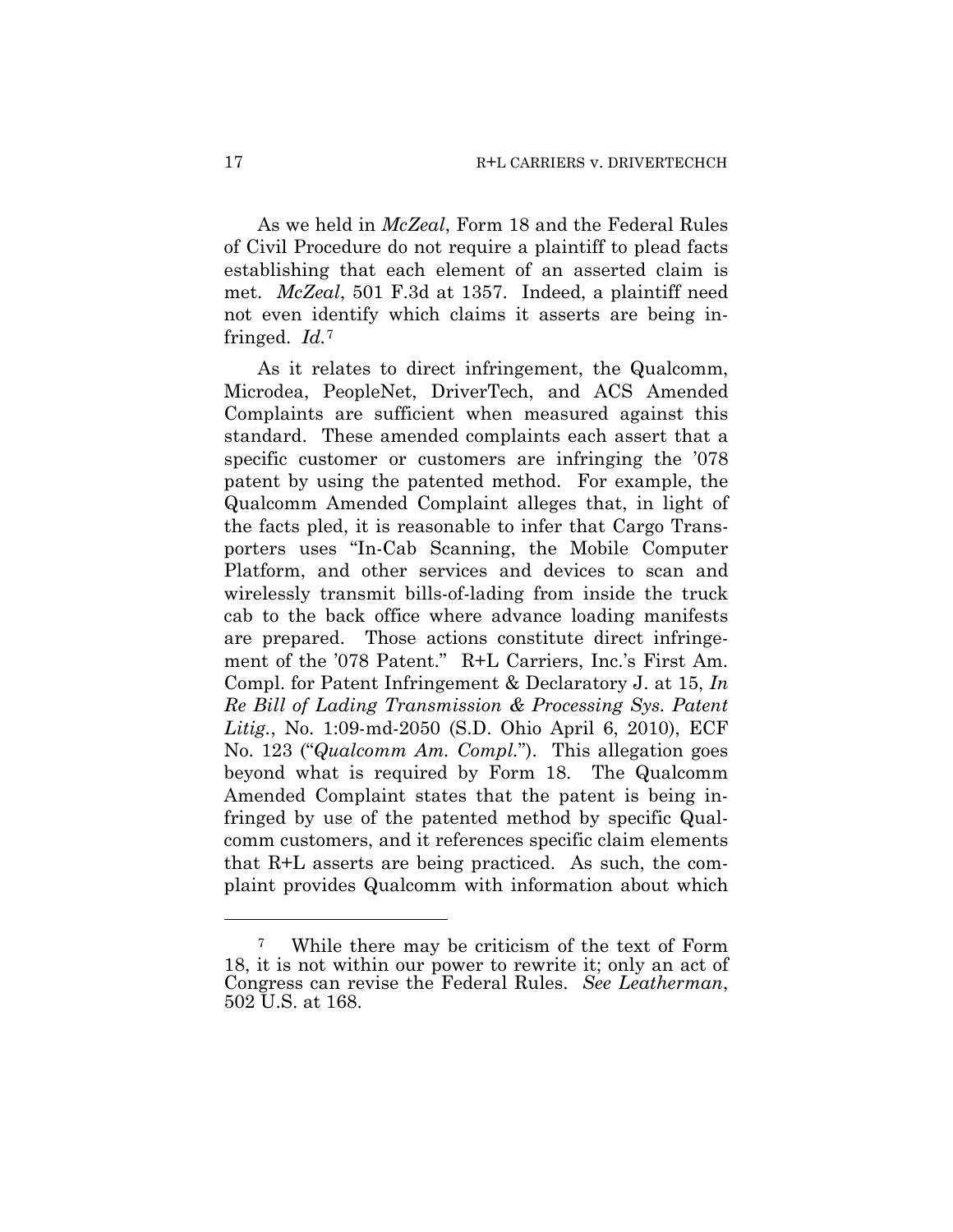claims of the patent R+L asserts are being infringed, and by whom, and about the activities R+L believes constitute infringement. The Microdea, PeopleNet, DriverTech, and ACS Amended Complaints contain similar allegations.<sup>[8](#page-17-0)</sup> These five amended complaints, described in more detail below, sufficiently plead direct infringement of the '078 patent.

Turning to the Intermec Amended Complaint, although it contains allegations similar to those cited above, it does not allege that a *specific* Intermec customer is infringing the '078 patent. Instead, it alleges that "Intermec's trucking customers use its Fixed Vehicle Computers, Mobile Scanners and Transportation and Logistics Solutions to scan bills-of-lading from inside the truck cab, wirelessly transmit those scanned bills-oflading to their back offices, and prepare advance loading manifests." R+L Carriers, Inc.'s First Am. Compl. for Patent Infringement & Declaratory J. at 14, *In Re Bill of Lading Transmission & Processing Sys. Patent Litig.*, No.

<span id="page-17-0"></span> $\overline{a}$ 8 *See* R+L Carriers, Inc.'s First Am. Compl. for Patent Infringement and Declaratory J. at 11, 13, *In Re Bill of Lading Transmission and Processing Sys. Patent Litig.*, No. 1:09-md-2050 (S.D. Ohio April 6, 2010), ECF No. 122 ("*Microdea Am. Compl.*"); R+L Carriers, Inc.'s First Am. Countercl. for Patent Infringement and Declaratory J. at 11, 14, 16, *In Re Bill of Lading Transmission and Processing Sys. Patent Litig.*, No. 1:09-md-2050 (S.D. Ohio April 6, 2010), ECF No. 125 ("*PeopleNet Am. Compl.*"); R+L Carriers, Inc.'s First Am. Countercl. for Patent Infringement and Declaratory J. at 14, *In Re Bill of Lading Transmission and Processing Sys. Patent Litig.*, No. 1:09 md-2050 (S.D. Ohio April 6, 2010), ECF No. 121 ("*DriverTech Am. Comp.*"); R+L Carriers, Inc.'s First Am. Compl. for Patent Infringement and Declaratory J. at 15– 16, *In Re Bill of Lading Transmission and Processing Sys. Patent Litig.*, No. 1:09-md-2050 (S.D. Ohio April 6, 2010), ECF No. 124 ("*ACS Am. Compl.*").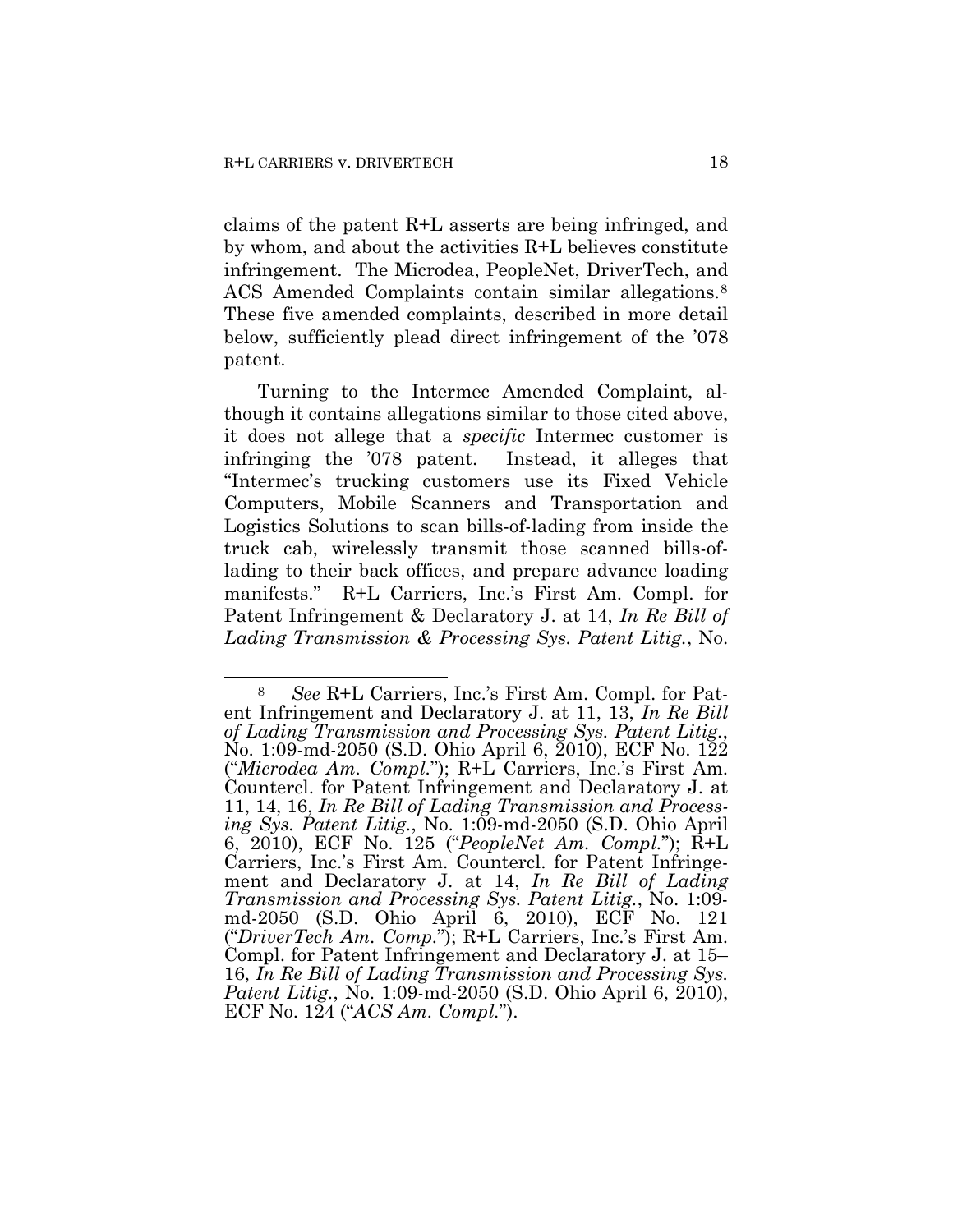1:09-md-2050 (S.D. Ohio April 6, 2010), ECF No. 126 ("*Intermec Am. Compl.*"). Accordingly, R+L asserts only that "those customers are in fact practicing the '078 Patent." *Id.* Because of this distinction, we must determine whether a plaintiff alleging indirect infringement must name a specific customer to adequately plead the predicate direct infringement.

This court has upheld claims of indirect infringement premised on circumstantial evidence of direct infringement by unknown parties. *E.g.*, *Lucent Techs., Inc. v. Gateway, Inc.*, 580 F.3d 1301, 1318 (Fed. Cir. 2009) ("[T]he jury in the present case could have reasonably concluded that, sometime during the relevant period from 2003 to 2006, more likely than not one person somewhere in the United States had performed the claimed method using the Microsoft products."). Given that a plaintiff's indirect infringement claims can succeed at trial absent direct evidence of a specific direct infringer, we cannot establish a pleading standard that requires something more. To state a claim for indirect infringement, therefore, a plaintiff need not identify a *specific* direct infringer if it pleads facts sufficient to allow an inference that at least one direct infringer exists. *E.g.*, *Atwater Partners of Tex. LLC v. AT&T, Inc.*, No. 2:10-cv-175, 2011 WL 1004880, at \*3 (E.D. Tex. Mar. 18, 2011) (holding that plaintiff's complaint does not need to identify a specific third-party direct infringer to state a claim for indirect infringement); *Oy Ajat, Ltd. v. Vatech Am., Inc.*, No. 10- 4875, 2011 WL 1458052, at \*4 (D.N.J. Apr. 14, 2011) (same). As long as the complaint in question contains sufficient factual allegations to meet the requirements of Form 18, the complaint has sufficiently pled direct infringement. The allegations in the Intermec Amended Complaint satisfy those requirements.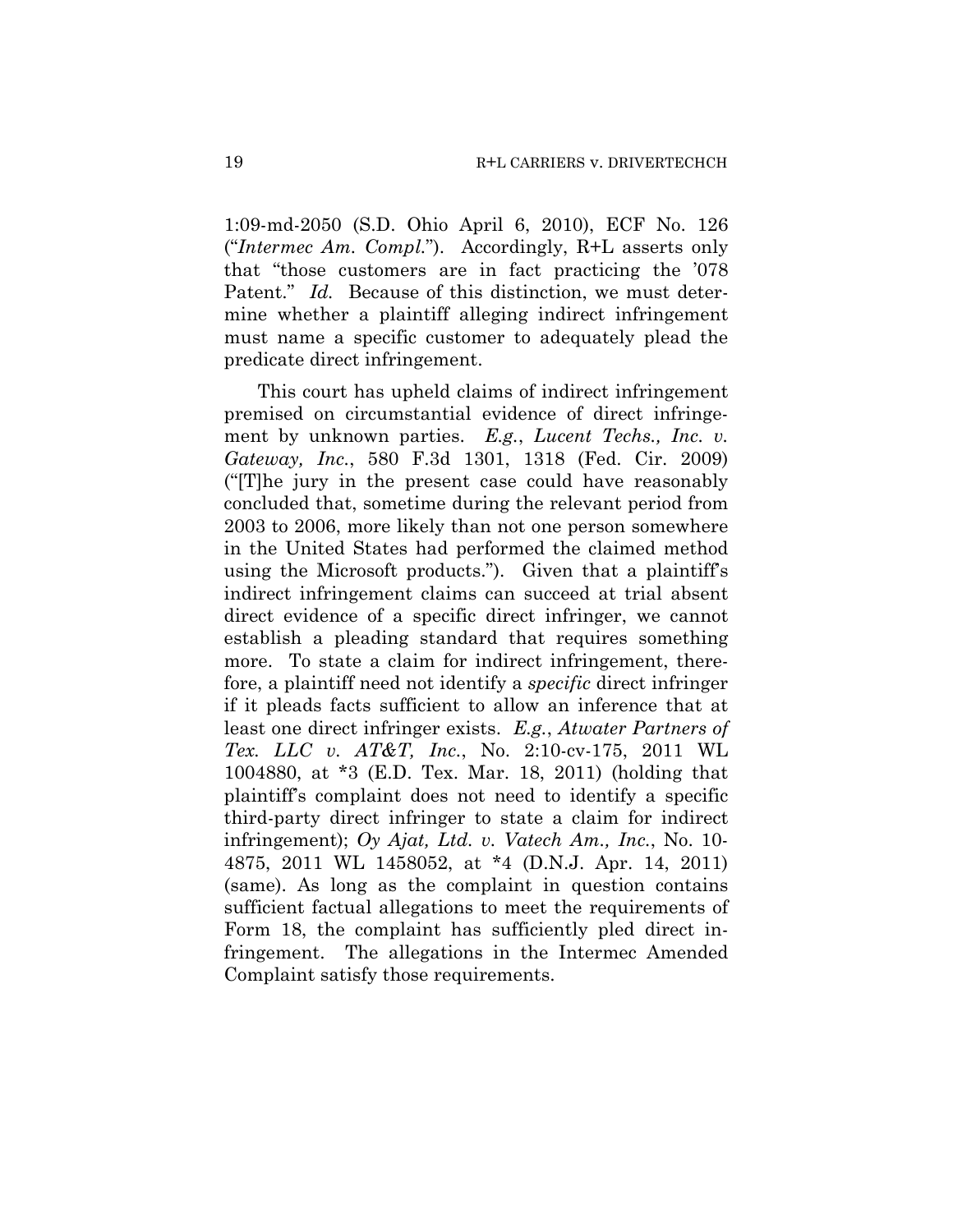Having determined that all six of the amended complaints adequately plead direct infringement, we next consider R+L's argument that the district court erred by holding in the alternative that the amended complaints fail to state a claim for indirect infringement. Form 18 does not aid R+L in this inquiry. The Forms are controlling only for causes of action for which there are sample pleadings. *Cf. Twombly*, 550 U.S. at 564 n.10 (discussing the requirements of model Form 9 for pleading negligence). We agree with several district courts that have addressed this issue that Form 18 should be strictly construed as measuring only the sufficiency of allegations of direct infringement, and not indirect infringement. *E.g.*, *Tech. Licensing Corp. v. Technicolor USA, Inc.*, 03 cv-1329, 2010 WL 4070208, at \*2 (E.D. Cal. Oct. 18, 2010) ("No adequate justification exists for holding indirect infringement claims, which contain additional elements not found in direct infringement claims, to the standard of *McZeal* and Form 18. Thus, the general principles of *Twombly* and *Iqbal* must be applied to indirect infringement claims.") (internal footnotes omitted); *Sharafabadi v. Univ. of Idaho*, C09-1043, 2009 WL 4432367, at \*2–3, \*5 n.7 (W.D. Wash. Nov. 27, 2009) (same). In other words, because Form 18 addresses only direct infringement, we must look to Supreme Court precedent for guidance regarding the pleading requirements for claims of indirect infringement.

#### **1. Contributory Infringement**

Determining whether a complaint states a plausible claim for relief is a very "context-specific task." *Iqbal*, 556 U.S. at 679. Thus, the district court was required to analyze the facts plead in the amended complaints and all documents attached thereto with reference to the ele-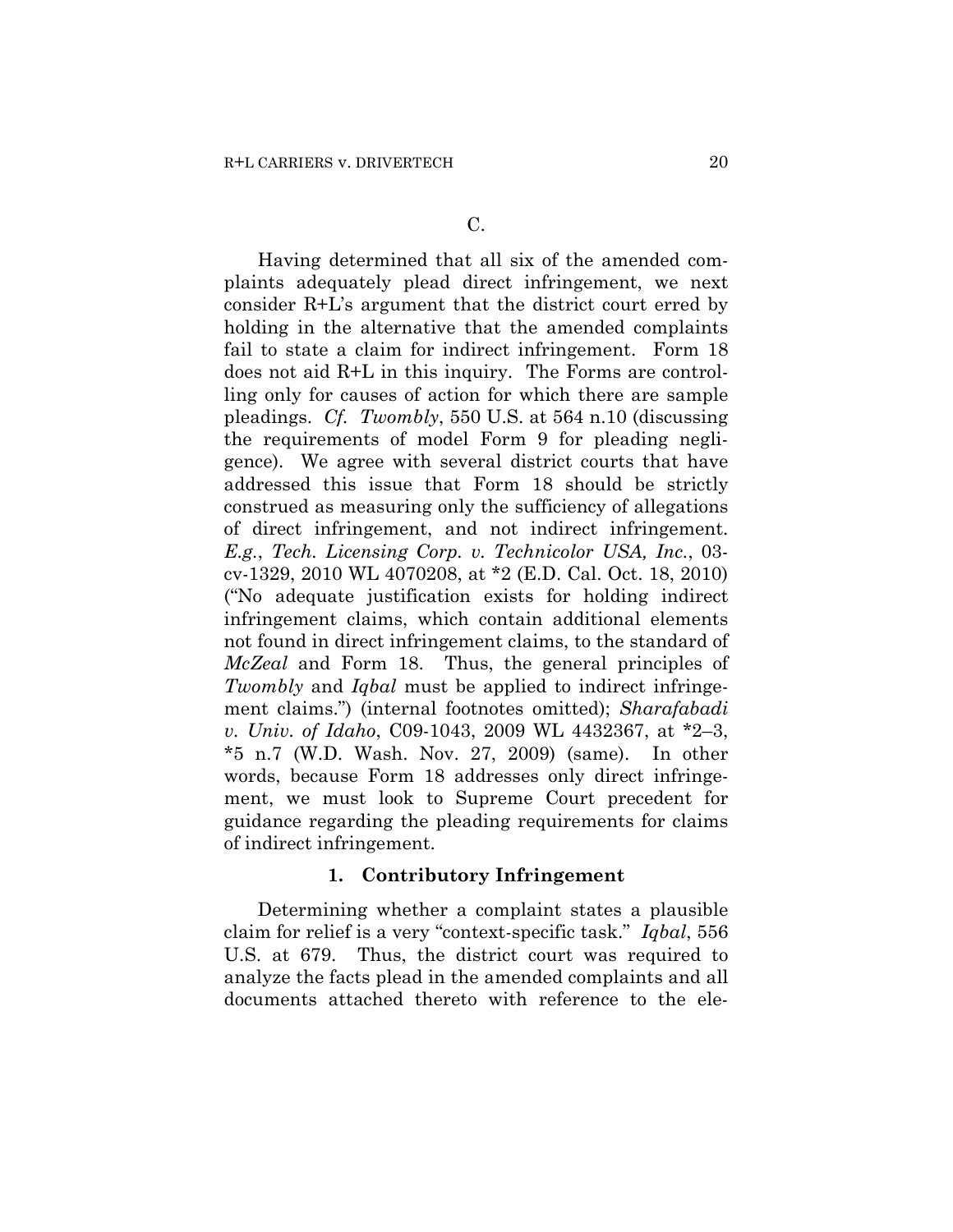ments of a cause of action for contributory infringement to determine whether R+L's claims of contributory infringement were in fact plausible. Contributory infringement occurs if a party sells or offers to sell, a material or apparatus for use in practicing a patented process, and that "material or apparatus" is material to practicing the invention, has no substantial non-infringing uses, and is known by the party "to be especially made or especially adapted for use in an infringement of such patent." 35 U.S.C. § 271(c); *see also Cross Med. Prods., Inc. v. Medtronic Sofamor Danek, Inc.*, 424 F.3d 1293, 1312 (Fed. Cir. 2005). To state a claim for contributory infringement, therefore, a plaintiff must, among other things, plead facts that allow an inference that the components sold or offered for sale have no substantial non-infringing uses. *See Cross Med. Prods.*, 424 F.3d at 1312 (quoting *Golden Blount, Inc. v. Robert H. Peterson Co.*, 365 F.3d 1054, 1061 (Fed. Cir. 2004)).

The district court focused on this "no substantial noninfringing uses" prong of a cause of action for contributory infringement and concluded that the amended complaints failed to state a claim for contributory infringement because the facts alleged demonstrated that the Appellees' products *do* have substantial non-infringing uses. Importantly, the district court did not conclude that the allegations of contributory infringement lacked sufficient detail to satisfy the specificity requirement of *Twombly* and *Iqbal*; the district court found that affirmative allegations of fact in the amended complaints defeated any claim of contributory infringement.[9](#page-20-0)

 $\overline{a}$ 

<span id="page-20-0"></span><sup>&</sup>lt;sup>9</sup> Because the plaintiff attached substantial material to its amended complaints, the district court was authorized to consider that material when assessing whether or not defendants' products had substantial noninfringing uses.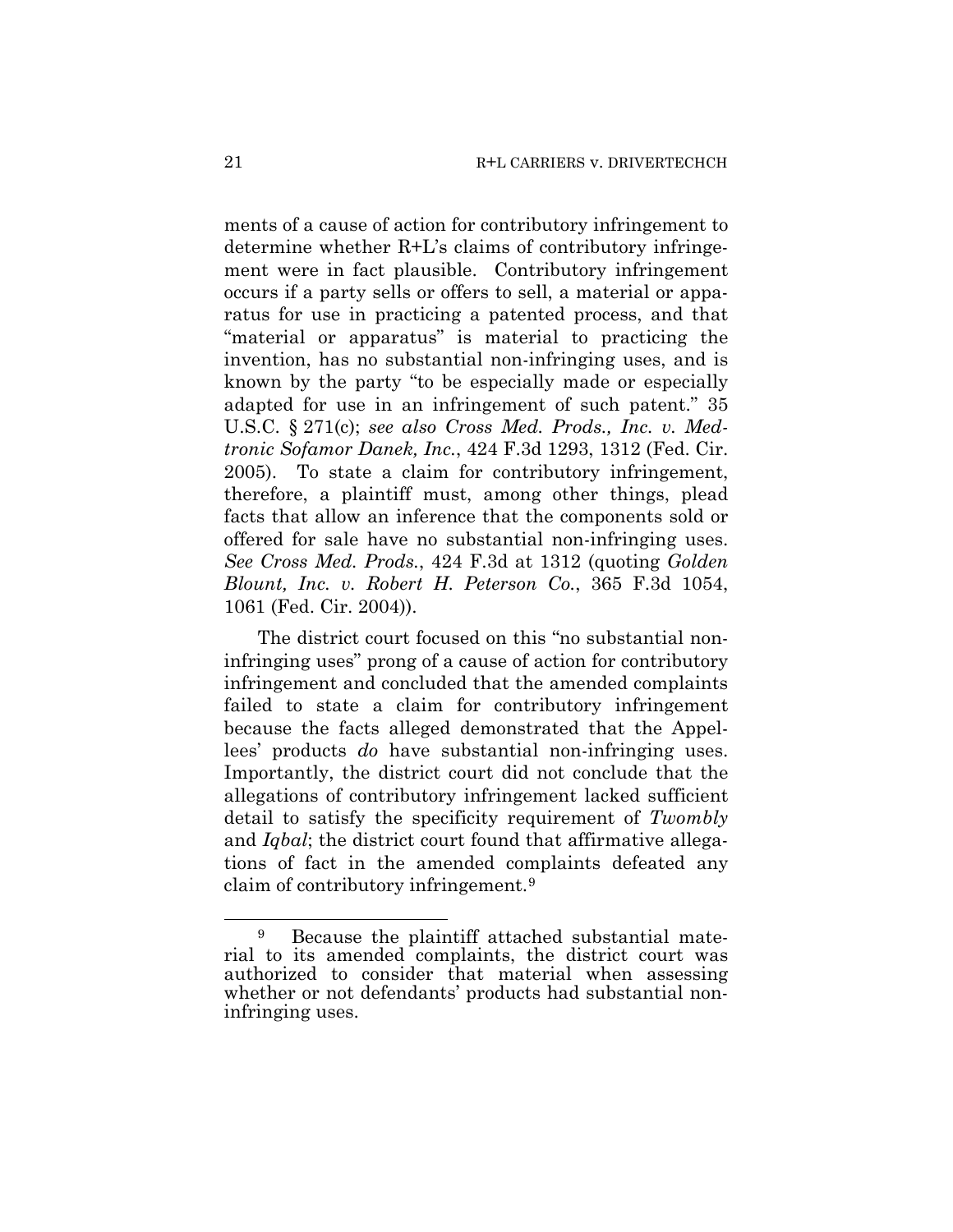R+L argues that the district court erred in granting Appellees' motion because: (1) Appellees' products as combined and adapted have no substantial non-infringing uses; and (2) claim construction is a necessary predicate to determining whether a product has substantial noninfringing uses.

In the context of a claim of contributory infringement under § 271(c), a substantial non-infringing use is any use that is "not unusual, far-fetched, illusory, impractical, occasional, aberrant, or experimental." *Vita-Mix Corp. v. Basic Holdings, Inc.*, 581 F.3d 1317, 1327–29 (Fed. Cir. 2009). R+L argues that its contributory infringement claims are adequate because all of the amended complaints state that, as customized by the relevant Appellee "for their trucking customers, the process for scanning and wirelessly transmitting bills-of-lading from the truck cab to the back office for the preparation of loading manifests has no other substantial non-infringing use." *E.g.*, *Microdea Am. Compl.* at 20. On the basis of this allegation, R+L argues that it has adequately plead that Appellees' products have no substantial non-infringing uses. We disagree.

These allegations are tailored too narrowly; they say nothing more than "if you use this device to perform the patented method, the device will infringe and has no noninfringing uses." But that is not the relevant inquiry. For purposes of contributory infringement, the inquiry focuses on whether the accused products can be used for purposes *other than* infringement. Explaining the seminal Supreme Court contributory infringement case, in which VCR manufacturers were held not liable for contributory copyright infringement, we stated that "[t]he accused VCR could be used in two ways: to infringe a copyright by building a 'library' of broadcast movies, or in a substantial, noninfringing way to 'time-shift' a program for later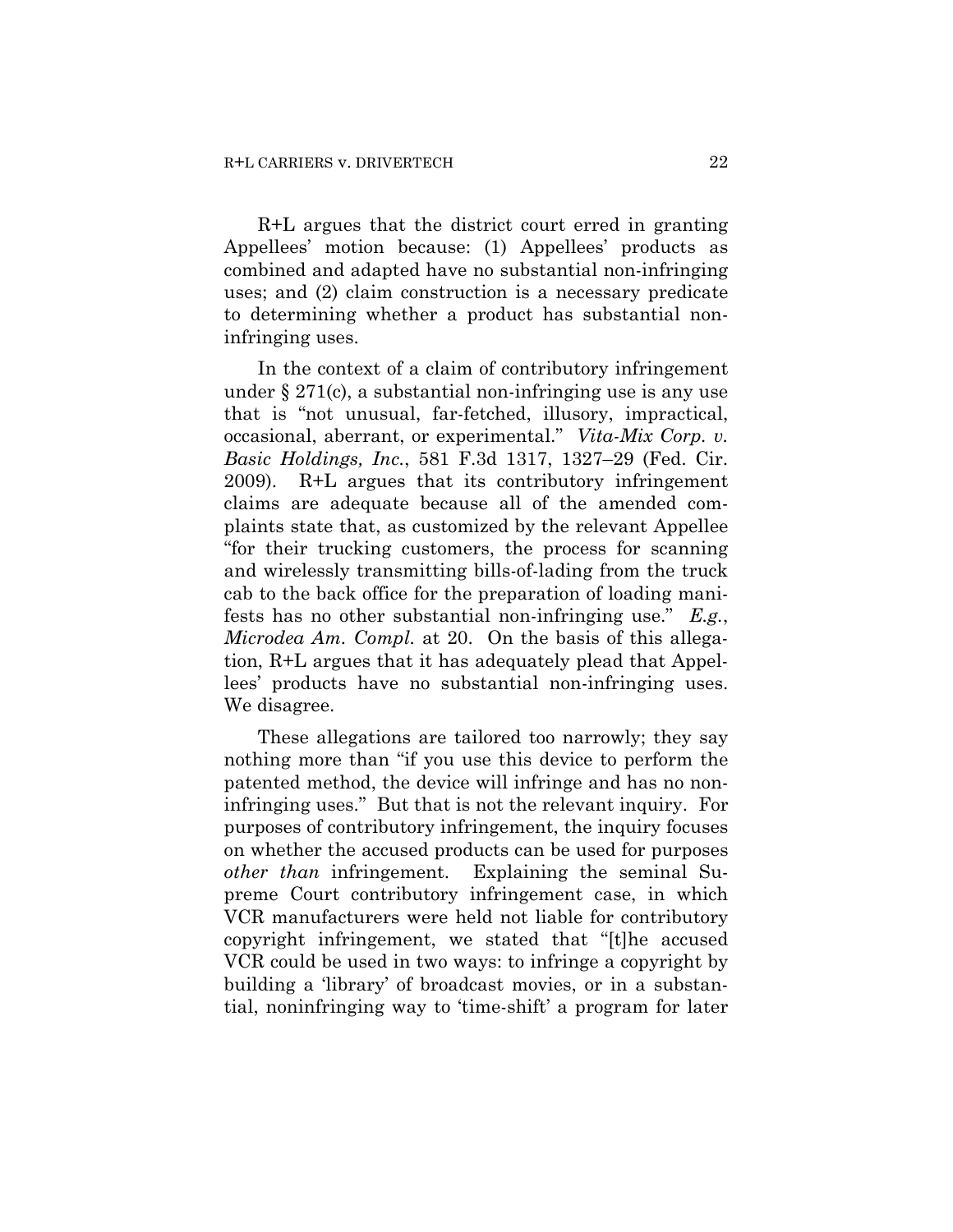viewing or to record an uncopyrighted program." *Ricoh Co. v. Quanta Computer Inc.*, 550 F.3d 1325, 1339 (Fed. Cir. 2008) (citing *Sony Corp. of Am. v. Universal City Studios, Inc.*, 464 U.S. 417, 443–46 (1984)). If the proper inquiry for determining substantial non-infringing use was the inquiry suggested by R+L, the VCR manufacturers in *Sony* would have been liable for contributory infringement of copyrights as long as the VCRs were used to create a library, i.e., in an infringing way. The fact that a product may be unavailable for simultaneous noninfringing uses while being used to infringe, is not determinative. Where the product is equally capable of, and interchangeably capable of both infringing and substantial non-infringing uses, a claim for contributory infringement does not lie. The materials regarding Appellees' products from which R+L quotes, and, which are attached to the amended complaints, contain repeated descriptions of non-infringing uses to which the accused products can be put. R+L, thus, supplies the very facts which defeat its claims of contributory infringement.

Despite its own reference to the many possible uses of Appellees' products, R+L claims that this court's decision in *Ricoh* supports its claim that those uses are not "substantial non-infringing" ones. This reliance is misplaced. In *Ricoh*, this court held that summary judgment of no contributory infringement could not be granted in favor of an optical disc drive manufacturer because, although its drives were capable of writing data by either an infringing method or a non-infringing method, the drives contained "at least some distinct and separate components used only to perform the allegedly infringing write methods." 550 F.3d at 1336, 1340. R+L's amended complaints do not allege that certain of Appellees' products can perform the infringing method and *only* the infringing method. Rather, as noted, R+L alleges that *if* the prod-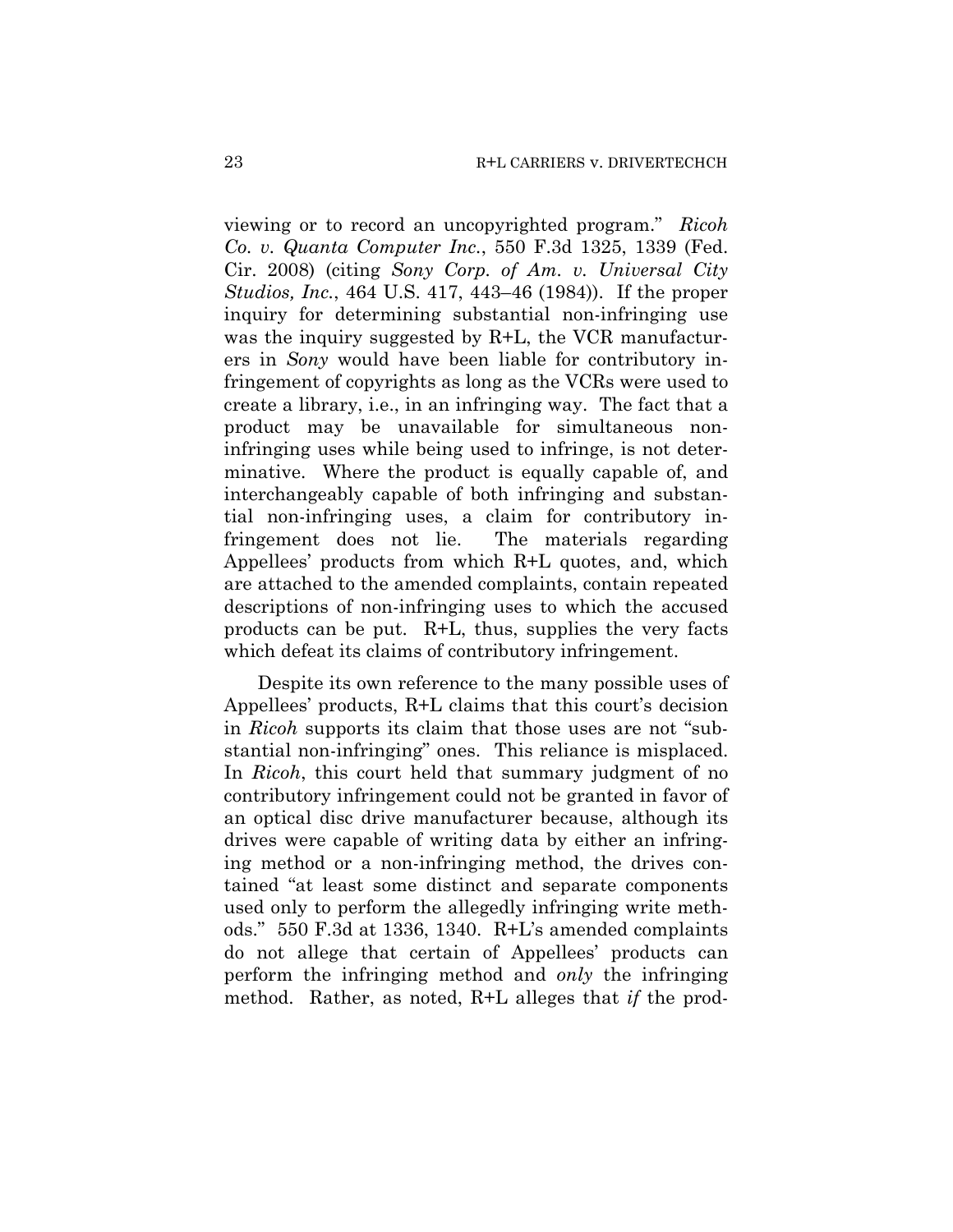ucts are used to scan bills-of-lading and *if* the bills-oflading are used to make a loading manifest, *then* the products have no substantial non-infringing uses. But Appellees' products do not need to be used to practice the patented method, and R+L's own allegations make clear that they can be used for multiple other purposes. That practicing the patented method may be the most logical or useful purpose for Appellees' products does not render the alternative uses "unusual, far-fetched, illusory, impractical, occasional, aberrant, or experimental." *Vita-Mix Corp.*, 581 F.3d at 1327–29.[10](#page-23-0)

Finally, R+L argues that the district court erred by determining that there were substantial non-infringing uses for Appellee's products without first construing the claims of the patent. Appellant's Br. 39–43. As the amended complaints make clear, Appellees' products can be used to, inter alia, speed billing and driver settlement, or scan proof of delivery documents. Indeed, the amended complaints assert that Appellees advertised these very uses of their products. None of these tasks involves scanning bills-of-lading which are created prior to package pick-up. '078 patent col.1, ll.49–53. These tasks also have nothing to do with using a bill-of-lading to plan which loads should be consolidated onto which trucks for

<span id="page-23-0"></span> $\overline{a}$ <sup>10</sup> Though R+L devotes several pages of its brief to a discussion of *Hodosh v. Block Drug Co.*, 833 F.2d 1575 (Fed. Cir. 1987), *Hodosh* is not relevant here. Contrary to R+L's suggestion, this court did not determine whether the product at issue in *Hodosh* had substantial noninfringing uses. Indeed, we explicitly stated that "we do not . . . express an opinion on whether toothpaste containing potassium nitrate is a 'material part of the invention' or is a 'staple article or commodity of commerce suitable for substantial noninfringing uses.' " *Id.* at 1579 n.12. Absent a holding on this issue, *Hodosh* is not helpful to  $R+L$ .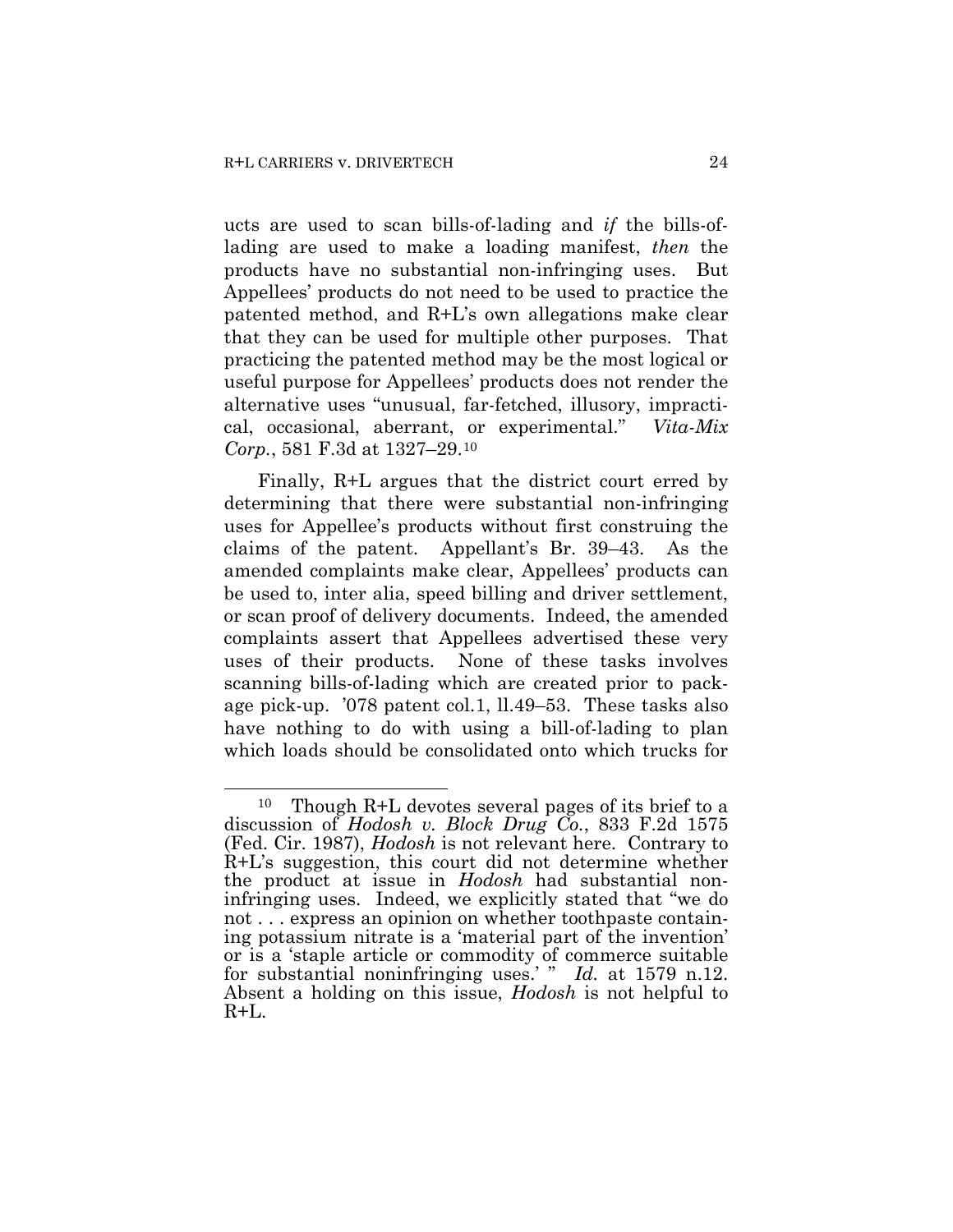delivery. The patented method, however, requires performance of all of these steps. *Id.* at col.13 l.40–col.14 l.46. Here, formal claim construction is not required to reach the conclusion that each Amended Complaint affirmatively establishes that Appellees' products can be used for non-infringing purposes. Nor is claim construction required to determine that these uses are not "unusual, far-fetched, illusory, impractical, occasional, aberrant, or experimental." *Vita-Mix Corp.*, 581 F.3d at 1327. Thus, the district court did not err when it concluded that the Appellees' products had substantial noninfringing uses without first construing the claims of the '078 patent.

Because the amended complaints actually make clear on their face that Appellees' products *do* have substantial non-infringing uses, R+L has not stated a claim for contributory infringement against any of the Appellees. We thus affirm dismissal of R+L's contributory infringement claims.

#### **2. Induced Infringement**

"Whoever actively induces infringement of a patent shall be liable as an infringer." 35 U.S.C. § 271(b). Liability under § 271(b) "requires knowledge that the induced acts constitute patent infringement." *Global-Tech Appliances, Inc. v. SEB S.A.*, 131 S. Ct. 2060, 2068 (2011); *see also DSU Med. Corp. v. JMS Co.*, 471 F.3d 1293, 1306 (Fed. Cir. 2006) ("[I]nducement requires that the alleged infringer knowingly induced infringement and possessed specific intent to encourage another's infringement."). To survive Appellees' motion to dismiss, therefore, R+L's amended complaints must contain facts plausibly showing that Appellees specifically intended their customers to infringe the '078 patent and knew that the customer's acts constituted infringement. This does not mean, however,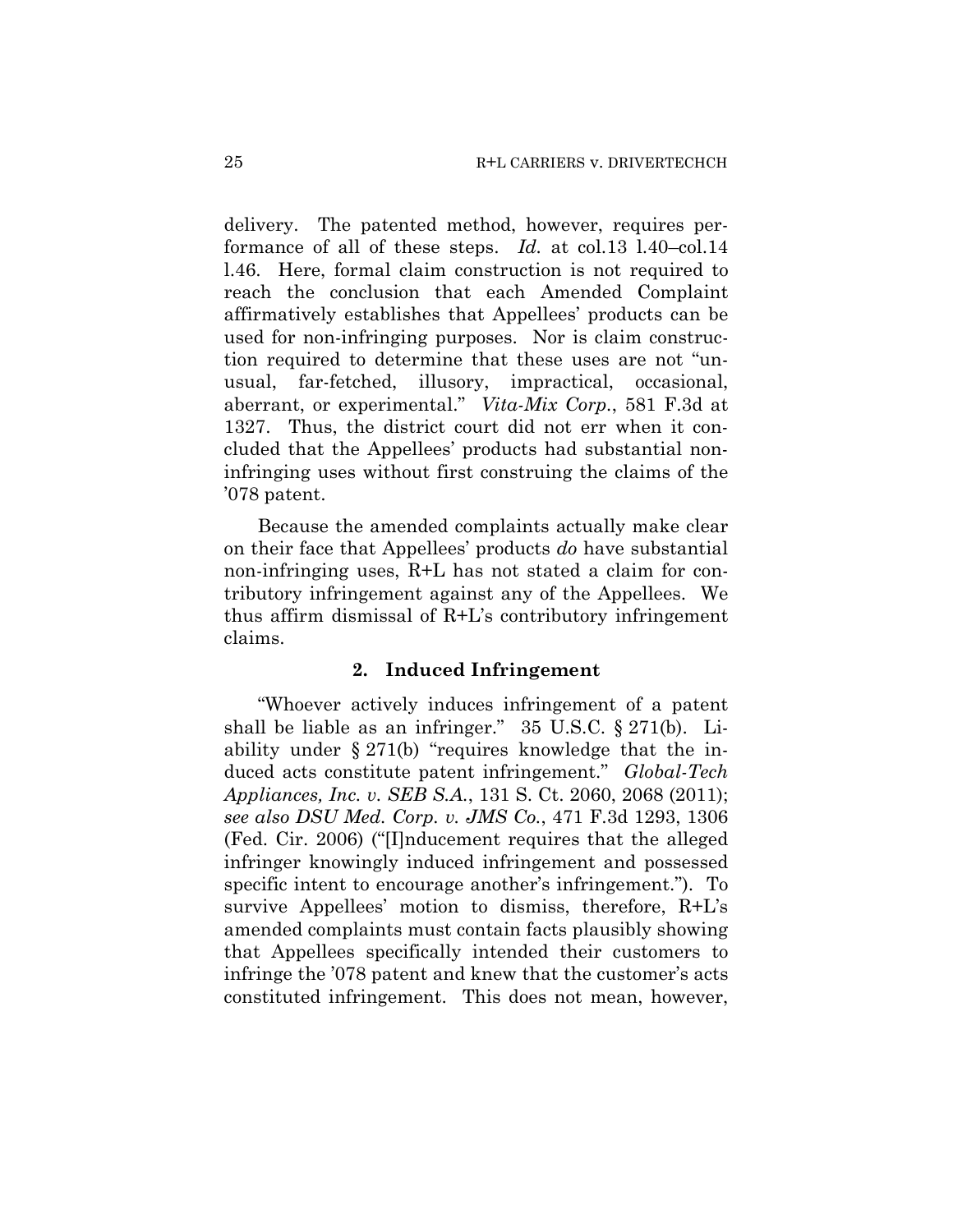that R+L must prove its case at the pleading stage. *Skinner*, 131 S. Ct. at 1296 ("Because this case was resolved on a motion to dismiss for failure to state a claim, the question below was 'not whether [Skinner] will ultimately prevail' on his procedural due process claim, but whether his complaint was sufficient to cross the federal court's threshold.") (citations omitted); *see also Twombly*, 550 U.S. at 556 ("[A] well-pleaded complaint may proceed even if it strikes a savvy judge that actual proof of those facts is improbable, and that a recovery is very remote and unlikely.") (internal quotation marks and citation omitted).

The district court concluded that R+L's amended complaints failed to state a claim for induced infringement because its claims relied upon ultimate inferences that the district court found "implausible and unreasonable." *July 15, 2010 Order* at 35–36. R+L argues that the district court erred because the Appellees' statements quoted in the amended complaints and the reasonable inferences drawn therefrom give rise to a plausible claim for relief premised upon induced infringement. Appellants' Br. 27–38. We agree.

Before turning to the individual amended complaints and the specific allegations therein, we note a flaw that pervades the district court's assessment of R+L's allegations of induced infringement—its failure to draw all reasonable inferences in favor of the non-moving party. *E.g.*, *Travel Agent Comm'n Antitrust Litig.*, 583 F.3d at 903 (citing *Jones*, 521 F.3d at 559). *Twombly* did not alter this basic premise. Nothing in *Twombly* or its progeny allows a court to choose among competing inferences as long as there are sufficient facts alleged to render the non-movant's asserted inferences plausible. *Watson Carpet*, 648 F.3d at 458 ("Often, defendants' conduct has several plausible explanations. Ferreting out the most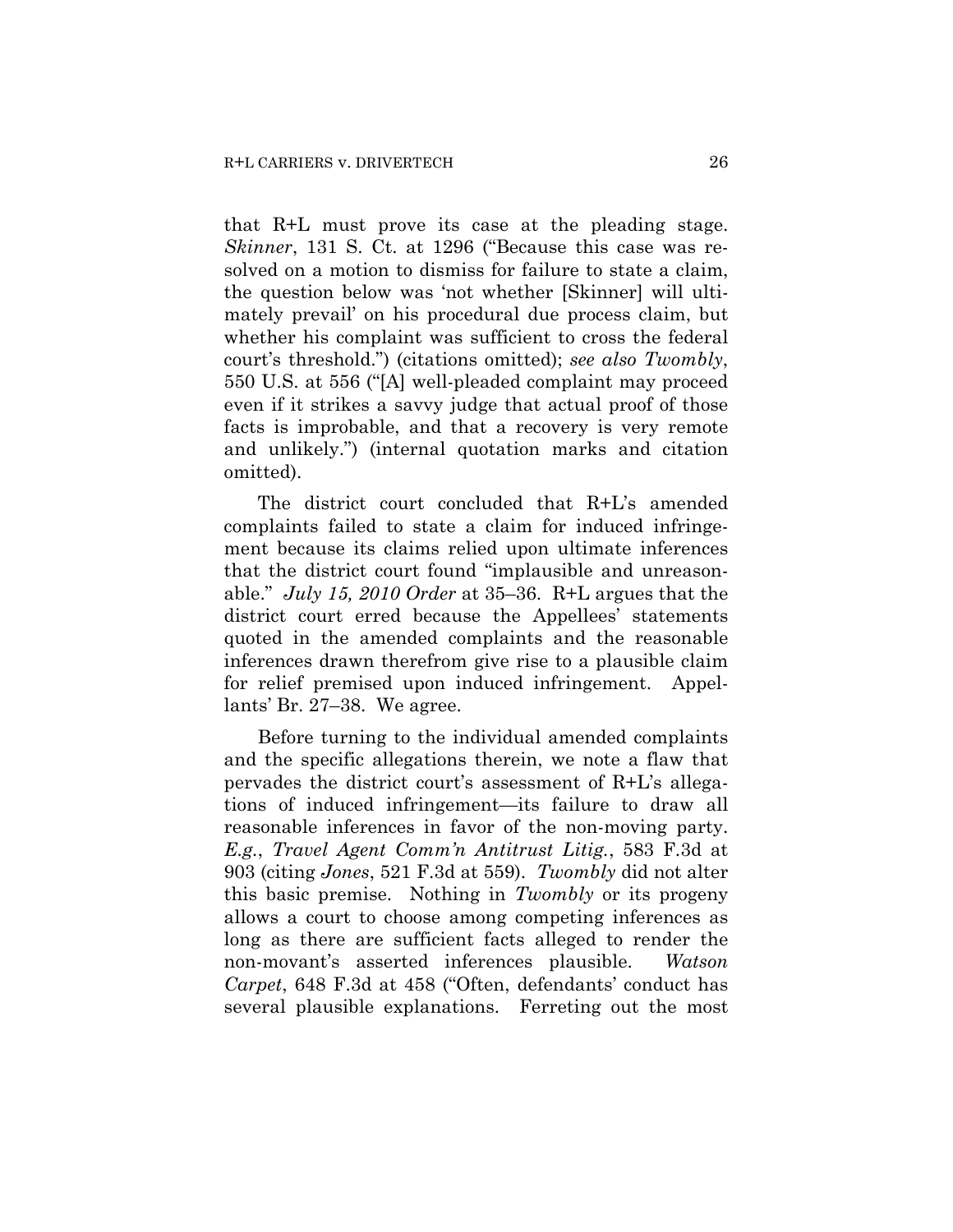likely reason for the defendants' actions is not appropriate at the pleadings stage.").

In assessing whether it is reasonable to infer intent from statements or conduct, moreover, the Supreme Court recently made clear that a court must assess the facts in the context in which they occurred and from the standpoint of the speakers and listeners within that context. *Matrixx*, 131 S. Ct. at 1324–25. In *Matrixx*, the Supreme Court held that the plaintiff's complaint sufficiently alleged facts plausibly suggesting that the defendant made material misrepresentations in violation of § 10(b) of the Securities Exchange Act "with an intent to deceive, manipulate, or defraud." *Id.* at 1317, 1323–24. According to the complaint, in response to information indicating that the defendant's Zicam product caused anosmia, $11$  it "hired a consultant to review the product . . . and convened a panel of physicians and scientists in response to [a] presentation" that suggested that Zicam caused anosmia. *Id.* at 1324. In addition, "[the defendant] issued a press release that suggested that studies had confirmed that Zicam does not cause anosmia when, in fact, it had not conducted any studies relating to anosmia and the scientific evidence at that time . . . was insufficient to determine whether Zicam did or did not cause anosmia." *Id.* Despite these allegations, the defendant's asserted that the most obvious inference to draw from its actions was that it did not disclose the information because it believed the evidence was insufficient to indicate a causal relationship between Zicam and anosmia. The Supreme Court concluded, however, that the plaintiffs adequately pled intent because the allegations, taken collectively and in context, also gave rise to an "inference that [the defen-

 $\overline{a}$ 

<span id="page-26-0"></span><sup>11</sup> Anosmia refers to the loss of the sense of smell. *Id.* at 1314.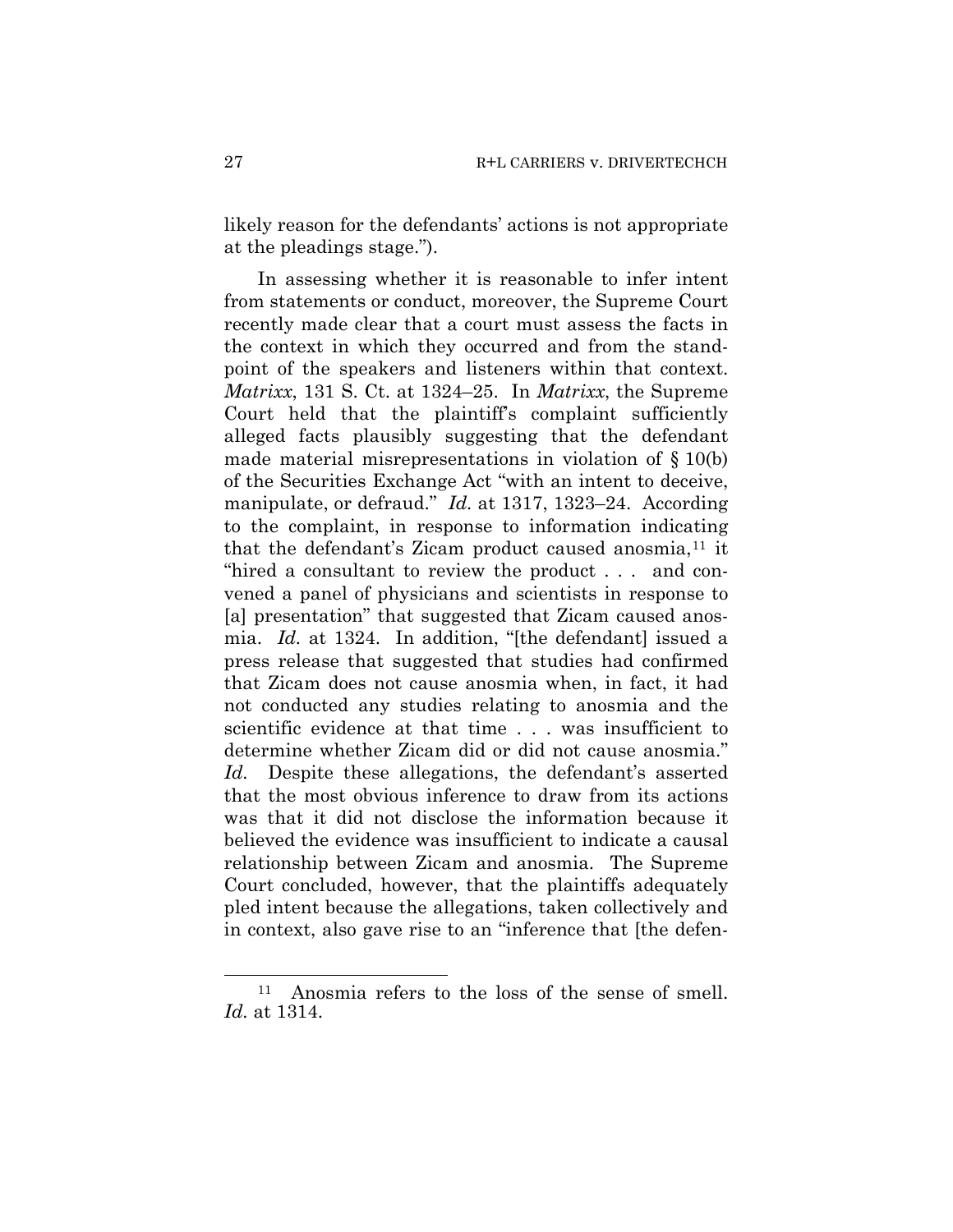dant] elected not to disclose the reports of adverse events not because it believed they were meaningless but because it understood their likely effect on the market." *Id.* at 1324–25. That alternative inferences from those facts were also reasonable did not render the complaint deficient.

As in *Matrixx*, when the allegations in R+L's lengthy and detailed amended complaints are considered as a whole, and the facts are considered in the context of the technology disclosed in the '078 patent and the industry to which Appellees sell and tout their products, it is clear that the inferences R+L asks to be drawn are both rea-sonable and plausible.<sup>[12](#page-27-0)</sup>

# **a. DriverTech Amended Complaint**

As previously discussed, the '078 patent discloses a method in which documents are scanned on board vehicles for use by dispatchers in preparing manifests dictating which shipments should be consolidated and shipped on which trucks heading to which location. The DriverTech Amended Complaint alleges that, based on DriverTech's public statements, it is reasonable to infer that:

DriverTech affirmatively sells, offers to sell, encourages, and intends for its customers to use the DT4000 TruckPC and DTScan In-Cab Scanning in conjunction with other applications and processes, and in a manner that infringes on the patented process claimed in the '078 Patent. DriverTech's

 $\overline{a}$ 

<span id="page-27-0"></span><sup>12</sup> As in *Matrixx*, we do not to say that these inferences are, in fact, correct or that they are the only fair inferences which can be drawn from the facts alleged. 131 S. Ct. at 1335. We determine only the sufficiency of R+L's complaints, in the context of the '078 patent.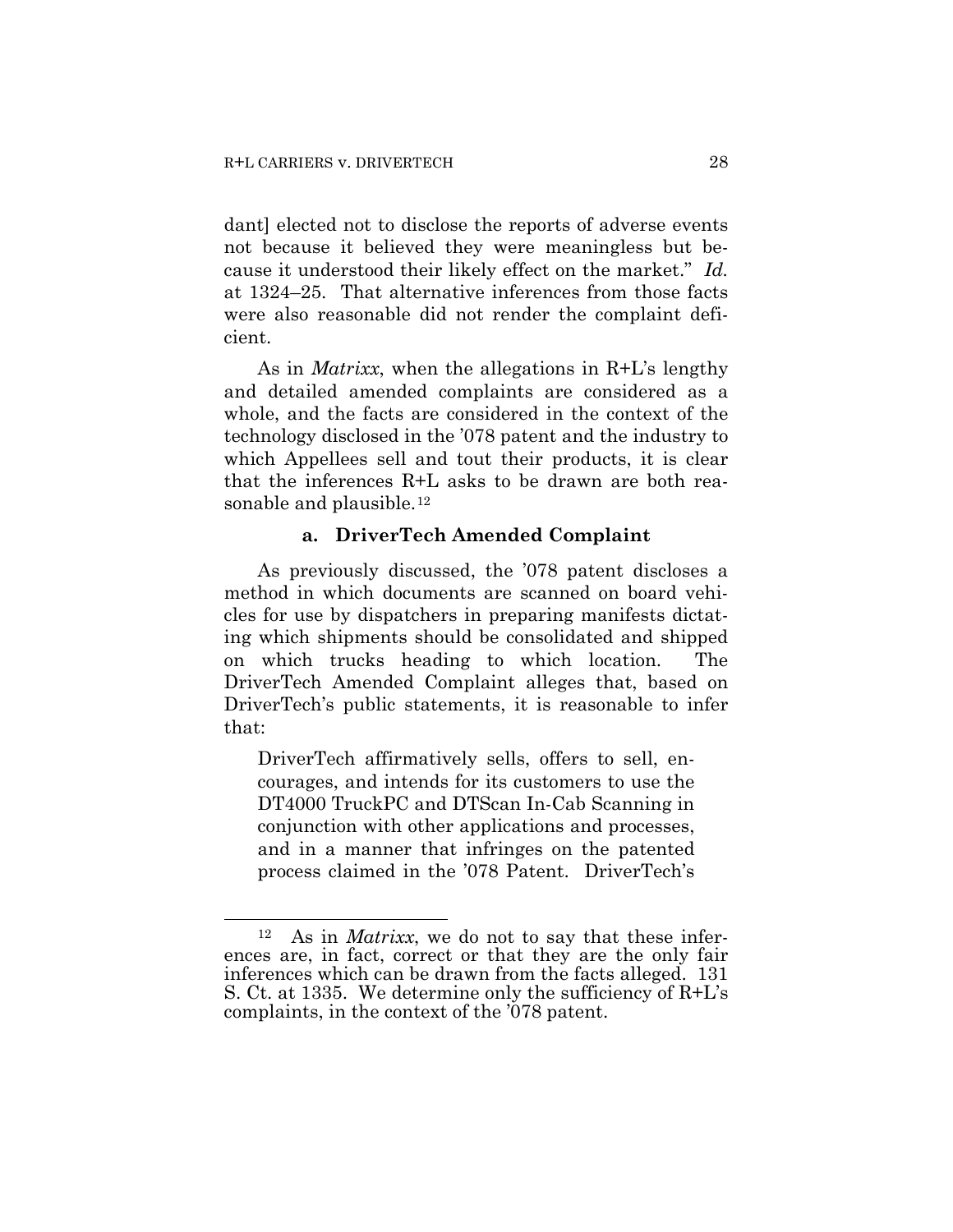conduct amounts to active inducement of infringement in violation of 35 U.S.C. § 271(b).

*DriverTech Am. Compl.* at 30. In support of this allegation, among other things, R+L quotes DriverTech's statement that its mobile computer products allow customers "to perform in-cab scanning of critical proof of delivery (POD) and other driver documents" and to transmit these documents wirelessly. *Id.* at 6. R+L points out that DriverTech touts that it is partnered with McLeod Software, "the leading provider of dispatch . . . software to the transportation industry," and that its products will help "improve[] asset utilization and fleet maintenance." *Id.* at 4, 6. And, the complaint alleges that DriverTech made these claims after it received a cease and desist letter making it aware of the '078 patent. R+L asserts that, when viewed in the context of the industry in which the patented method is practiced, it is more than reasonable to infer that DriverTech intended to induce its customers to use its products to practice the patented method and did so with knowledge of the patent.

DriverTech, like the district court, discounts these facts and inferences and finds them wanting because R+L has not provided statements from DriverTech which specifically instruct DriverTech customers to perform all of the steps of the patented method. Qualcomm Br. 38– 40. DriverTech argues, moreover, that the fact that its products have substantial non-infringing uses weighs against inferring that it intended to induce its customers to engage in an infringing one. These arguments suffer from the same deficiency. DriverTech is essentially arguing that, at the pleading stage, R+L must allege facts that prove all aspects of its claims, or at the very least make those claims probable. But that is not what is required. As the Supreme Court has explained, the plausibility requirement is not akin to a "probability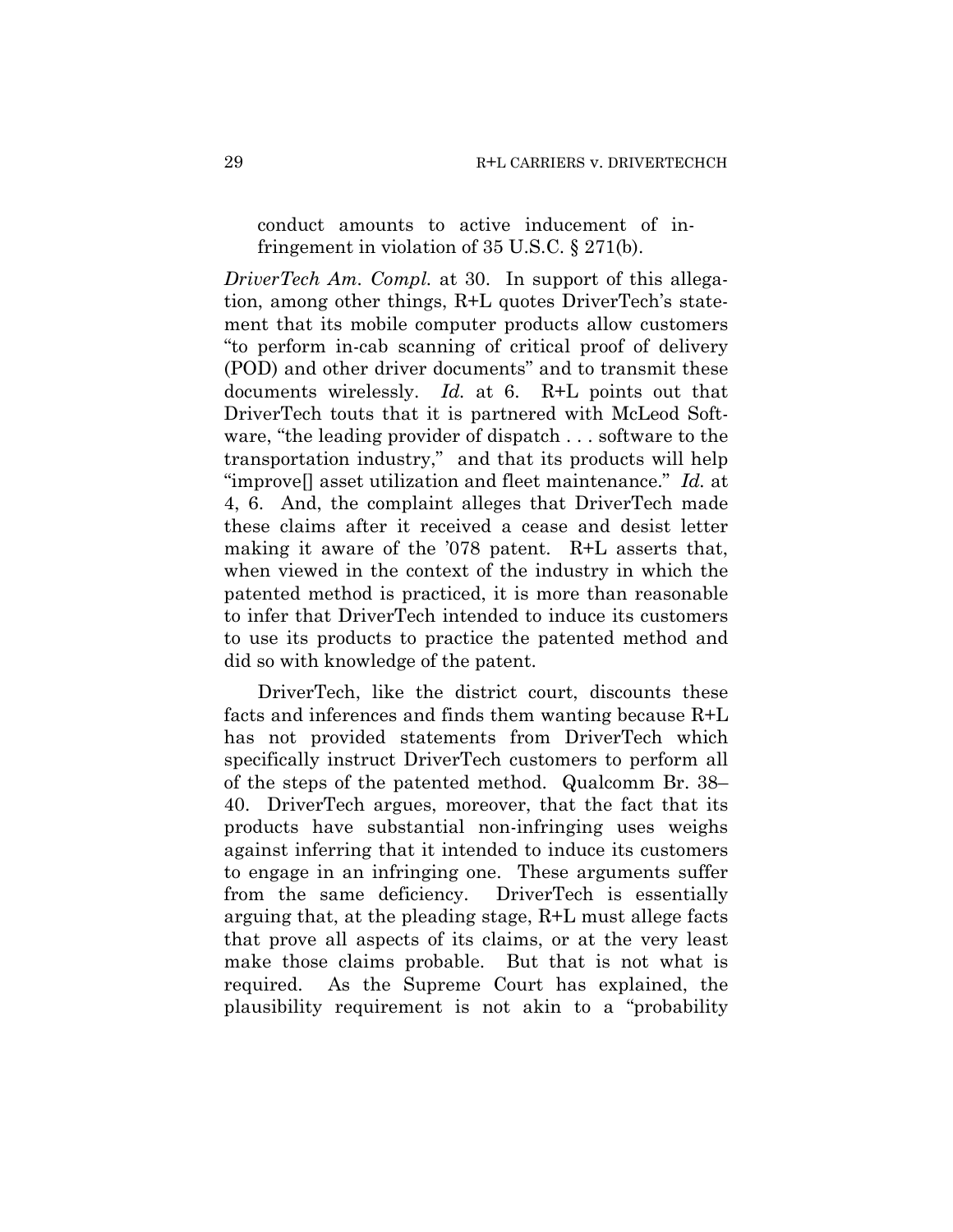requirement at the pleading stage; it simply calls for enough fact[s] to raise a reasonable expectation that discovery will reveal" that the defendant is liable for the misconduct alleged. *Twombly*, 550 U.S. at 556.

The specification of the '078 patent makes clear that the method it claims improves asset utilization and efficiency by enabling route planning to occur while shipments are still en route. To achieve these benefits, bills-of-lading are scanned in the truck cab and transmitted while the truck is en route. Significantly, other than the method claimed in the '078 patent, no appellee has identified a method by which a trucking company could increase efficiency and improve asset utilization by scanning shipping documents and transmitting them from the cab of the truck. Common sense indicates that advertising that your product can be used in conjunction with dispatch software to improve asset utilization and provide operational efficiency to the less-than-a-load shipping/trucking industry gives rise to a reasonable inference that you intend to induce your customers to accomplish these benefits through utilization of the patented method. This is sufficient to push the complaint past the line "between possibility and plausibility." *Twombly*, 550 U.S. at 557.

Because the DriverTech Amended Complaint gives DriverTech fair notice of what R+L's claim is and the facts upon which it rests, and the claim of induced infringement is plausible on those facts, we conclude that the district court erred when it dismissed R+L's DriverTech Amended Complaint.

# **b. ACS Amended Complaint**

The ACS Amended Complaint explains that ACS advertises that its business process and information technology products, including mobile in-cab scanning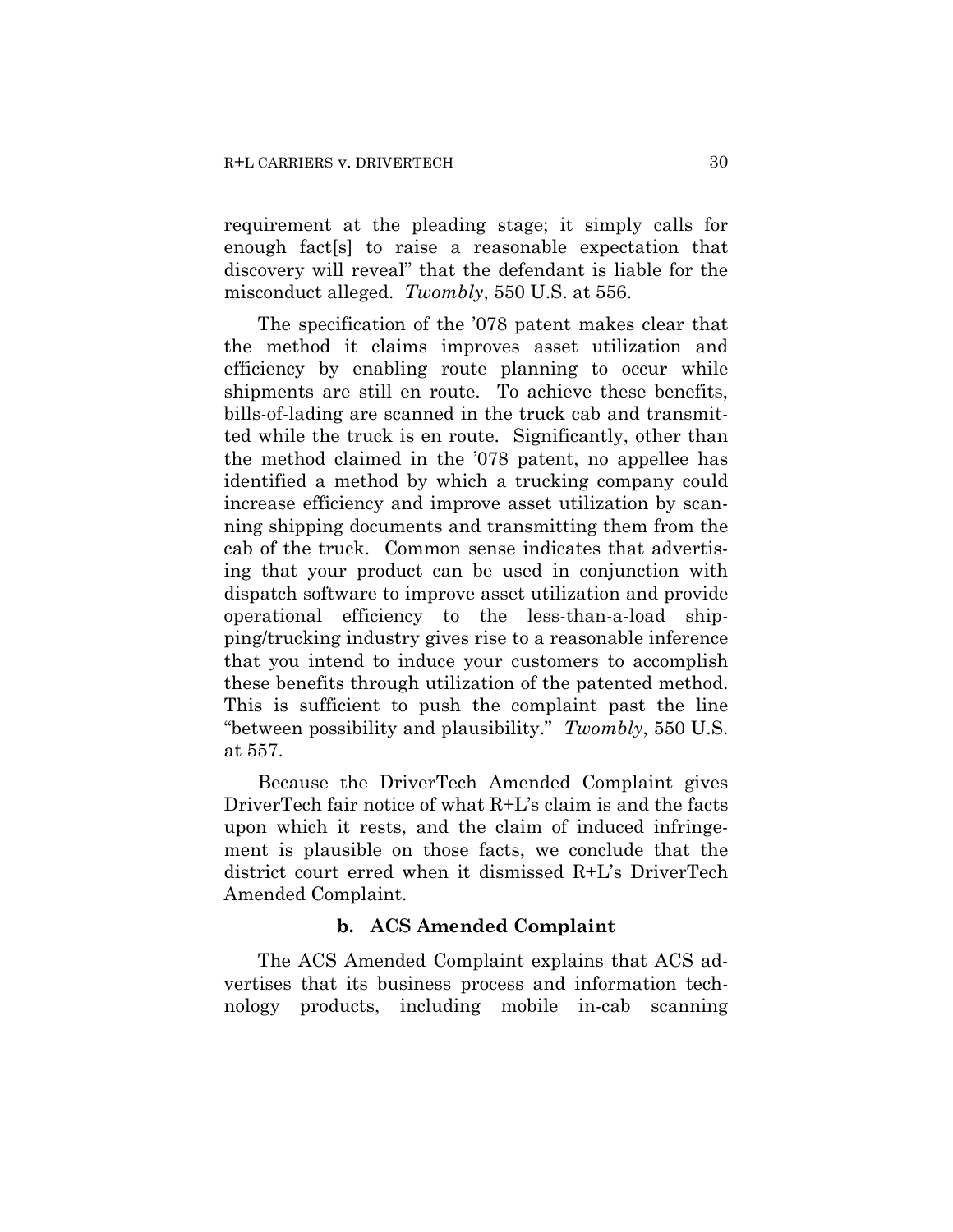products, enable its customers to "reduce costs and improve efficiencies." *ACS Am. Compl.* at 4. ACS claims that use of its Capture ANYWARE product, which enables in-cab scanning, will "[r]educe shipping costs from agent office/terminal locations." *Id.* at 8. ACS touts the ability of its products to integrate with "all major dispatch system vendors." *Id.* at 13. Importantly, one of its customers, Frozen Food Express, claims that it uses ACS's products "to assist in the *important pre-planning and routing of [less-than-a-load] shipments*—helping us to make our [less-than-a-load] operation more productive and more responsive to our customer needs." *Id.* at 15. In addition, Frozen Food Express believes that use of ACS's products "will revolutionize our less-than-truckload (LTL) operation, enabling us to track not just our trucks, but also the shipments that they are carrying." *Id.* R+L alleges that ACS became aware of the '078 patent in November of 2009 when the complaint was filed and that the documents quoted in the ACS Amended Complaint were publicly available after this date. Based on these facts and ACS's involvement in tradeshows where it advertises the benefits and capabilities of its products to the shipping and trucking industry, R+L alleges that it is reasonable to infer that ACS intends to induce its customers to practice the method disclosed in the '078 patent.

Like DriverTech, ACS argues that these facts do not give rise to a claim for relief that is plausible on its face. The district court found that, because ACS's advertising does not expressly mention preparing an "advance loading manifest,"—an essential step of the patented method—it cannot intentionally induce its customers to practice the '078 patent. ACS also asserts that the district court correctly concluded that R+L's ultimate inferences are implausible because one cannot deduce an intent to induce infringement on the basis of touting a product's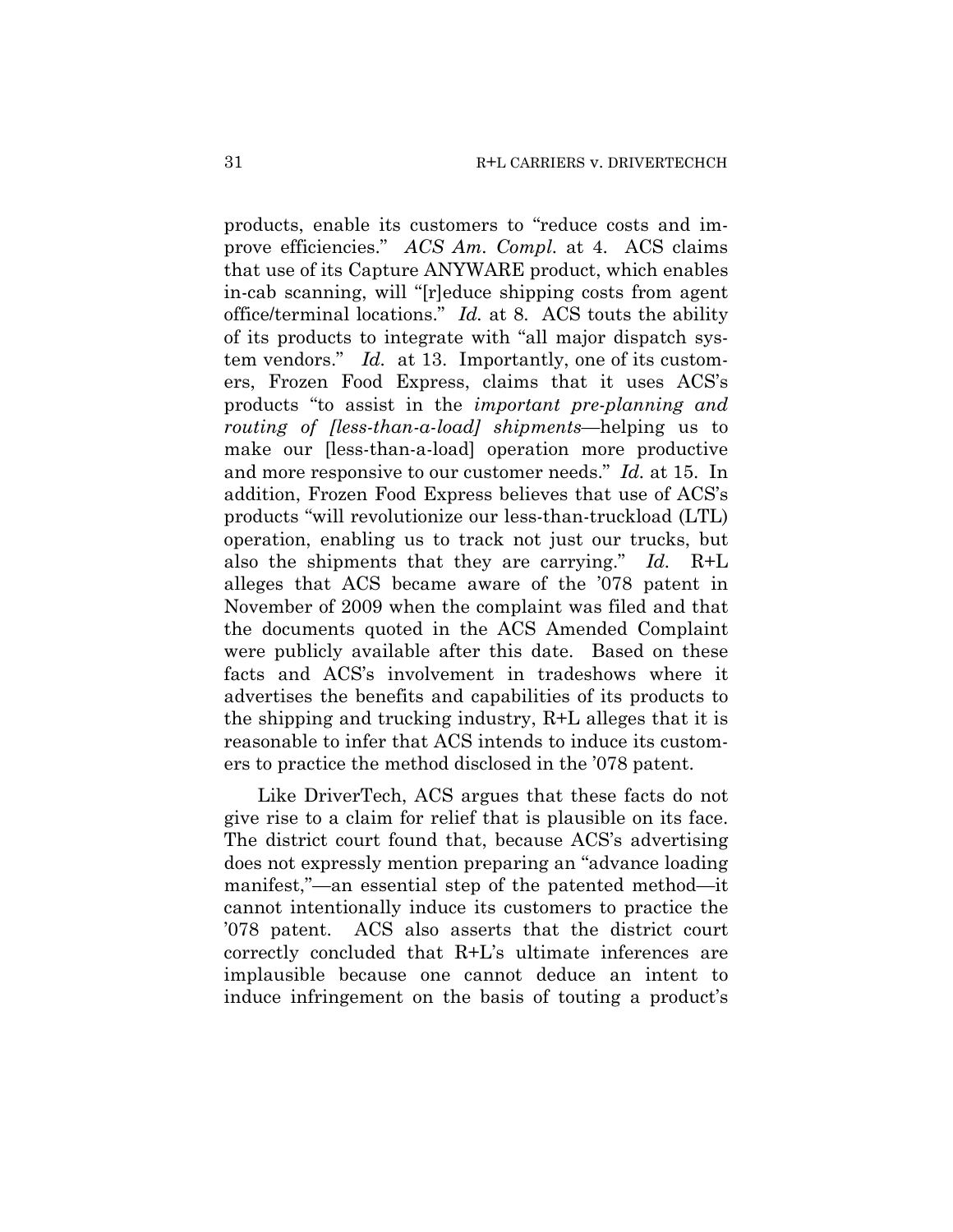ability to "improve efficiency," "provide end-to-end solution[s]," or "increase productivity." ACS Br. 41 (quoting *July 15, 2010 Order* at 36). These arguments fail for two reasons.

First, while ACS and the other Appellees are correct that to prove infringement of a method patent a plaintiff must show that every step of the method is performed in the claimed order, nothing in *Twombly* or *Iqbal* demands this level of factual specificity at the pleading stage. Such a requirement would be dangerously close to requiring a plaintiff to prove he is entitled to relief at the pleading stage. At this stage of the litigation a plaintiff is only required to plead enough facts to enable a court "to draw the reasonable inference that the defendant is liable for the misconduct alleged." *Iqbal*, 556 U.S. at 678.

This determination is, of course, case specific. In some circumstances, failure to allege facts that plausibly suggest a specific element or elements of a claim have been practiced may be fatal in the context of a motion to dismiss. Or, as with R+L's contributory infringement claims, facts may be pled affirmatively which defeat a claim on its face. But, there is no requirement that the facts alleged mimic the precise language used in a claim; what is necessary is that facts, when considered in their entirety and in context, lead to the common sense conclusion that a patented method is being practiced.[13](#page-31-0)

<span id="page-31-0"></span> $\overline{a}$ <sup>13</sup> We agree with R+L that, to the extent the district court based its assessment of the "reasonableness" of a given inference of infringement on a narrow construction of the patent's claims, claim construction at the pleading stage—with no claim construction processes undertaken—was inappropriate. Appellant's Reply Br. 9–11. We afford the claims their broadest possible construction at this stage of the proceedings.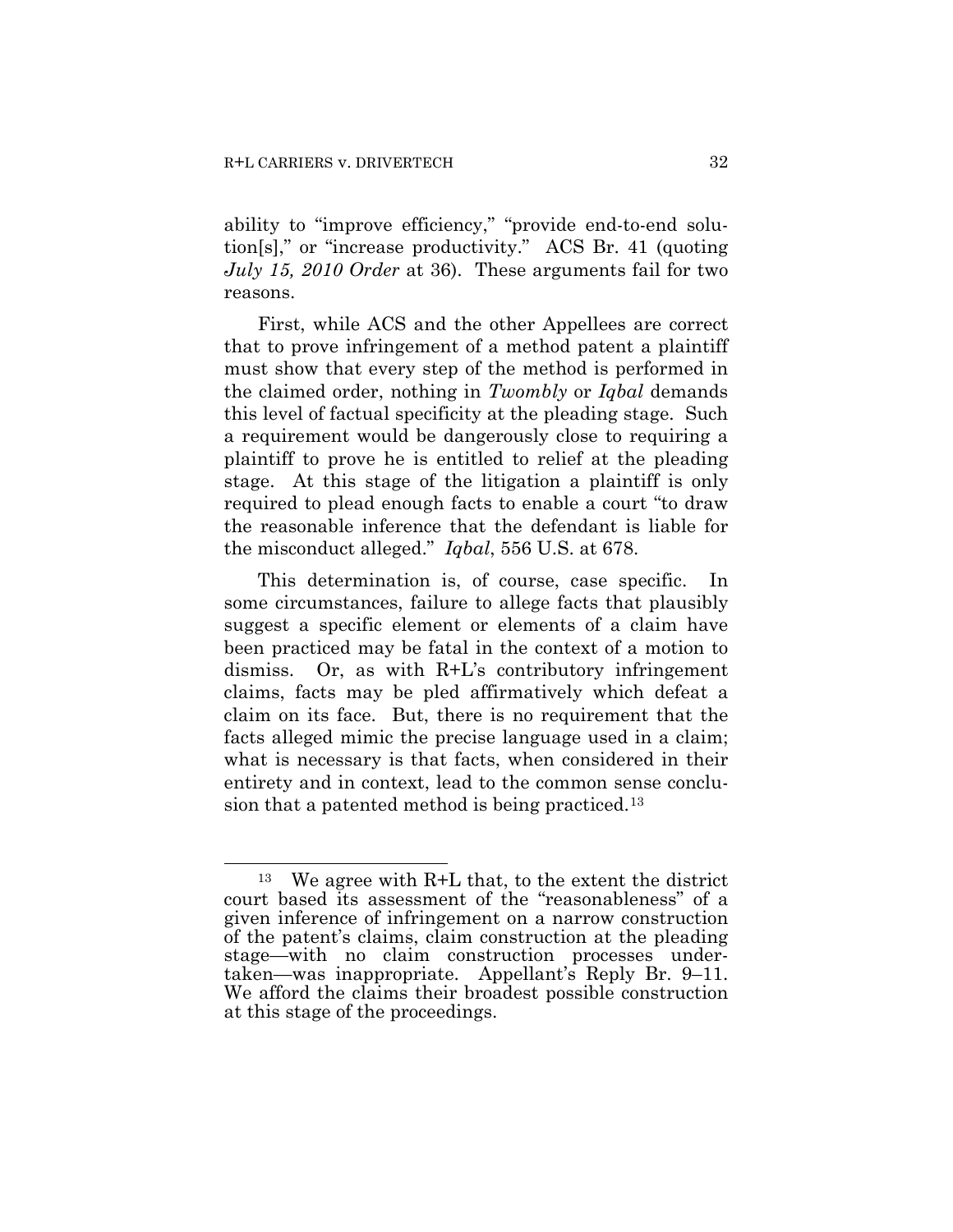Again like DriverTech, ACS and the district court analyzed the individual facts in the ACS Amended Complaint in isolation and without reference to the background of the invention. As noted earlier, one of the most logical ways to utilize in-cab scanning and transmission of documents to increase efficiency and help load planning would be to use the method disclosed in the '078 patent. Significantly, Frozen Food Express' statement that it uses ACS's products for "*important pre-planning and routing of [less-than-a-load] shipments"* reads much like an admission that it utilizes ACS's products in the same way in which the patented method is employed. *ACS Am. Compl.* at 15. After reviewing the '078 patent and considering the relatively limited ways in which in-cab scanning and transmission of shipping documents could be used for pre-planning and routing of shipments, we conclude that it is plausible to infer that ACS is intentionally inducing infringement of the '078 patent. The district court erred when it concluded otherwise.

#### **c. PeopleNet Amended Complaint**

R+L's PeopleNet Amended Complaint alleges that, because it became aware of the '078 patent in January of 2009 at the latest, it is reasonable to infer that PeopleNet intends to induce its customers to infringe the '078 patent. In support of this allegation, R+L, quoting from publicly available advertising materials distributed by PeopleNet, alleges that PeopleNet claims that its mobile computing products "increase efficiency of automated paper-based manifest processes. Through PACOS, load and route information is automatically delivered to the driver upon arrival through an automated manifest that is integrated with [the trucking company's] dispatch system." *PeopleNet Am. Compl.* at 9. Its mobile scanning and transmission products can be used to "[c]apture billof-lading form information, cargo bar code information or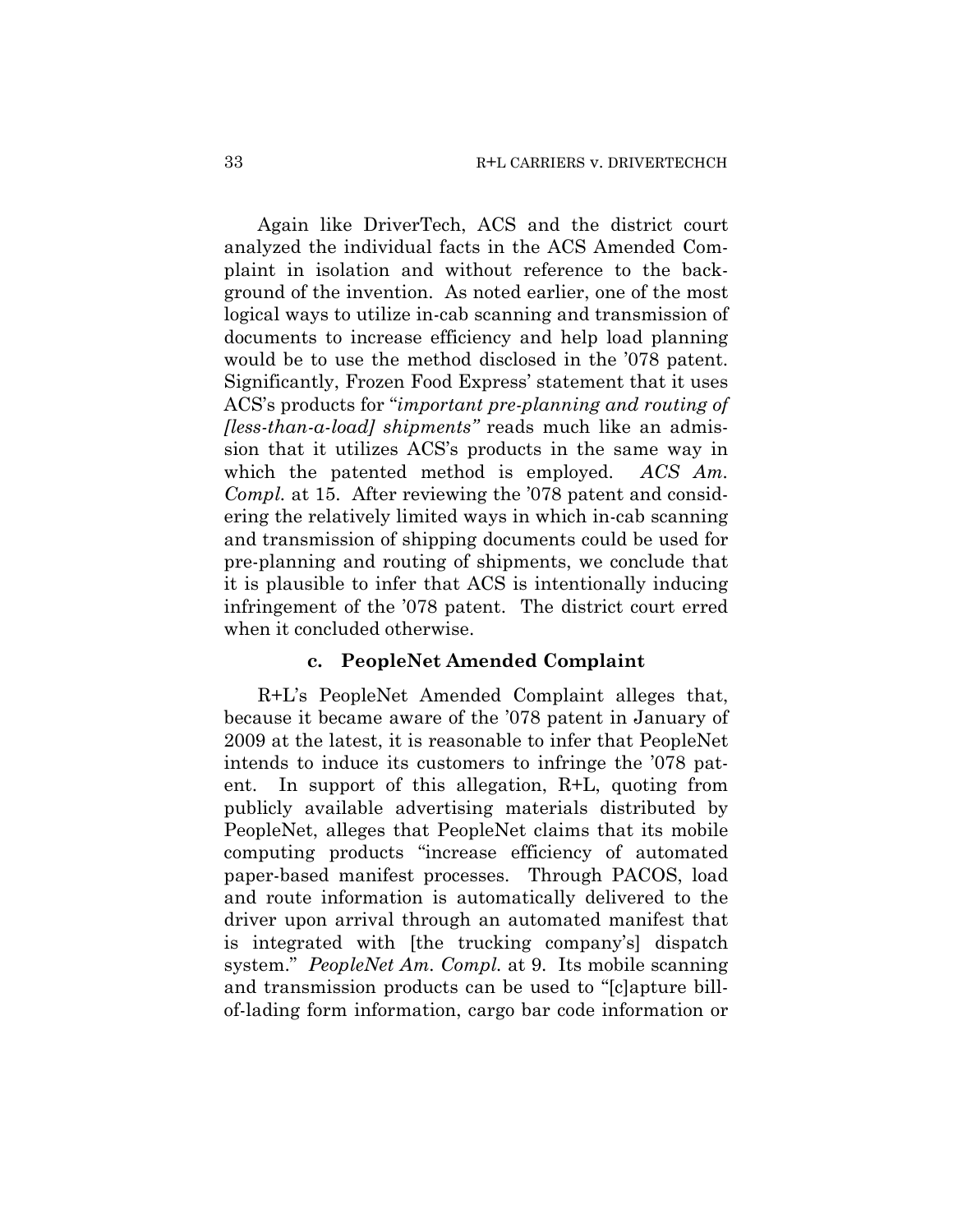other [information] through an in-cab tethered option . . . ." *Id.* at 4. In a 2007 press release, Berry & Smith Trucking, a PeopleNet customer, announced that it was "looking to In-Cab scanning to improve driver efficiency by expediting document flow to and from the vehicle . . . ." Id. at 11. In the same press release, PeopleNet touted that "In-Cab Scanning is designed to enable drivers to scan and transmit critical transportation documents, such as bills-of-lading . . . immediately from virtually anywhere." *Id.* In addition, "[w]ith documents in hand, dispatch will be able to more *quickly and surely dispatch loads and assign drivers*." *Id.* Frozen Food Express, another customer, states that it uses PeopleNet products in conjunction with ACS products to "assist in the *important pre-planning and routing of [less-than-a-load] shipments.*" *Id.* at 15. PeopleNet also advertises that Pitt Ohio Express uses its products, so "[t]he dispatcher [can] send information to the truck when it is determined which driver will be loading the order." *Id.* at Exhibit J at 8.

In response to R+L's argument that it has pled sufficient factual material to state a claim for relief that is plausible on its face, PeopleNet raises the same arguments as DriverTech and ACS. Specifically, it argues that the PeopleNet Amended Complaint does not raise facts that establish that it intended to induce its customers to perform every step of the patented method, and that it is not reasonable to infer intent to induce from the general statements it made about the benefits of using its products. Qualcomm Br. 38–39. For all of the reasons discussed above, these arguments fail.

The PeopleNet Amended Complaint contains People-Net's own statements that show its products can be used to scan documents and transmit them from in-cab. *PeopleNet Amended Complaint* at 4. Its products, moreover,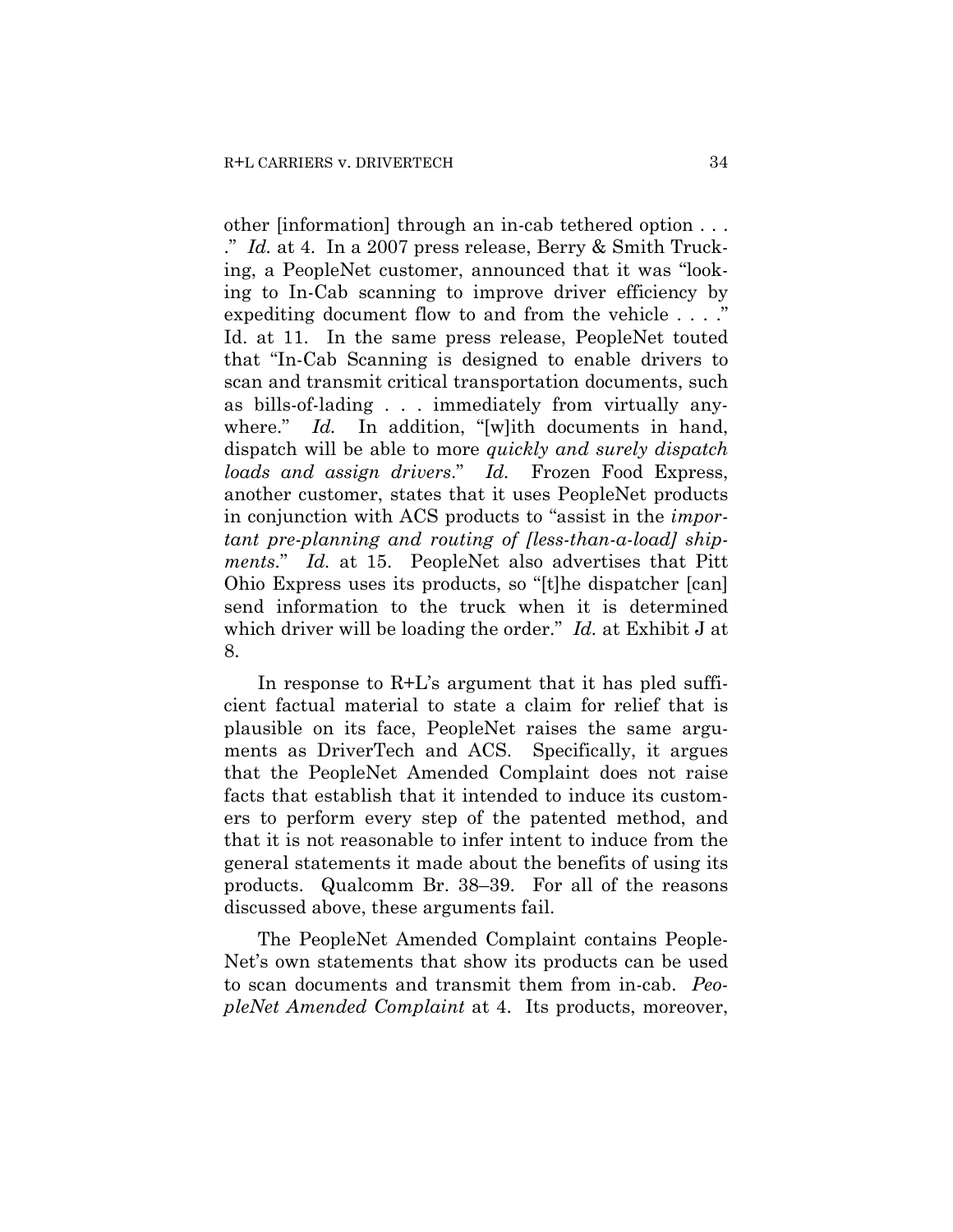can be used to scan bills-of-lading, *Id.*, and integrated with dispatch systems so that, "[w]ith documents in hand, dispatch will be able to more *quickly and surely dispatch loads and assign drivers*." *Id.* at 9, 15. When viewed in the context of the invention, these statements give rise to the reasonable inference that PeopleNet advertises the benefits of its products to induce its customers to infringe the '078 patent. The district erred when it concluded otherwise.

## **d. Intermec Amended Complaint**

The Intermec Amended Complaint alleges that Intermec advertises that its mobile computers, scanners, and software products "enable companies to accurately track every item throughout their supply chain and improve efficiency, saving immeasurable hours in cross docking, yard management and pick-up and delivery operations." *Intermec Am. Compl.* at 3. Intermec also advertises that its products can be used in "Dispatch/Route Optimization," and "Load Management." *Id.* at 7–8. Use of its scanners and other products "streamlin[e] the movement of drivers and shipments, allow[] for greater utilization of assets and resources. . . . Instantly available information means faster invoicing, more accurate route planning, scheduling and dispatching and less time in the cab for drivers." *Id.* at 7. In addition, Intermec regularly hosts seminars for existing and potential customers to demonstrate how its products can be used and the potential benefits of its products. *Id.* at 22. For instance, Intermec advertises that those who attend such events will "[d]iscover ways to increase your company's efficiency and productivity in supply chain activities such as receiving shipping . . . ." *Id.* R+L alleges that Intermec became aware of its patent, at the latest, in July or August when it was served with its complaint. *Id.* at 25. On the basis of these facts, R+L alleges that it is reasonable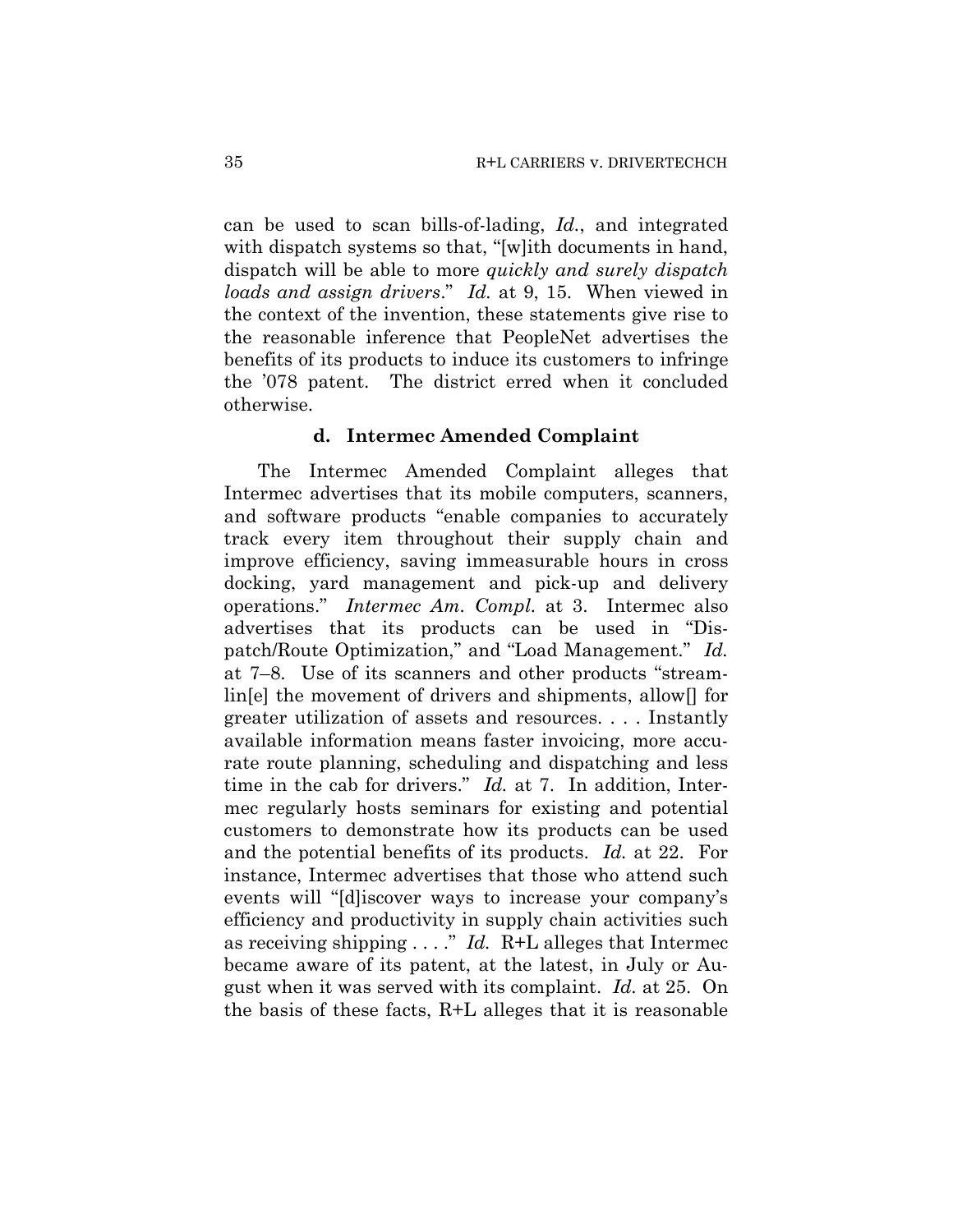to infer that Intermec intends to induce its customers to infringe the '078 patent.

Intermec first argues that the district court correctly concluded that R+L's allegations were insufficient because general statements advertising the benefits of its products are insufficient to plausibly plead intent to induce. Intermec Br. 42–43. For the reasons already discussed, we disagree.

Intermec next argues that the Amended Complaint pleads facts which actually establish that Intermec's scanners cannot be used to scan bills-of-lading, a critical step in the patented method. Again, we disagree. Although Intermec argues that its products are meant to be used on fork lifts and not for the purposes discussed in the '078 patent, Intermec's own materials explain that its products can be used for "pick-up & delivery, in-transit visibility, home delivery and field service," graphically showing a truck operator either picking up or delivering a package to a resident's home. *See id.* at 10. This graphic makes clear that Intermec's products can be used, and plausibly are intended for use, outside of a warehouse. As a general matter, moreover, we must accept as true allegations contained in the complaint. Nothing in the complaint convinces us that we should decline to accept the truthfulness of R+L's allegation that, based on Intermec's advertising materials, Intermec scanners can be used to scan documents necessary to create loading manifests. For these reasons, we conclude that, the district court erred in dismissing the Intermec amended complaint.

# **e. Microdea Amended Complaint**

The Microdea Amended Complaint alleges that Microdea became aware of the '078 patent, at the latest, in March of 2009 when it was served with the complaint.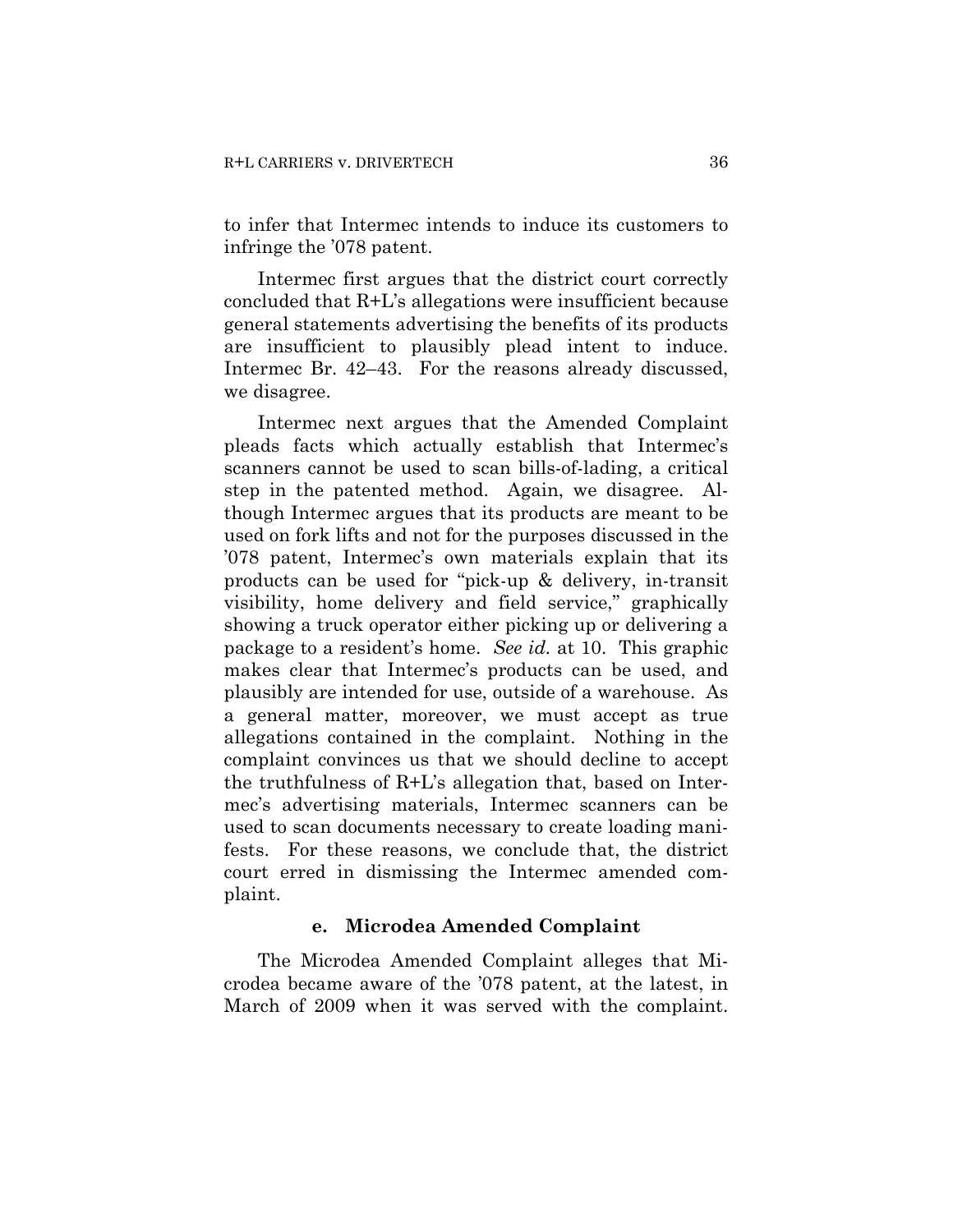*Microdea Am. Compl.* at 27. Microdea advertises that its in-cab scanning software products enable "driver[s] to scan [Proof of Delivery] and [bills-of-lading] documents and send them through the existing mobile communications system directly to your billing center for immediate processing." *Id.* at 4. In addition, Microdea touts that its products are integrated "with today's leading Transportation Management Systems." *Id.* at 8. Berry & Smith Trucking stated that it uses Microdea's product in conjunction with PeopleNet's products to "improve driver efficiency by expediting document flow to and from the vehicle . . . ." *Id.* at 10. A 2007 press release, discussing Micodea's In-Cab scanning product, touted it as enabling "drivers to scan and transmit critical transportation documents, such as bills of lading . . . immediately from virtually anywhere." *Id.* This ability enables dispatch "to more quickly and surely dispatch loads and assign drivers." *Id.* In addition, Microdea advertises that its products allow Berry & Smith Trucking to "transmit cargo manifests, billing orders and other documents directly to drivers on the road." *Id.* On the basis of these factual allegations, R+L alleges that it is reasonable to infer that Microdea intends to induce its customers to infringe the '078 patent.

In opposition, Microdea argues that its broad statements about the benefits of its products do not give rise to the reasonable inference that it intends to induce its customers to infringe the '078 patent. And, it argues that, because the complaint fails to allege that it specifically instructs its customers to perform each of the steps of the patented method, it fails to state a claim for relief. We have already addressed the deficiencies of these arguments; they fare no better here. We conclude, therefore, that the district court erred when it dismissed the Microdea Amended Complaint.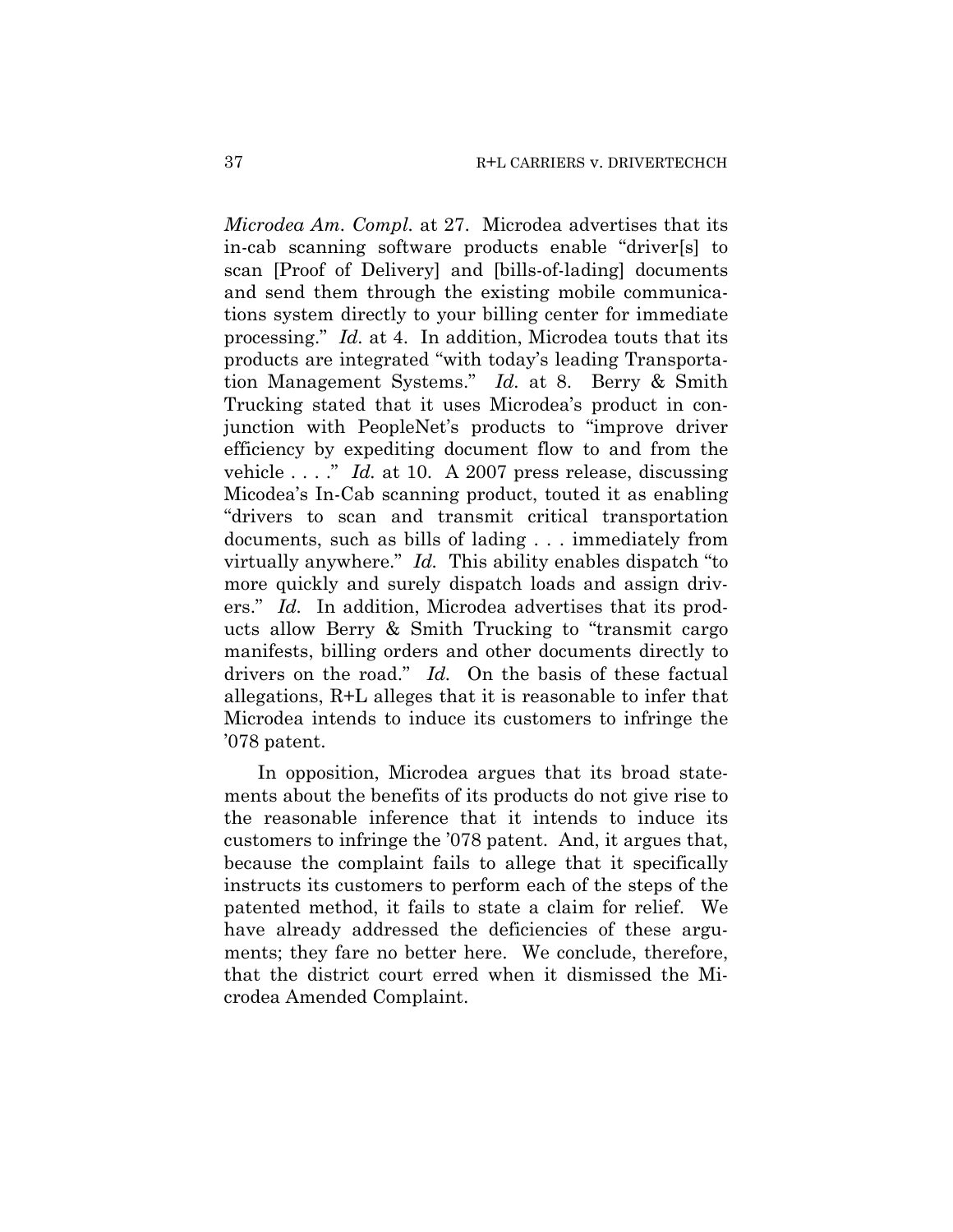#### **f. Qualcomm Amended Complaint**

Finally, R+L alleges that it is reasonable to infer that Qualcomm intends to induce its customers to infringe the '078 patent. In support of this inference, the Qualcomm Amended Complaint alleges that Qualcomm was aware of the patent as of June 2009, if not earlier, when it was served with the complaint. *Qualcomm Am. Compl.* at 28. The Qualcomm Amended Complaint alleges that Qualcomm advertises that its mobile computing and communication products can be used for in-cab scanning. *Id.* at 10. Its in-cab scanning products enable "drivers to scan and transmit documents from the cab of their truck directly into the customer's back-office system . . . and help[s] companies improve back-office efficiency." *Id.* at 4–5. Qualcomm states that its scanning products can be used to scan "bills of lading and other critical information, directly resulting in improved productivity and profitability." *Id.* at 5–6. In addition, Qualcomm advertises that its mobile computing products in combination with other software products and services it sells achieve increased efficiency "[b]y automating functions [such] as load assignments . . . ." *Id.* at 10. Cargo Transporters is currently utilizing Qualcomm's mobile computing products with in-cab scanning in its fleet of trucks. *Id.* at 14.

Qualcomm asserts that the district court properly dismissed the Qualcomm Amended Complaint because all of the statements with which R+L supports its inference of intent to induce use of the patented method are too general to support that inference. Qualcomm Br. 38–39. We have already rejected these arguments. Indeed, the Qualcomm Amended Complaint contains factual allegations that are even more pointed than many of the others. Qualcomm's own words make clear that it advertises that its products can scan bills-of-lading from the cab of the truck for transmission to the back office. *Qualcomm Am.*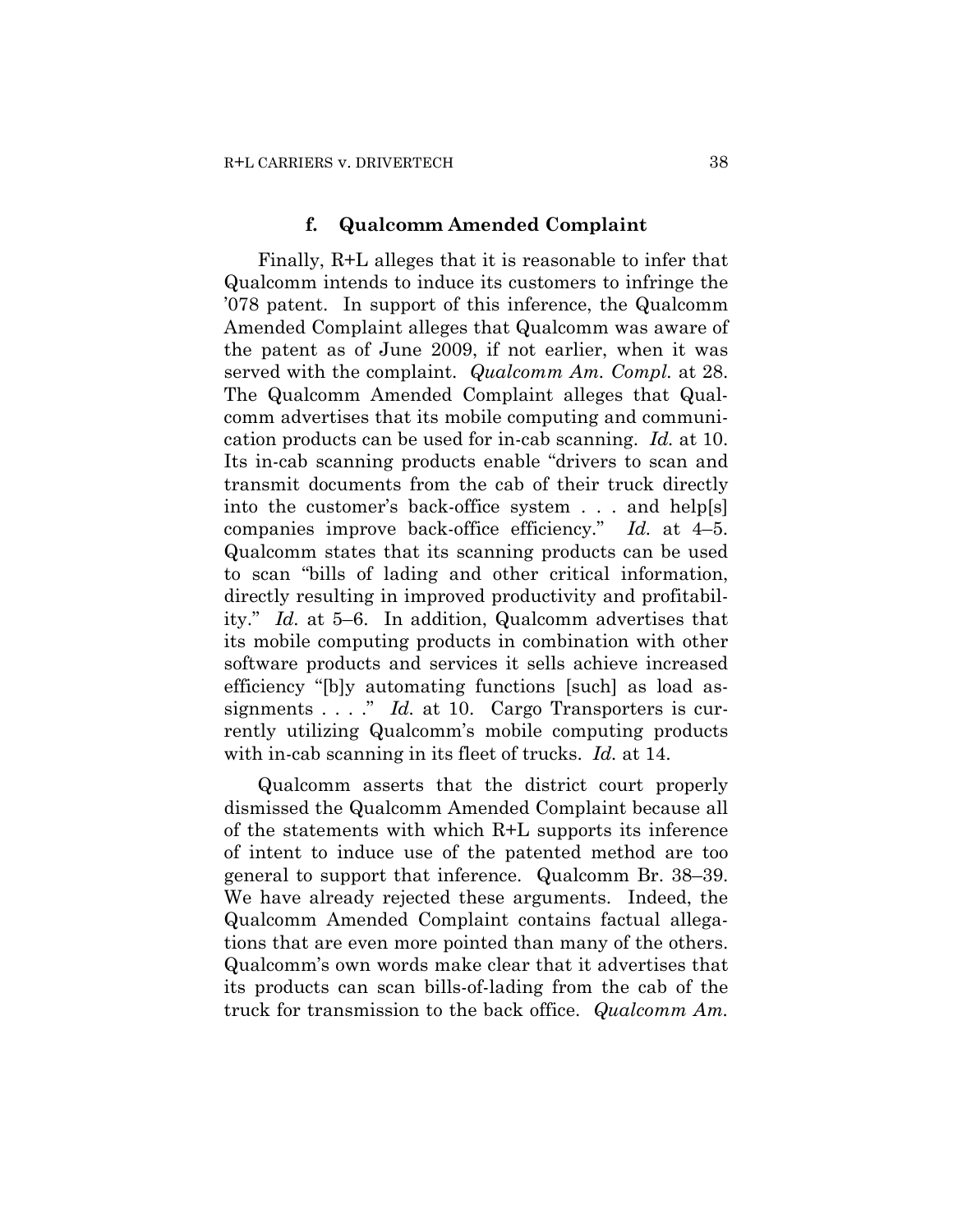*Compl.* at 4–6. These transmitted documents can then be utilized to automate load planning. *Id.* at 10. Only by ignoring the context in which the '078 patent's method is used could we conclude that it is unreasonable to infer that Qualcomm intended to induce infringement of the '078 patent. When properly viewed, the Qualcomm Amended Complaint states a claim for induced infringement that is certainly plausible on its face. Accordingly, the district court erred by dismissing it.

# **3. Summary**

For the reasons discussed above, we are convinced that all of R+L's amended complaints contain sufficient factual allegations to enable this court to reasonably conclude that each of the Appellees is liable for inducing infringement of the '078 patent. This is all that is required to state a claim for relief that is plausible on its face. *Iqbal*, 556 U.S. at 678 (citing *Twombly*, 550 U.S. at 556). Here we are not presented with a case in which R+L's complaints merely contain "a formulaic recitation of a cause of action's elements." *Twombly*, 550 U.S. at 545; *see also Enlink Geoenergy Servs., Inc. v. Jackson & Sons Drilling & Pump, Inc.*, No. 09-03524, 2010 WL 1221861, at \*2 (N.D. Cal. Mar. 24, 2010) (dismissing plaintiff's complaint for induced infringement because it "merely repeats the exact language from the statute without adding any factual allegations."). Instead, R+L's amended complaints contain detailed factual allegations and reasonable inferences drawn therefrom that plausibly establish that Appellees are inducing their customers to infringe the '078 patent. Accordingly, we reverse the district court's judgment dismissing R+L's claims for induced infringement against the Appellees.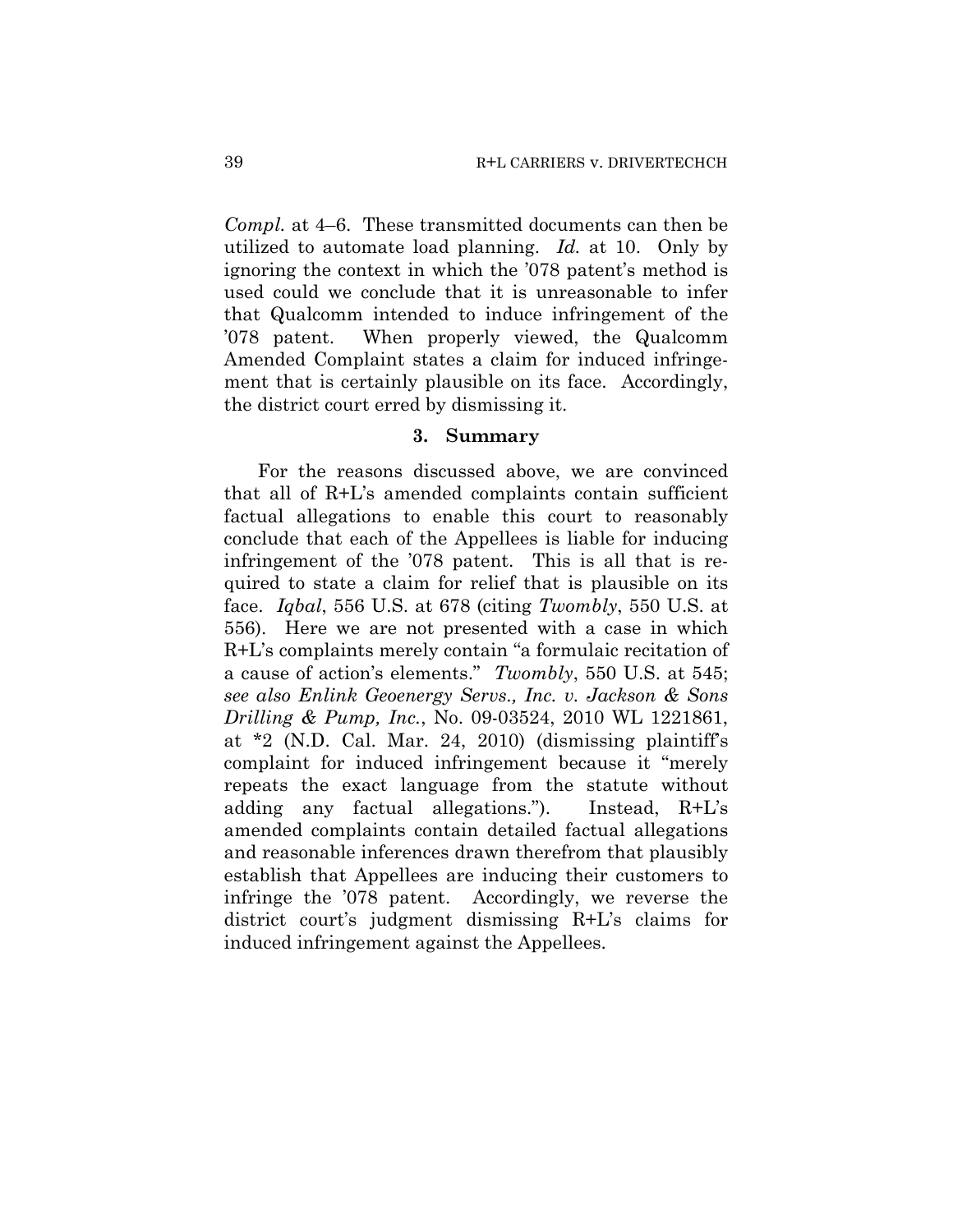Because the district court dismissed all of the amended complaints against the Appellees, it concluded that any justiciable controversy between R+L and the Appellees was mooted. *July 15, 2010 Order* at 44. In light of this conclusion, the district court declined to exercise jurisdiction over R+L's claims for declaratory judgments. *Id.* at 44–45. Because we conclude that the district court erred by dismissing the amended complaints in their entirety, the district court must reconsider this issue in light of our opinion.

#### III. CONCLUSION

As explained above, we conclude that the district court committed error by dismissing the amended complaints because they failed to adequately plead direct infringement. The district court, moreover, erred when it concluded that, in the alternative, the amended complaints failed to state a claim for induced infringement against the Appellees. In light of this determination, the district court must proceed with these actions and revisit its decision not to exercise jurisdiction over R+L's claims for declaratory judgment. With respect to the district court's conclusion that the amended complaints failed to state a claim for contributory infringement against the Appellees, however, we agree. Accordingly, the district court's judgment is affirmed-in-part, reversed-in-part and remanded.

# **AFFIRM-IN-PART, REVERSE-IN-PART AND REMAND**

COSTS

Each party shall bear its own costs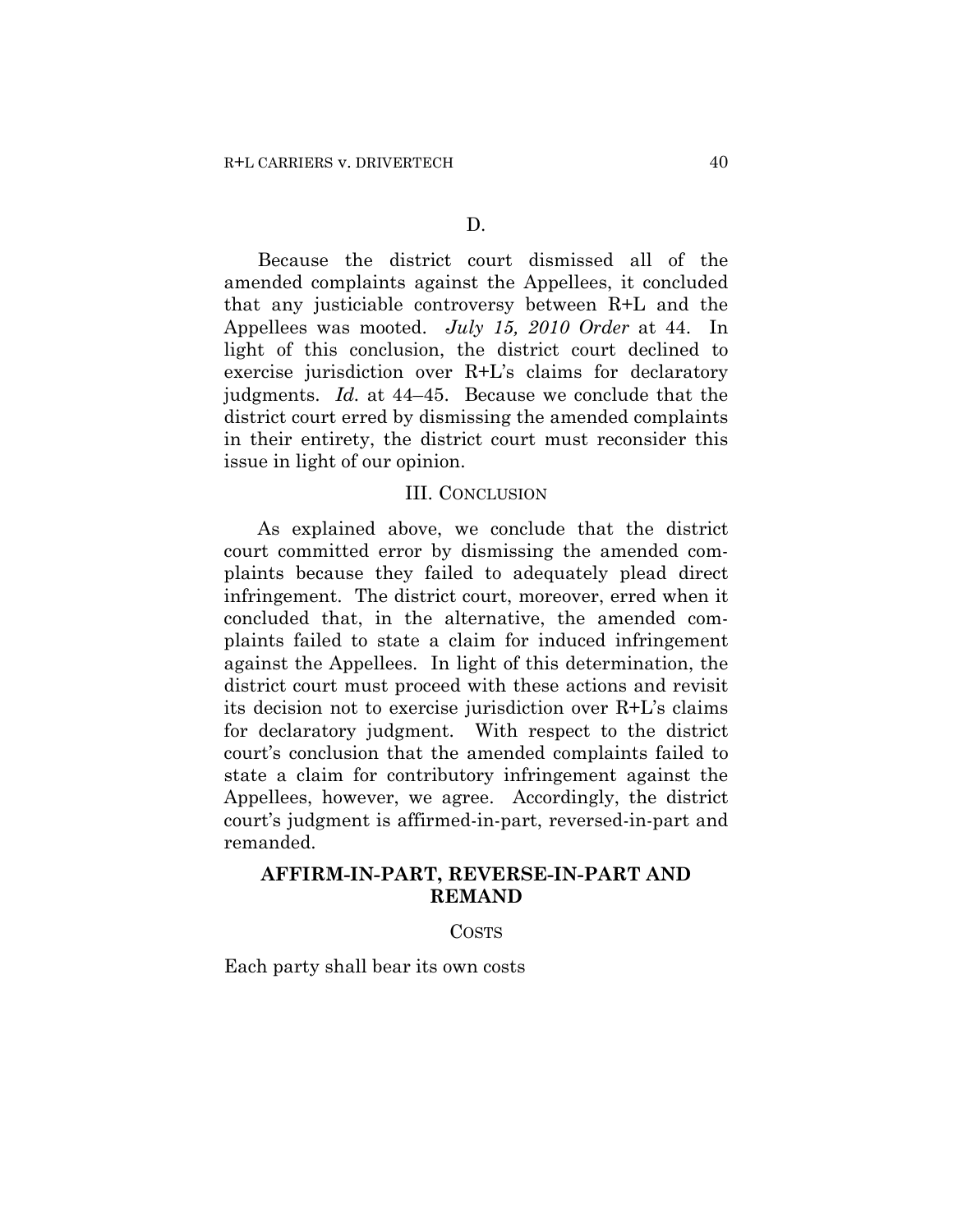# United States Court of Appeals for the Federal Circuit

**IN RE BILL OF LADING TRANSMISSION AND PROCESSING SYSTEM PATENT LITIGATION** 

**\_\_\_\_\_\_\_\_\_\_\_\_\_\_\_\_\_\_\_\_\_\_\_\_\_\_** 

**R+L CARRIERS, INC.,**  *Plaintiff-Appellant,* 

**\_\_\_\_\_\_\_\_\_\_\_\_\_\_\_\_\_\_\_\_\_\_\_\_\_\_\_** 

**v.** 

**DRIVERTECH LLC,**  *Defendant-Appellee,* 

**and** 

**PEOPLENET COMMUNICATIONS CORPORATION, QUALCOMM, INC., AND MICRODEA, INC.,**  *Defendants-Appellees,* 

**and** 

**INTERMEC TECHNOLOGIES CORP.,**  *Defendant-Appellee,* 

**and** 

**AFFILIATED COMPUTER SERVICES, INC.,**  *Defendant-Appellee,* 

**and** 

**INTERSTATE DISTRIBUTOR COMPANY,**  *Defendant-Appellee,*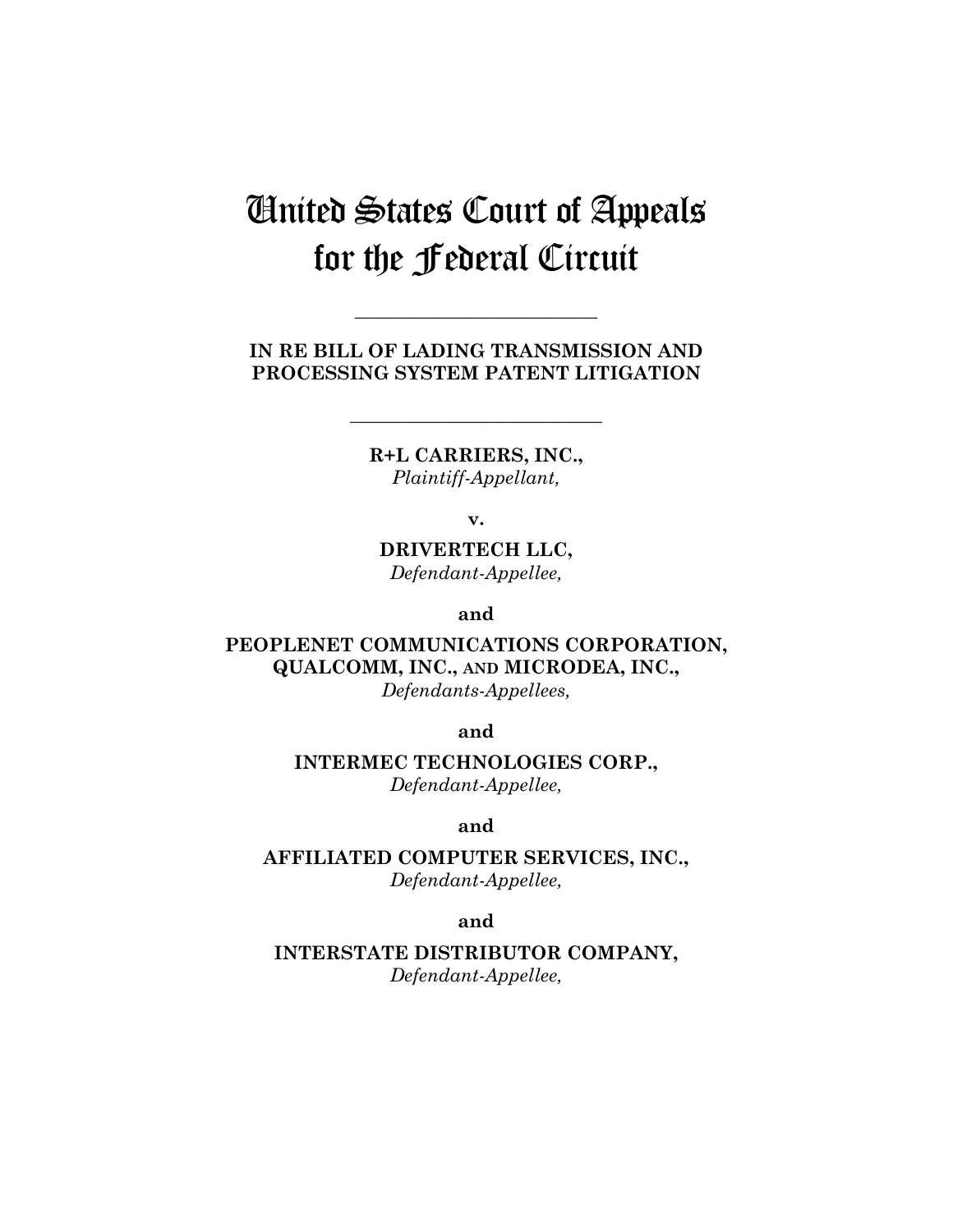#### **and**

# **PITT OHIO EXPRESS INC. AND BERRY & SMITH TRUCKING LTD.,**

*Defendants.*  **\_\_\_\_\_\_\_\_\_\_\_\_\_\_\_\_\_\_\_\_\_\_\_\_\_\_** 

2010-1493, -1494, -1495, -1496, 2011-1101, -1102

**\_\_\_\_\_\_\_\_\_\_\_\_\_\_\_\_\_\_\_\_\_\_\_\_\_\_** 

Appeals from the United States District Court for the Southern District of Ohio in case nos. 09-MD-2050, 09-CV-0532,-09-CV-0818, 09-CV-0445,-09-CV-0179, 09-CV-0502, and 09-CV-0472, Senior Judge Sandra S. Beckwith.

**\_\_\_\_\_\_\_\_\_\_\_\_\_\_\_\_\_\_\_\_\_\_\_\_\_\_** 

NEWMAN, *Circuit Judge*, dissenting in part, concurring in part.

The court today establishes a new pleading standard for patent infringement actions, discarding the general national standard for civil complaints. The court's new standard absolves patent infringement pleadings from the uniform requirements of the Federal Rules and Supreme Court precedent, and now holds that the Court's rulings in *Bell Atlantic v. Twombly*, 550 U.S. 544 (2007), and *Ashcroft v. Iqbal*, 556 U.S. 662 (2009), do not apply to patent infringement. The panel majority holds that a sample form, in the Appendix to the Rules since 1938, established this exception, dominating the Supreme Court's reiterations that "*Twombly* expounded the pleading standard for all civil actions." *Iqbal*, 556 U.S. at 684. Maj. Op. at 15 ("to the extent the parties argue that *Twombly* and its progeny conflict with the Forms and create differing pleadings requirements, the Forms control").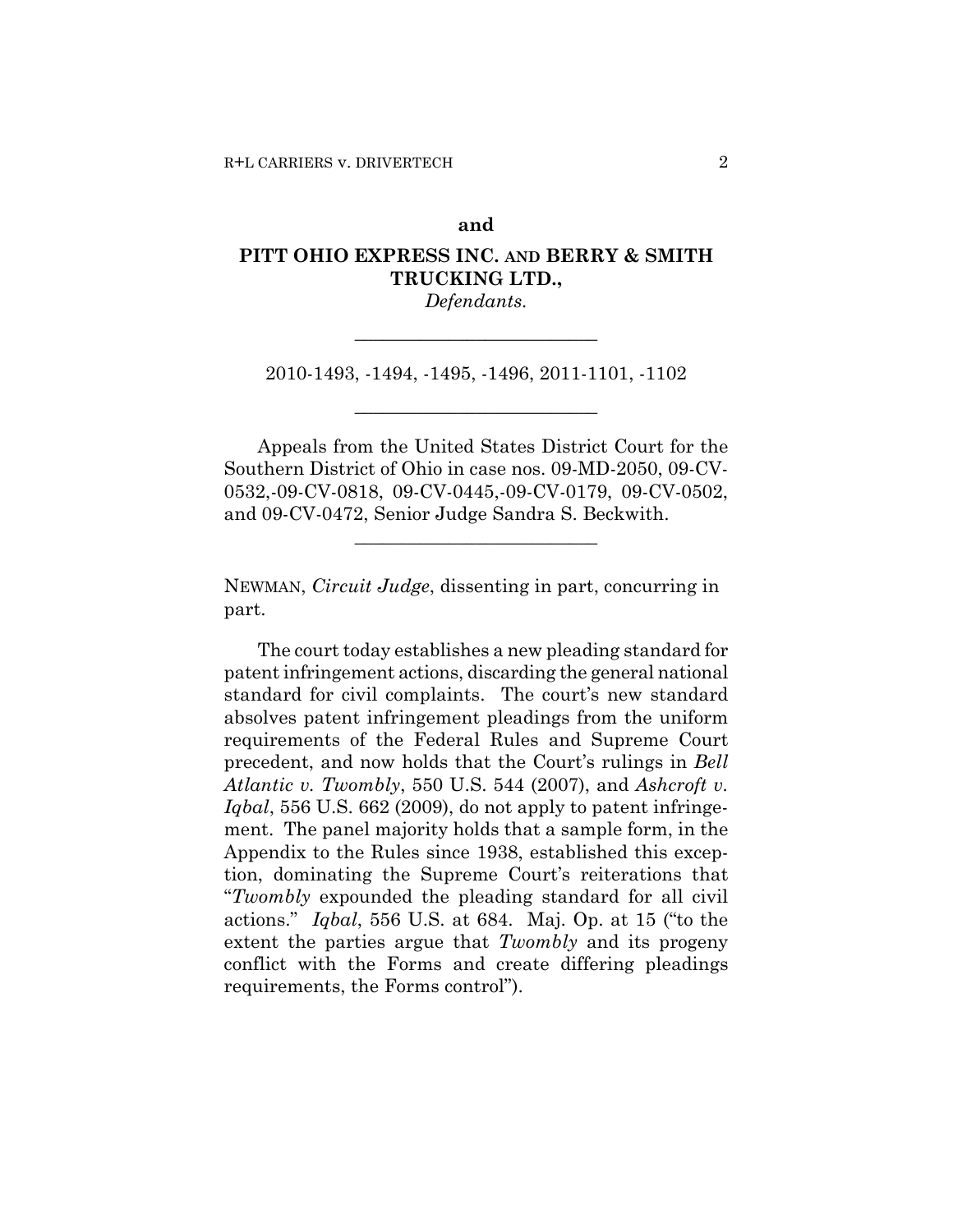As illustrated herein, my colleagues hold that pleadings of direct patent infringement need not provide the information otherwise required in all complaints. The court holds that the complaint need state only the patent number and date, the general subject matter, and that the marking requirement was met. My colleagues hold that this terse revelation applies in patent cases, and negates not only the Court's statements in *Twombly* and *Iqbal*, but also the vast body of judicial precedent on the principles of notice pleading.

I cannot agree with the panel majority's view that the Forms override the Court's guidance that: "Determining whether a complaint states a plausible claim for relief will . . . be a context-specific task that requires the reviewing court to draw on its judicial experience and common sense." *Iqbal*, 556 U.S. at 679. Such guidance was as applicable in 1938 as it is today. The plaintiff must, at the very least, in all cases "give the defendant fair notice of what the . . . claim is and the grounds upon which it rests." *Twombly*, 550 U.S. at 555 (quoting *Conley v. Gibson*, 355 U.S. 41, 47 (1957)). From my colleagues' contrary ruling, I respectfully dissent.

I

Complaints for direct infringement are subject to the pleading standards that apply to all civil actions. The court holds that Form 18 controls the content of the complaint, and that the courts have erred, these many years, in requiring more than is set forth in Form 18, as follows: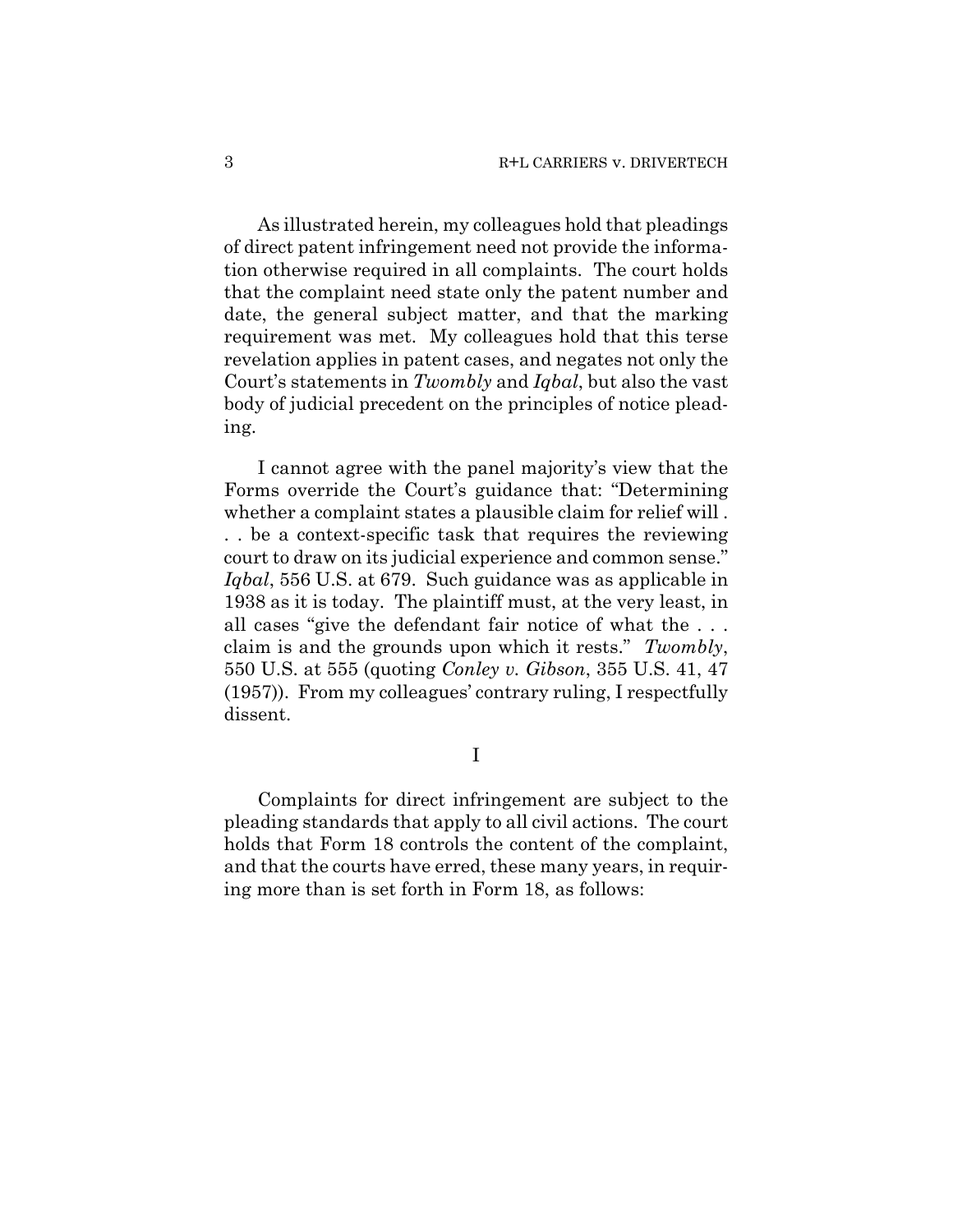- $\mathbf{I}$ . (Statement of Jurisdiction - See Form 7.)
- $2.$ On date, United States Letters Patent No. were issued to the plaintiff for an invention in an *electric motor*. The plaintiff owned the patent throughout the period of the defendant's infringing acts and still owns the patent.
- 3. The defendant has infringed and is still infringing the Letters Patent by making, selling, and using electric motors, that embody the patented invention, and the defendant will continue to do so unless enjoined by this court.
- $4<sub>1</sub>$ The plaintiff has complied with the statutory requirement of placing a notice of the Letters Patent on all electric motors it manufactures and sells and has given the defendant written notice of the infringement.

Form 18 does not require general or specific facts of infringement, or any other accommodation of complexity.

The purpose of the Federal Rules is to provide a uniform procedure for all civil actions and proceedings. Fed. Rule Civ. Proc. 1. The Court has consistently reinforced this purpose. In *Swierkiewicz v. Sorema*, 534 U.S. 506, 513 (2002), the Court stated that "Rule 8(a)'s simplified pleading standard applies to all civil actions, with limited exceptions." These "limited exceptions" focus on Rule 9 and the Private Securities Litigation Reform Act of 1995. *See Iqbal*, 556 U.S. at 684 (the argument that *Twombly* is limited to the antitrust context is "incompatible with the Federal Rules of Civil Procedure"). No support can be found for the panel majority's theory that all "causes of action for which there is a sample complaint in the Appendix of Forms," maj. op. at 14, are immunized from the general pleading rules, as established under Rule 8(a) and elaborated by precedential rulings of the Supreme Court.

Heretofore, this court has been faithful to the criteria explained in *Twombly* and *Iqbal*. Examples abound. *See, e.g.*, *Juniper Networks, Inc. v. Shipley*, 643 F.3d 1346, 1350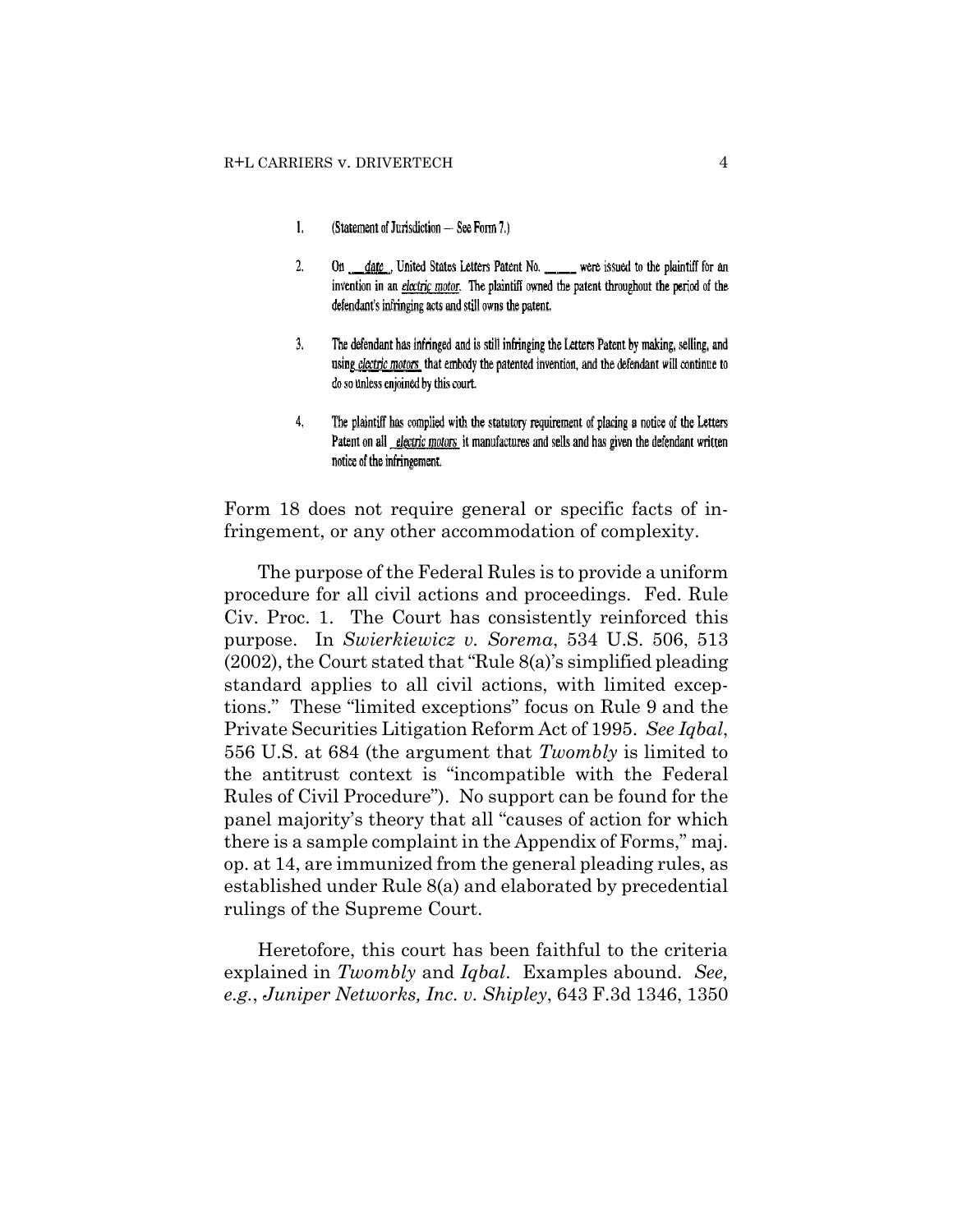(Fed. Cir. 2011) ("To survive a motion to dismiss, a complaint must contain sufficient factual matter, accepted as true, to state a claim to relief that is plausible on its face."); *In re BP Lubricants USA Inc.*, 637 F.3d 1307, 1311 (Fed. Cir. 2011) ("A plaintiff is not empowered under the Rules 'to plead the bare elements of his cause of action . . . and expect his complaint to survive a motion to dismiss.'"); *Totes-Isotoner Corp. v. United States*, 594 F.3d 1346, 1355 (Fed. Cir. 2010) ("a plaintiff must provide a short and plain statement of the claim showing that the pleader is entitled to relief, in order to give the defendant fair notice of what the claim is and the grounds upon which it rests"); *McZeal v. Sprint Nextel Corp.*, 501 F.3d 1354, 1356 (Fed. Cir. 2007) ("The Supreme Court has explained what is necessary for a claimant to state a claim"); *Yip v. Hugs to Go LLC*, 377 Fed. Appx. 973, 975 (Fed. Cir. 2010) (the complaint must "set[ ] forth the facts that provide a basis to assert that [the defendant] has violated the patent laws by selling the books covered by the patent and describe[ ] the proof upon which the plaintiff will rely to support this assertion"). It is apparent that minimalist compliance with Form 18 may not sufficiently "state a claim to relief that is plausible on its face." *Twombly*, 550 U.S. at 570.

The district courts have responded to Form 18 in irregular ways. A few district courts have, like the panel majority, restricted Form 18 by holding that it applies only to direct infringement. Others have stated that exceptions may be made for *pro se* plaintiffs, citing *McZeal*, 501 F.3d at 1356. Others have measured the adequacy of the complaint by whether the information is sufficient to permit a reasoned response by the defendant. Others have held that *Twombly* and *Iqbal* apply, to the exclusion of Form 18. *See, e.g.*, *Rovi Corp. v. Hulu, LLC*, 2012 WL 261982, at \*2 (D. Del. Jan. 27, 2012) (holding that Form 18 does not satisfy the pleading standards, which require that "to survive a motion to dis-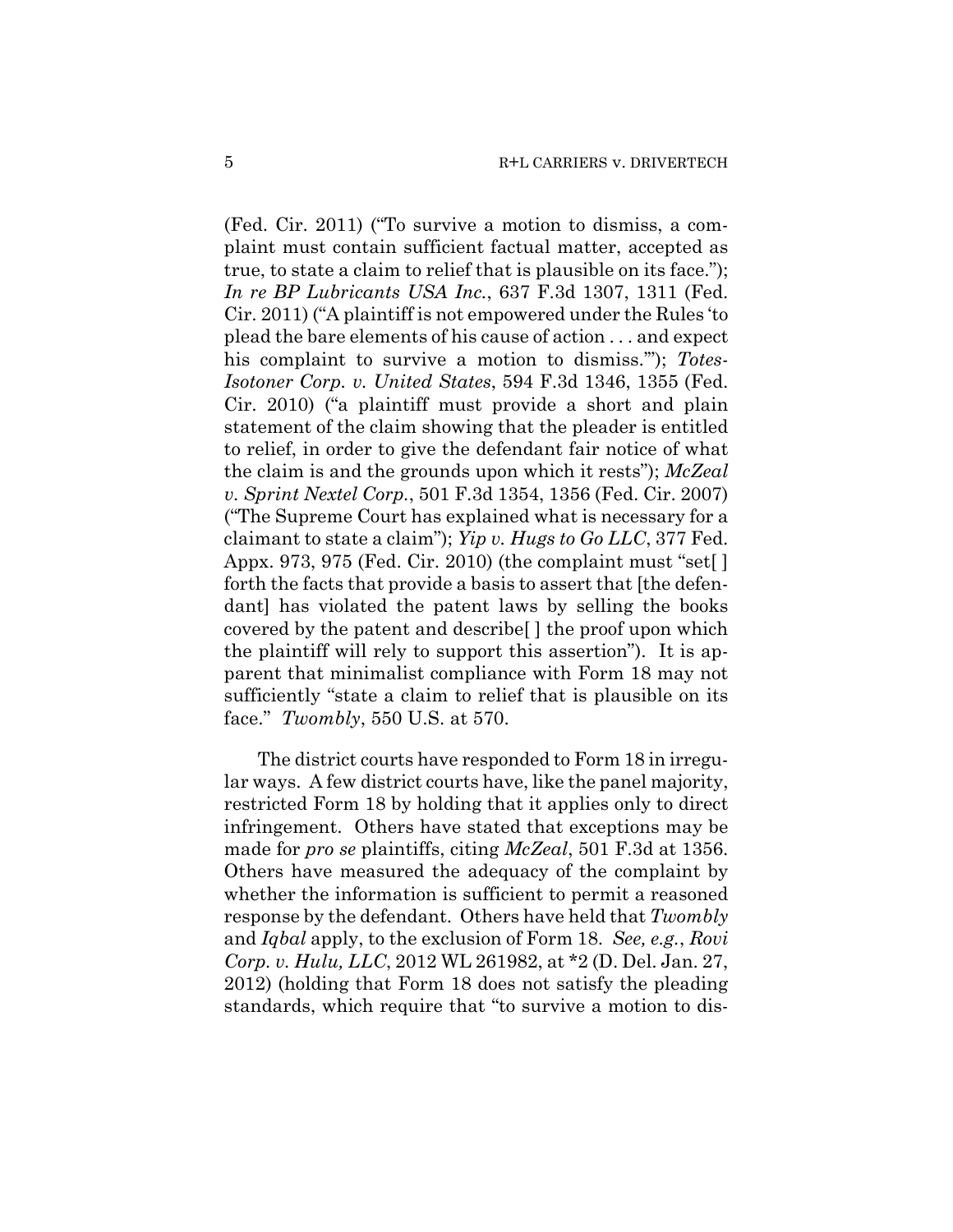miss, a plaintiff must plead 'factual content that allows the court to draw the reasonable inference that the defendant is liable for the misconduct alleged'"); *Illinois Tool Works Inc. v. Elektromanufaktur Zangenstein Hanauer GmbH & Co. KgaA*, 2011 WL 6002967, at \*2-\*3 (E.D. Wis. Nov. 30, 2011) (holding that Form 18 does not control and that the complaint must "contain enough specificity to give the defendant notice of what products or aspects of products allegedly infringe the plaintiff's patent"); *Medsquire LLC v. Spring Med. Sys. Inc.*, 2011 WL 4101093, at \*1-\*2 (S.D.N.Y. Aug. 31, 2011) (the "main issue here is whether a pleading that follows Form 18 . . . is sufficient in light of the Supreme Court's decisions in *Twombly* and *Iqbal,*" and ruling that to be sufficient the pleading must contain enough factual content "that allows the court to draw the reasonable inference that the defendant is liable for the misconduct alleged."). The D.C. Circuit has recognized that the forms are to be read along with Supreme Court guidance, and not as a separate pleading standard. *See Aktieselskabet AF 21 v. Fame Jeans Inc.*, 525 F.3d 8, 17 (D.C. Cir. 2008) (stating that the forms, including Form 18, "illustrate the concept of fair notice," and quoting *Twombly* for the requirement that "a complaint should simply identify the 'circumstances, occurrences, and events' giving rise to the claim.").

Some courts have not quibbled about Form 18. *See Clear With Computers, LLC v. Hyundai Motor Am., Inc.*, 2010 WL 3155885, \*4 (E.D. Tex. Mar. 29, 2010) ("Hyundai's argument-that the generic pleading of patent cases as shown in Form 18 is no longer sufficient under *Iqbal* and *Twombly* would render Rule 84 and Form 18 invalid. This cannot be the case."); *Traffic Info., LLC v. YAHOO! Inc.*, 2010 WL 2545500, \*2 (E.D. Tex. Apr. 13, 2010) ("The Supreme Court's decisions in *Twombly* and *Iqbal* have not affected the adequacy of complying with Form 18."). In *Realtime Data, LLC v. Stanley*, 721 F. Supp.2d 538, 543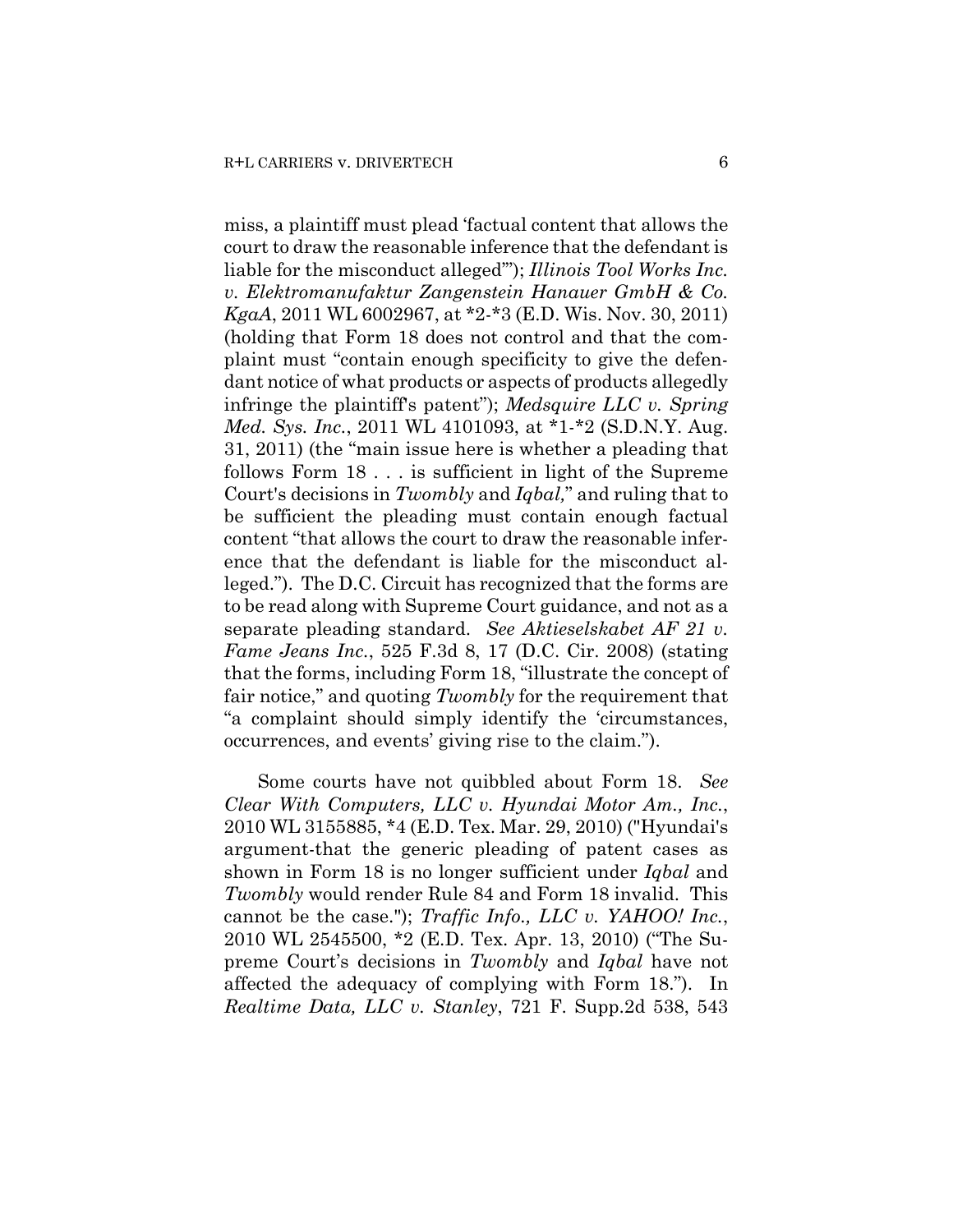(E.D. Tex. 2010), the district court stated that "Realtime's allegations of direct infringement fail to adhere to Form 18 in that they do not specifically identify any accused products or services." The district court in *Enlink Geoenergy Services, Inc. v. Jackson & Sons Drilling & Pump, Inc.*, 2010 WL 1221861, \*2 (N.D. Cal. Mar. 24, 2010), explained that "Form 18 requires a plaintiff to identify the device or method that is accused of infringement," and found the plaintiff's complaint insufficient.

The genesis of Form 18 does not aid its understanding. Various sample forms were implemented with the Federal Rules in 1938, with the statement: "The following forms are intended for illustration only." The minutes of an October 1936 meeting of the Advisory Committee on Rules for Civil Procedure, at the inception of the Federal Rules, contain a transcript of arguments by the patent bar for special rules for patent cases; the chairman of the Advisory Committee, Judge William D. Mitchell, disagreed, stating that "we are trying to establish uniform rules in equity cases as well as in law cases." Minutes at 34-35 (Oct. 1936), at www.uscourts.gov/RulesAndPolicies/FederalRulemaking/Ov erview.aspx.

A principal draftsman of the Federal Rules, Chief Judge Charles E. Clark of the Second Circuit, later explained: "When the rules were adopted there was considerable pressure for separate provisions in patent, copyright, and other allegedly special types of litigation. Such arguments did not prevail; instead there was adopted a uniform system for all cases. . . ." *Nagler v. Admiral Corp.*, 248 F.2d 319, 323 (2d Cir. 1957). Wright & Miller, *Federal Practice and Procedure*, states that: "The point of *Nagler* simply is that the federal rules reject the notion that certain actions inherently carry a different pleading burden than others."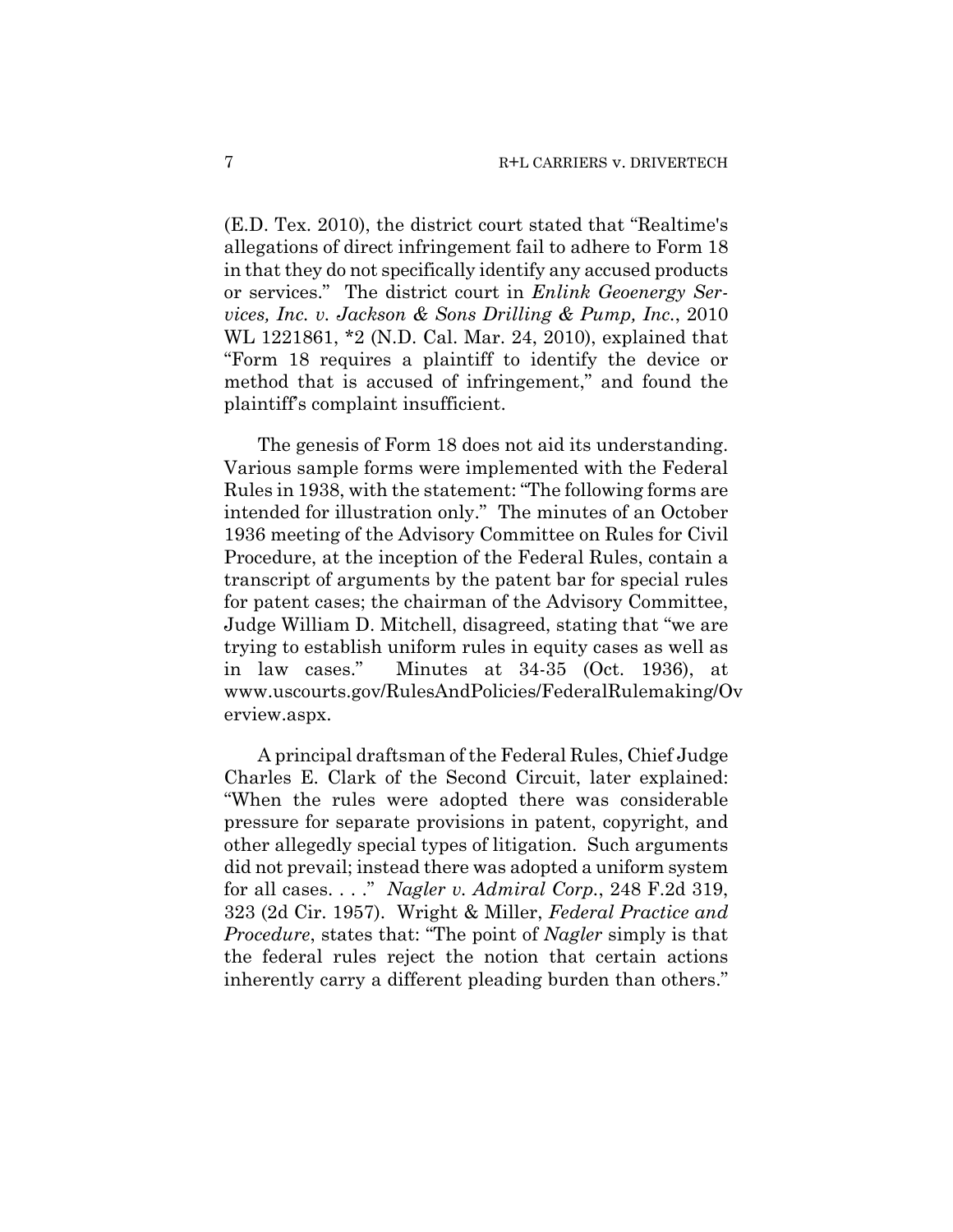*Id.* at §1221. Wright & Miller summarize the pleading requirements as follows:

The requirements for pleading set forth in Federal Rule 8(a) apply to all actions in the federal courts. Other than Rule 9, which governs a limited number of particular matters, and the existence of at least one federal statute providing a specialized pleading requirement for certain types of federal cases [the Private Securities Litigation Reform Act of 1995], there are no special pleading provisions in the federal rules for civil cases.

*Id.* It appears that in 1938 Form 18 (then Form 16) was not viewed as "special." Indeed patents, technology, and litigation were generally less complex.

Recent unrest concerning the forms is reflected in the Minutes of the Advisory Committee for recent years. The Minutes for October 2009 state: "The lack of attention over time is reflected in the persistence from 1938 to 2007 of forms that set out specific illustrative dates ranging from 1934 to 1936." The October 2009 Minutes state that the "Rule 84 Forms attached to the Civil Rules have seemed troubling for reasons antedating the *Twombly* and *Iqbal* decisions, and independent of them," and that "the Chief Judge of the Federal Circuit, for example, has called the Form 18 complaint for patent infringement an embarrassment." The Minutes of the March 2010 meeting state:

Rule 84 says the forms "suffice under these rules." For the most part, however, the Committee has paid attention to the Forms only when adding new forms to illustrate new rules provisions. Looking at the set as a whole, there are reasons to wonder why some topics are included, while others are omitted.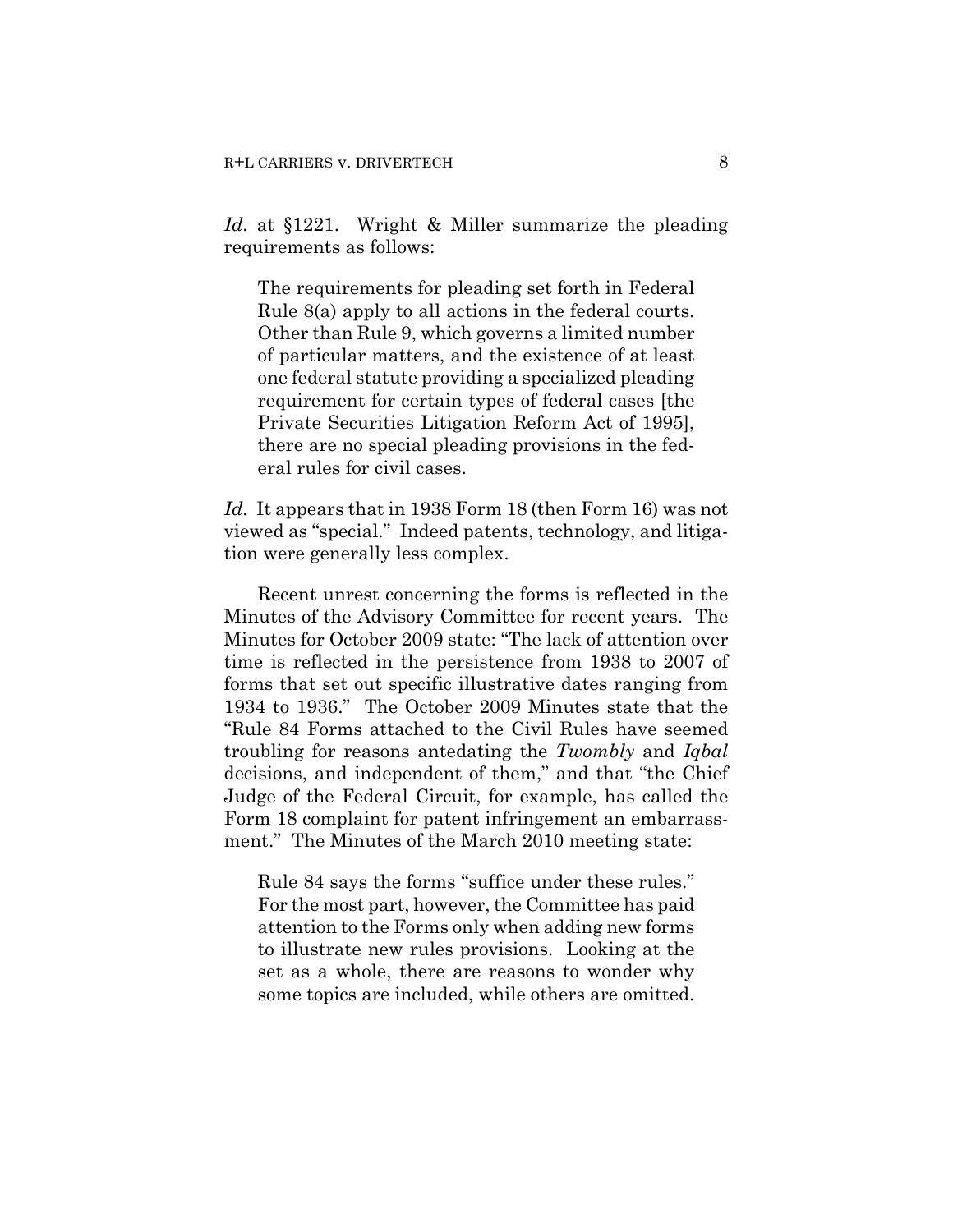Looking at particular forms raises questions whether they are useful. The pleading forms in particular seem questionable. The pleading forms were obviously important in 1938. The adoption of notice pleading, a concept not easily expressed in words, required that the Committee paint pictures in the guise of Forms to illustrate the meaning of Rule 8(a)(2). That need has long since been served.

The December 2011 Report of the Advisory Committee states that the "benign neglect that has attended most of the Rule 84 forms may rest in part on their general obscurity," and that: "The Form 18 complaint for patent infringement has created particular difficulties for lower courts." Report at 13 (Dec. 2011). The report states that a proposed, "more detailed substitute," "echoes the common lament that the Form 18 model of a complaint for patent infringement is woefully inadequate." *Id.* at 38. It appears that the forms are under review.

Meanwhile, the district court herein held the complaint inadequate because it did not state facts adequate to show infringement. My colleagues reverse, and hold that direct infringement need not be pled with any more support than is set forth in Form 18. My colleagues hold that it was incorrect for the district court to "require a plaintiff to plead facts establishing that each element of an asserted claims is met," maj. op. at 16, and that "a plaintiff need not even identify which claims it asserts are being infringed." *Id.* My colleagues hold that in view of Form 18 the Court's rulings in *Twombly* and *Iqbal* on pleading requirements do not apply, and that Form 18 absolved the plaintiff of any obligation to inform the accused infringer of sufficient facts to permit meaningful response. My colleagues hold that the Court's remonstrances that pleading content should be viewed in the context of the asserted wrong, *Iqbal*, 556 U.S.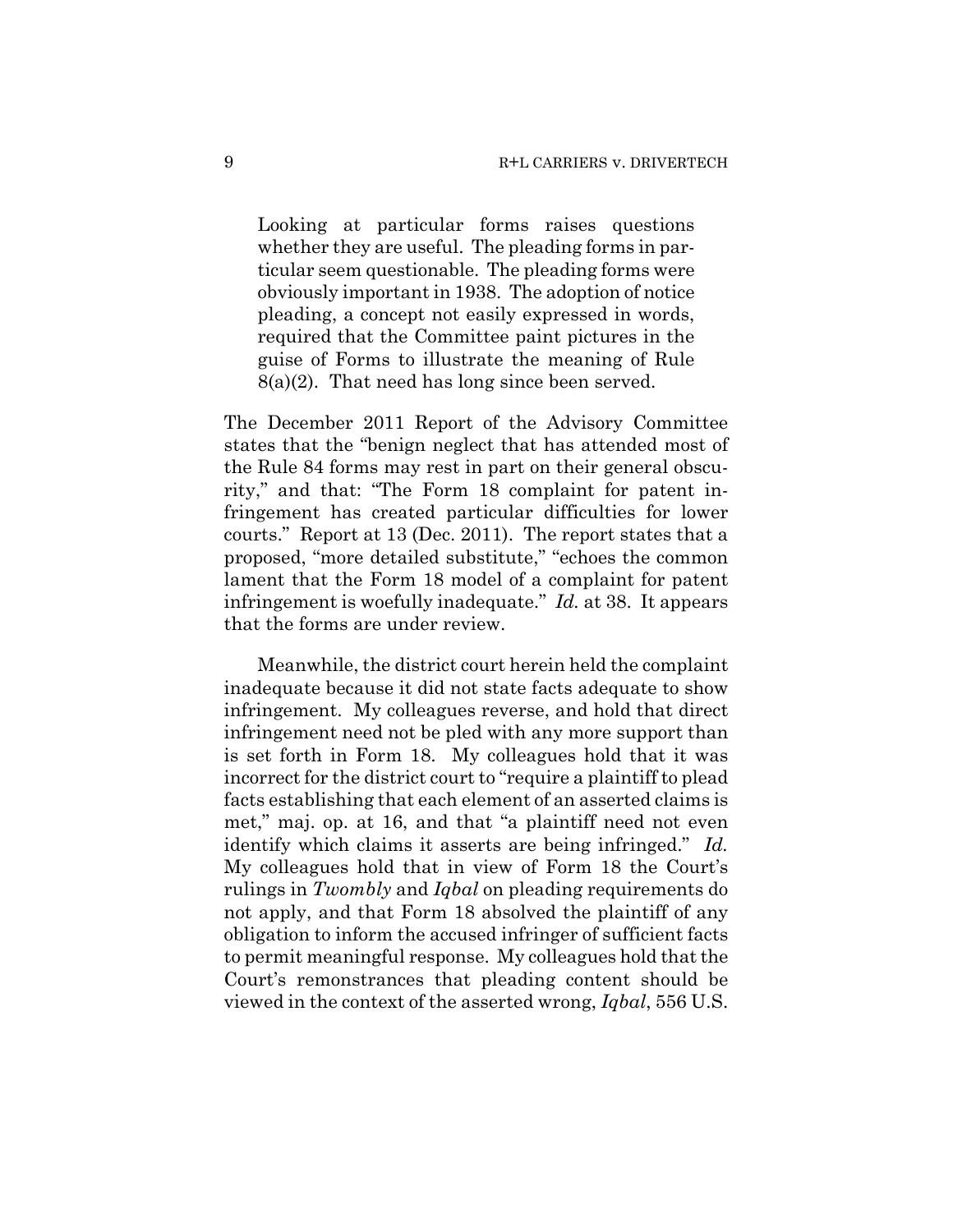at 679, and other guidance, are not only irrelevant, but contrary to law, holding that Congress required dominance by the Rules, including the Forms, over refinements of judicial interpretation.

The panel majority quotes, in support of its position that complaints need not be heavy on detail, the Court's statement in *Skinner v. Switzer*, 131 S. Ct. 1289, 1296 (2011), that a complaint "generally requires only a plausible 'short plain' statement of the plaintiff's claim." However, *Skinner* did not elevate the Forms over judicial rulings. Plaintiff Skinner was a prisoner sentenced to death, who sought DNA testing in a §1983 proceeding; the Court held that the case was improperly dismissed on the pleadings. My colleagues also cite *Matrixx Initiatives, Inc. v. Siracusano*, 131 S. Ct. 1309, 1323 (2011), a class action that turned on the materiality of asserted misrepresentations or omissions, where the Court held that the facts of the asserted misrepresentations and omissions as stated in the pleadings were sufficient to survive dismissal under Rule 12(b). These cases provide no support for the thesis that the pleading requirements established by the Supreme Court are overridden by Form 18.

Diverging from this insistence that a pleading of infringement requires no details, the panel majority holds that the claims presented by R+L Carriers are for indirect infringement, that is, induced and contributory infringement, and thus are immune from Form 18. My colleagues state that this form of infringement is indeed subject to *Twombly* and *Iqbal*, although recognizing that "a claim of indirect infringement can only arise where there is direct infringement and the district court concluded that no adequate claim of direct infringement had been pled." Maj. Op. at 8. The majority then evaluates the charges of direct and indirect infringement, in the same count of the complaint,